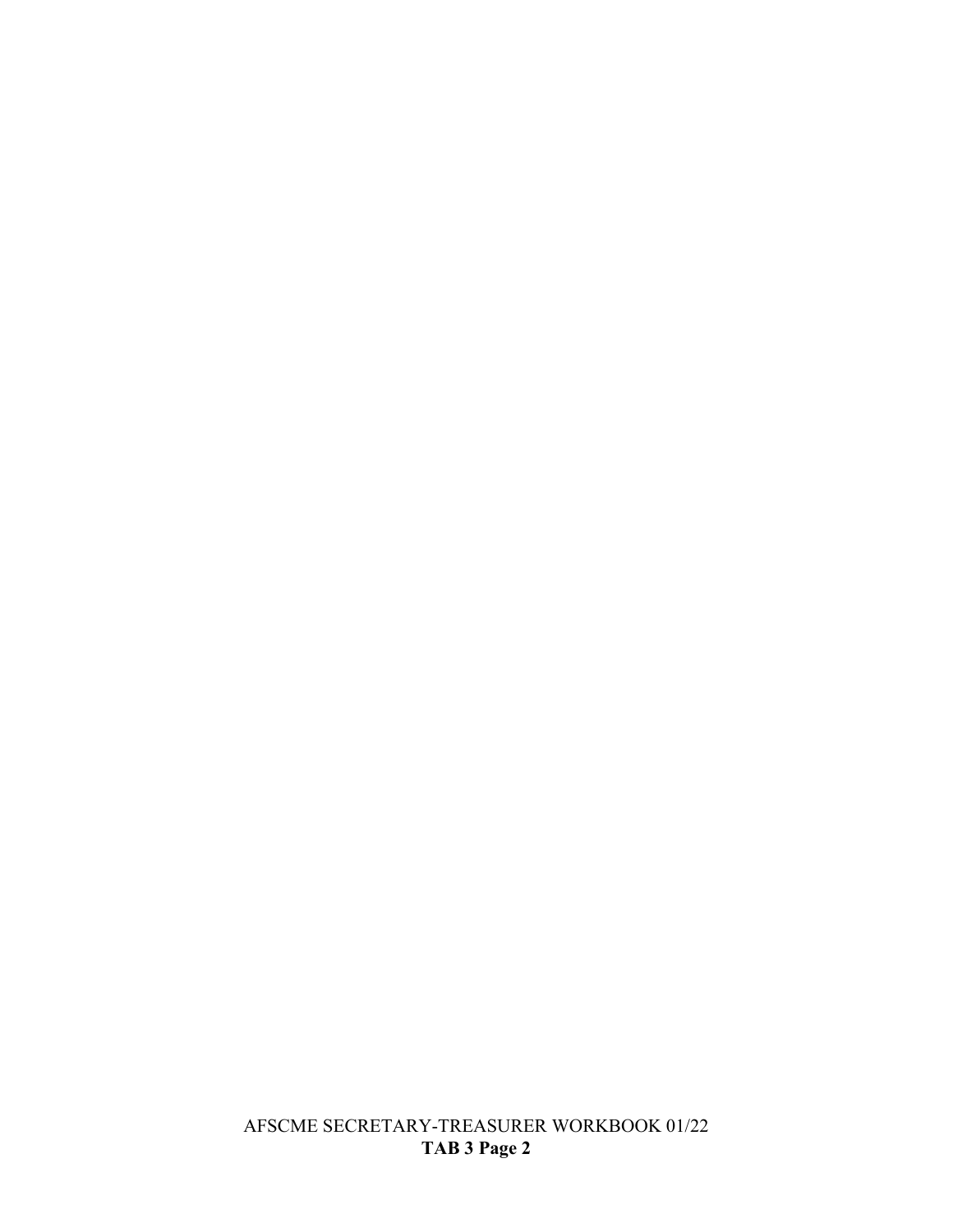# **FINANCIAL STANDARDS CODE**

#### **ARTICLE I Purpose and Scope**

#### **Section 1.**

Every affiliate of the American Federation of State, County and Municipal Employees, whether chartered or not, is required to meet the standards established by and set forth in this Code, including the standards established by and set forth in the appendices to this Code.

#### **Section 2.**

The purpose of this Code is to establish minimum standards to be met by affiliates in the handling of their funds and other assets and in the maintenance of their financial records. The establishment of these standards is not intended to prohibit the use of more complex or additional safeguards which may be established by any affiliate. It is not the intent of this Code nor shall it be interpreted in such a manner that relieves an affiliate of any duty or responsibility which is placed on it by the constitution of the International Union or of the affiliate.

#### **Section 3.**

Nothing contained in this Code prohibits the use of electronic equipment for the record keeping functions herein set forth - properly developed and administered computerized accounting and record keeping programs are recommended for all AFSCME affiliates. If such equipment is used and essentially accomplishes the purposes of the manual operations described in this Code, the minimum standards set herein shall, to that extent, be considered met.

#### **ARTICLE II Custody of Funds**

#### **Section 1.**

All money received by an affiliate must be placed directly into accounts insured by the Federal Deposit Insurance Corporation (FDIC) or the National Credit Union Administration (NCUA). The accounts must be in the name of the affiliate. No monies other than funds belonging to the affiliate may be placed into any affiliate bank or investment account. Please refer to Article IV, Section 5 and Appendix E for additional information on the various types of affiliate accounts.

#### **Section 2.**

Checking and savings accounts may be maintained in any of the following:

- A. Banks in which deposits are insured by the Federal Deposit Insurance Corporation (FDIC).
- B. Savings and loan associations in which deposits are insured by the Federal Deposit Insurance Corporation (FDIC).
- C. Credit Unions chartered by the Federal Government or by the state in which the affiliate is located and in which shares are insured by National Credit Union Administration (NCUA).

If the affiliate elects to use a credit union account, the affiliate must be sure the credit union can honor dual signature requests and provide front and back copies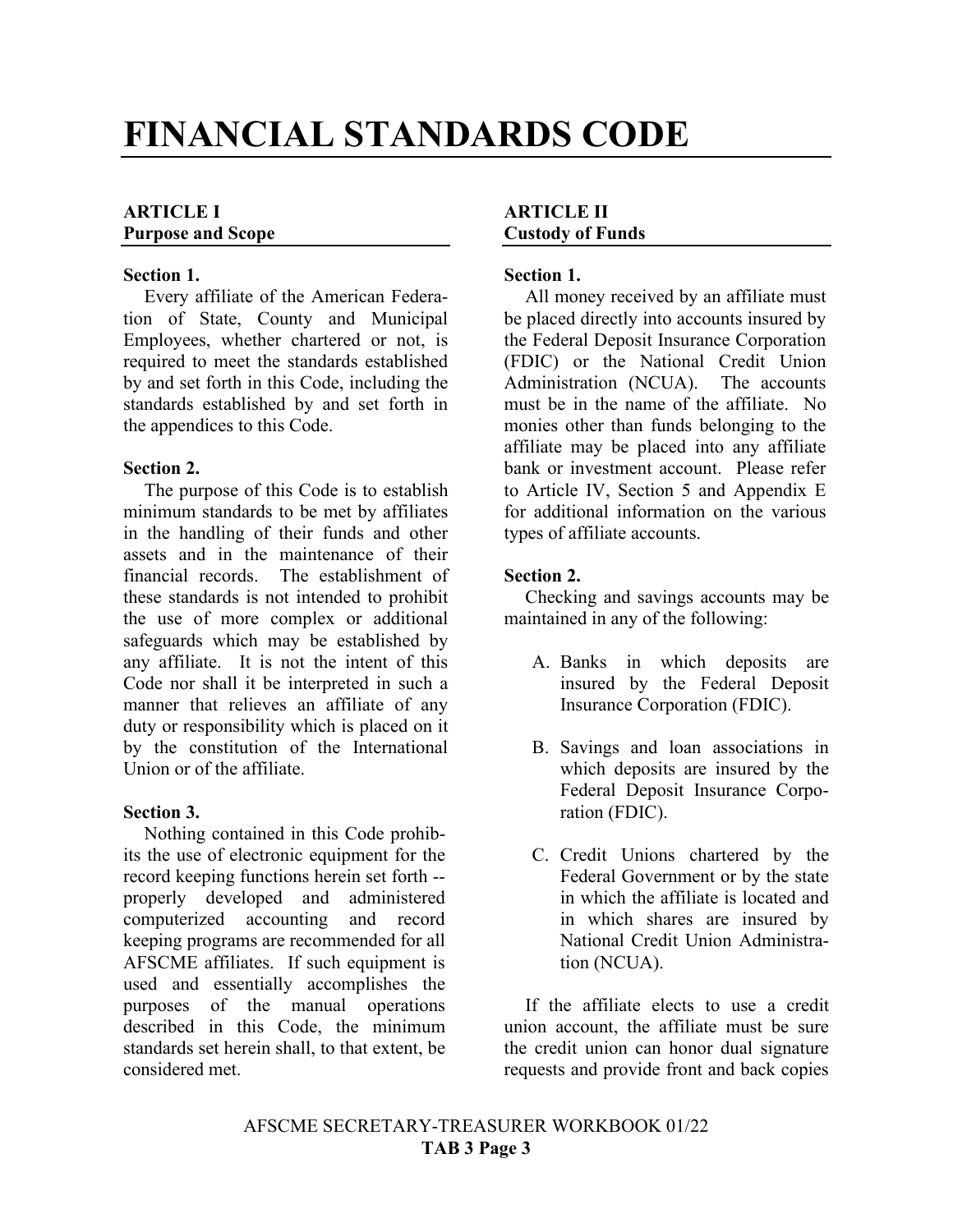of canceled checks.

#### **Section 3.**

Investments may be made if they are consistent with provisions of the constitution of the affiliate. The signers on the investment accounts should be the same officers who are authorized to sign checks. It is suggested that any investments with greater than federally issued limits or with other than federally insured institutions be closely monitored.

Affiliates should establish an investment policy and this policy should be approved by the Executive Board. Officers and employees have a fiduciary responsibility to manage and invest union funds prudently, in accordance with the affiliate's constitution and established investment policies for the exclusive benefit of the affiliate and its members. Investments in instruments that have the potential for loss of principal (e.g. stocks) should be avoided. Great care should be taken when deciding where and how to invest union funds. Generally, the safest form of investments includes treasury bills, certificates of deposit, and notes and bonds of government agencies. Other forms of investments, such as money market accounts, can also be used, provided that risk to principal is minimal.

Evidence of each investment should be stored in a safety deposit box or other secured location. The safety deposit box shall be rented in the name of the affiliate, and access to such deposit box or secured storage location shall be available only to authorized representatives of the affiliate jointly. Unless the constitution of the affiliate provides otherwise, those representatives should be the same as those who are authorized to sign checks for the affiliate. Investment certificates may also be placed with a bank, brokerage or investment manager acting as custodian.

Ownership of investments made through banks or brokerages are normally evidenced by monthly or quarterly statements. All investment reports and/or statements evidencing ownership of investments, dividends, activity or summary status reports must be retained in the affiliate's files.

#### **Section 4.**

It is recommended that petty cash funds established for affiliates, other than Councils and large locals, not exceed \$100.00. Councils and large locals should not exceed that amount considered necessary for normal operations. Expenditures from petty cash funds must be supported by original receipts.

Petty cash funds shall be replenished by check and only for the amount expended since the previous reimbursement. The receipts, vouchers, and listings of expenditures supporting the replenishment shall be submitted to the principal financial officer of the affiliate and retained as support of the check. No payments received should ever be placed directly in any petty cash fund.

All checks issued to replenish the petty cash fund are to be made payable to the custodian of the petty cash. Checks are to be made out only in the amount of the funds being replenished for which proper documentation has been submitted as support for the reimbursement. The petty cash custodian is responsible for accounting for the balance of petty cash as well as all funds disbursed from that account.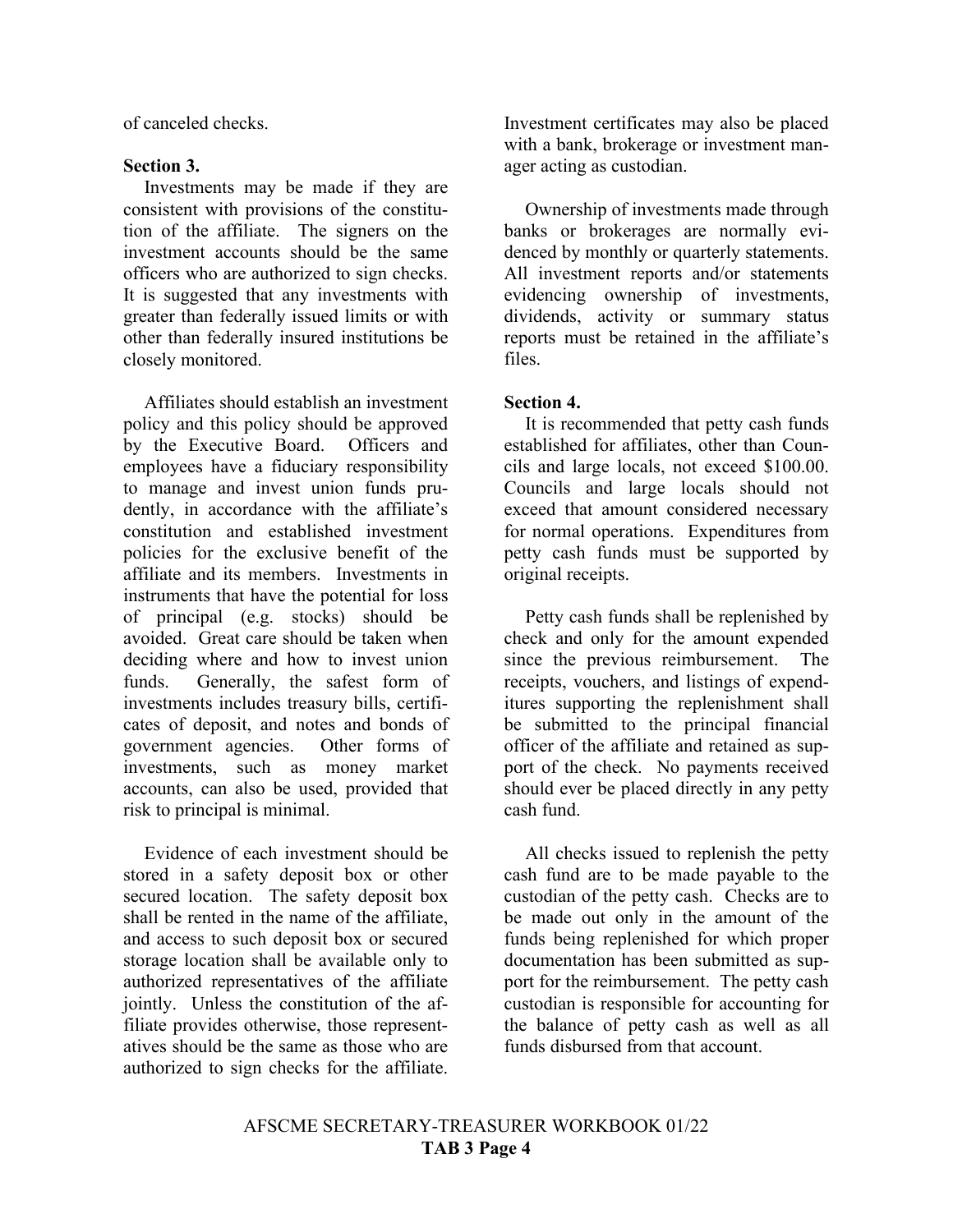#### **ARTICLE III Maintaining Records**

#### **Section 1.**

The following records must be maintained or caused to be maintained by the Secretary-Treasurer or other financial officer. For Affiliates with bookkeeping or accounting staff, many of the tasks outlined may be delegated to those staff. All records listed below must be retained for a minimum of seven (7) years:

- A. Automated accounting system output, if any. See Appendix D for further information regarding automated systems.
- B. Cash Book or Cash Receipts/Disbursements Journal. -- Information required to be entered in the Cash Book must be recorded and totaled monthly. Those affiliates using automated accounting systems that provide comparable information as is found in the Cash Book need not maintain a manual Cash Book. Spreadsheets are an alternative for handwritten cash books.
- C. Bank receipts for all deposits.
- D. All documentation for receipts. -- Each item deposited into a bank account should be clearly identified and supported by a remittance advice, dues deduction roster, dues rebate transmittal or other supporting documentation. A copy of that support must be kept on file. Affiliates should also retain a photocopy of the actual check received.
- E. All bank statements and canceled

checks. -- The canceled checks that are returned with any statement must be kept with that statement, regardless of the date or number appearing on the check. If the affiliate's bank or credit union does not normally return canceled checks, the affiliate must either arrange with the bank or credit union to obtain front and back copies of their canceled checks, or change its account(s) to an institution that can provide actual or copies of their canceled checks. Canceled checks are an essential part of the audit trail; used to verify the accuracy of the affiliate's financial records.

- F. Bank reconciliations. -- Bank reconciliations should be prepared upon receipt of each statement and a copy of the reconciliation report attached to the bank statements. Timely reconciliation of the bank accounts may prevent losses due to errors or misuse of funds. Most bank statements have a bank reconciliation form that can be followed.
- G. All check stubs and voided checks. -- The signature block should be removed from all voided checks, which are to be clearly marked as "void" in large bold letters. Voided checks should not be destroyed and are a part of the affiliate's financial records and should be retained in a secure place.
- H. All paid bills or invoices.
- I. Copies of all International Union and Council per capita tax reports.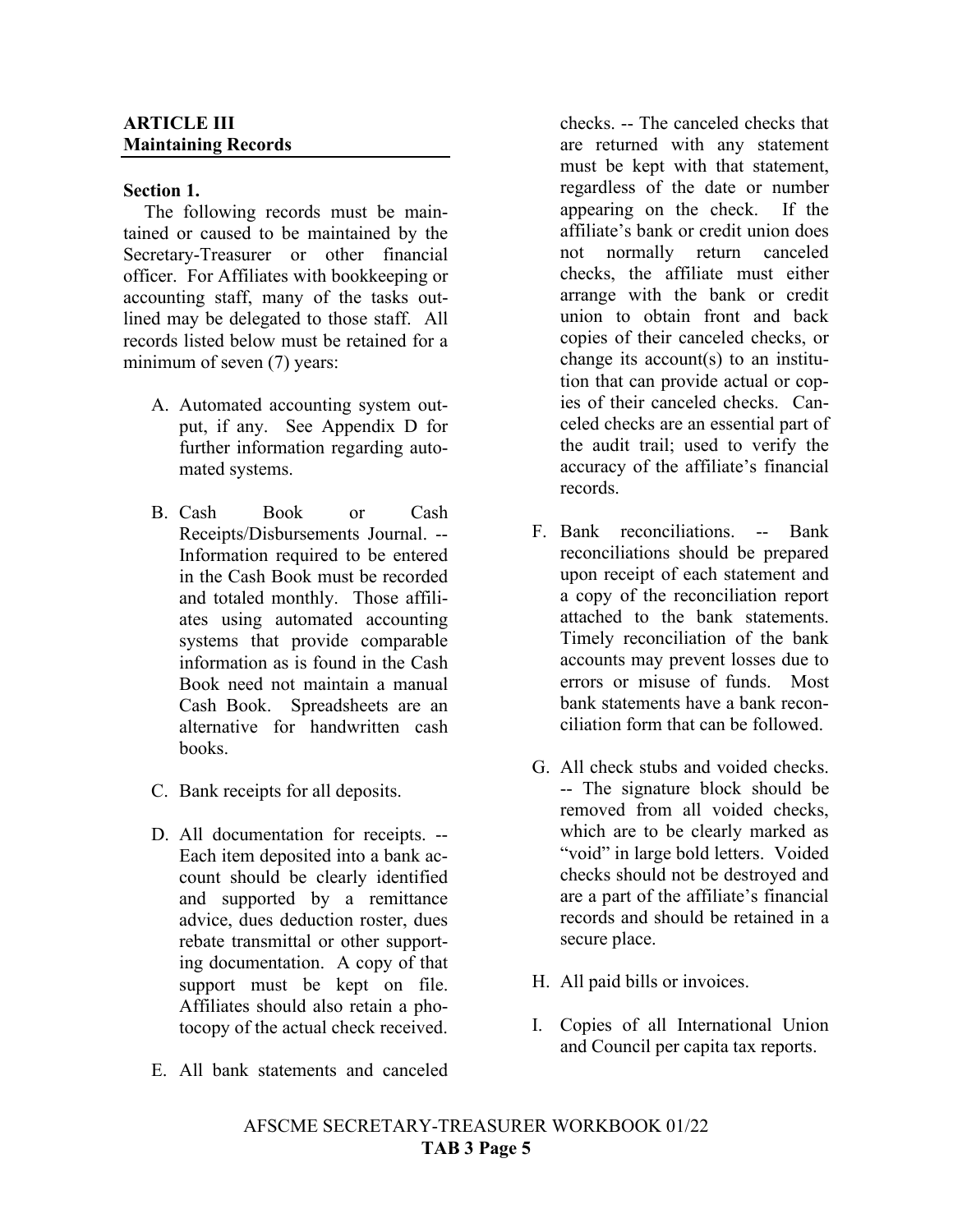- J. All expense reports and all receipts for expenses reimbursed.
- K. All records of expenditures from any petty cash fund.
- L. All payroll records, including copies of filed IRS Form 941s, 940s and W-2s, as well as any other required state and local payroll reporting. See Appendices for additional information.
- M. All financial reports -- Prepared for the membership or Executive Board; all federal reports including attachments (Form 990, Form 990- EZ, Form 1099, Form 1120-POL, LM-2, LM-3 or LM-4) filed with the Internal Revenue Service or the U. S. Department of Labor; all reports or tax filings required by state agencies and all financial reports filed with the International Union. The copies maintained in the union's records should include signatures and dates for all forms filed. See Article IX, Reporting, and the Appendices for additional information.
- N. Surety Bond Certificate of Coverage.
- O. All mortgages, loan agreements, lease agreements, lease-purchase or time-payment contracts, and all other contracts of any nature which involve financial obligations on the part of the affiliate.
- P. All documents constituting evidence of ownership by the affiliate of any property or equipment of any nature.
- Q. Signed and dated copies of the Local Union Annual Financial Report (LUAFR) filed with the International Union.
- R. Signed and dated copies of annual Surety Bond Report filed with the International Union.
- S. Copies of any statements or transaction advice for any investment accounts maintained for the affiliate.
- T. Signed and dated copies of all affiliate officer or employee collective bargaining agreements, fringe benefits policies, and any policies regarding vacation, sick leave, severance, allowances, lost time, per diem, mileage, reimbursed dues, along with copies of records reflecting the accrued vacation, sick leave and severance of all officers and employees covered by such policies.
- U. Magnetic media (e.g., HDD, floppy drive), optical storage, (e.g., CD, DVD, Blu-ray), or solid state drive, (e.g., flash drive, SSD, SD cards) of all data files.
- V. Copies of the minutes of any Executive Board, membership, or committee meetings at which any financial decisions were made, approved or rejected.
- W. Correspondence from government agencies.

#### **Section 2.**

The following records must be maintained or caused to be maintained regularly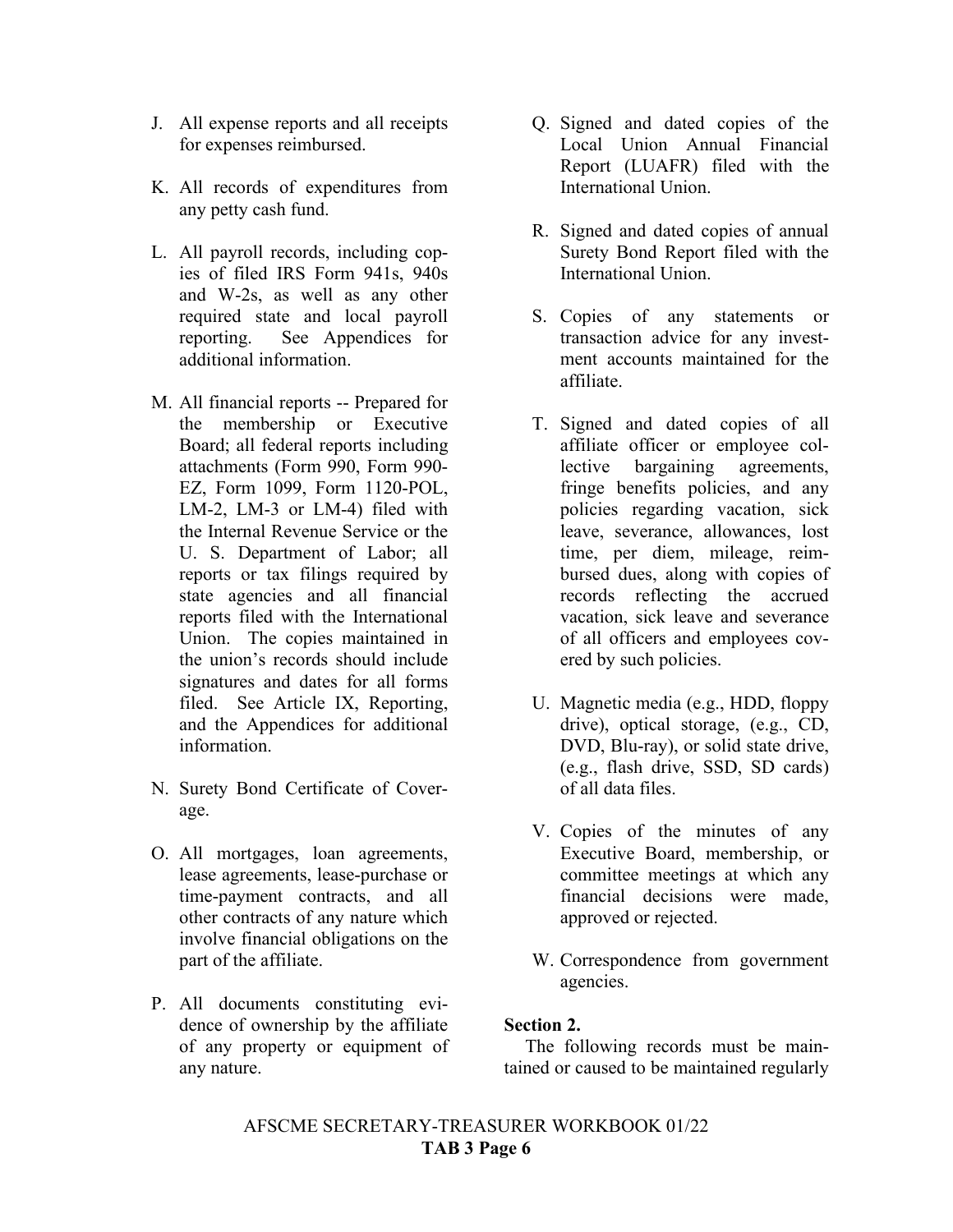by the Recording Secretary or other recording officer of the affiliate for a minimum of seven (7) years:

- A. Minutes of all membership meetings, conventions, or other delegate assemblies.
- B. Minutes of all Executive Board meetings.
- C. Copies of all attachments to minutes including: financial reports, annual audits, annual budgets, mortgages, loan agreements, lease agreements, lease-purchase or timepayment contracts, and all other contracts of any nature which involve financial obligations on the part of the affiliate.

#### **Section 3.**

When a new financial or recording officer is elected, the outgoing officer must give all such records to the incoming officer, as quickly as possible.

A list of records being given to the incoming financial officer should be prepared and signed by both the outgoing and the incoming financial officers. Copies of this records inventory list should be kept by both outgoing and incoming officers.

#### **ARTICLE IV Income**

#### **Section 1.**

The principal financial officer must maintain, or cause to be maintained, documentation for all funds received including copies of any transmittal, remittance advice or membership documents received with the payment. This documentation must indicate the date of receipt of the funds, the source of funds, the purpose and the amount received. This documentation should be retained and filed by date of receipt, or by payer in date order. Affiliates should also retain copies of all checks received.

#### **Section 2.**

A Cash Book (or, in some cases, Cash Receipts Journal) must be maintained. A separate page or pages shall be used for each month's receipts. The same information shall be entered in the Cash Book or automated accounting system, as is shown on the supporting documentation: the date, source, purpose, and amount of funds received. When recording dues or per capita tax receipts, the cash book should also indicate the number and type of units and the month for which the funds were received. If the affiliate has more than one bank account, the Cash Book must indicate the account into which the funds were deposited. Affiliates using an automated accounting system must record equivalent information in the automated system.

#### **Section 3.**

Copies of all bank deposit slips must be made and attached to applicable bank deposit receipts. These documents shall be retained by the financial officer and filed by date of deposit.

#### **Section 4.**

Each time money is deposited, the amount and date of deposit shall be entered in the Cash Book, Cash Receipts Journal or automated accounting system and in the appropriate checkbook or bankbook of the affiliate.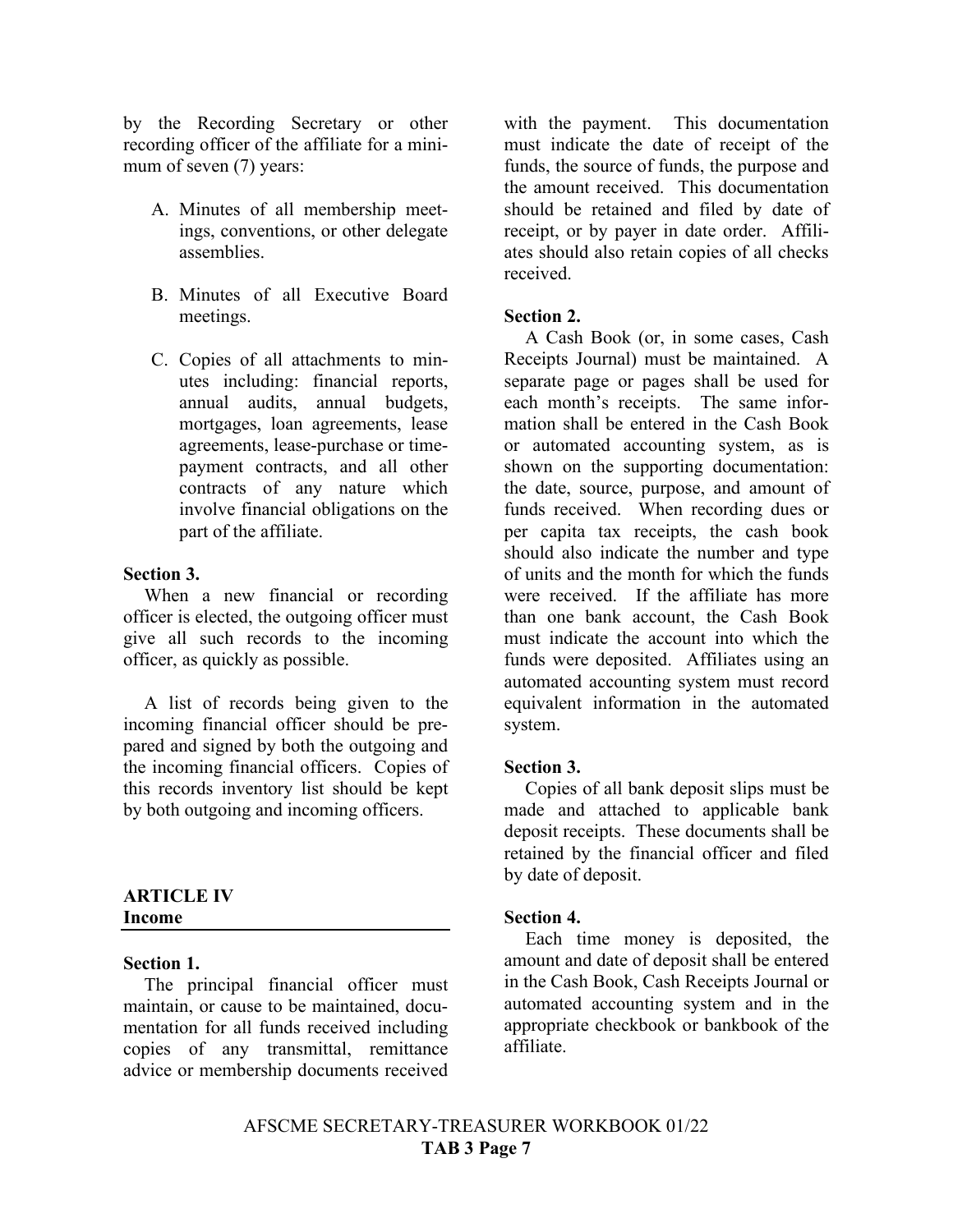#### **Section 5.**

Any dues checks received directly by an affiliate that may contain amounts payable to other affiliates, (International Union, Council, and Local), and/or other entities (PEOPLE, Insurance programs, etc.) must be deposited into a separate "Dues Trust" bank account. This Dues Trust Account is used to isolate dues dollars and make payments to each entity (International, Council, etc.) entitled to a portion of the members' deductions. Only amounts equal to the affiliate's share should be transferred to the affiliate's general operating account(s), leaving amounts payable to others in the Dues Trust Account until paid to them. Affiliates may **not** advance themselves funds or otherwise borrow against the money in the Dues Trust Account that is owed to other affiliates or vendors. Payments to these other organizations must be made in a timely manner, as specified by constitution or regulatory requirements. See Appendix E for additional information on dues trust and other types of affiliate accounts.

#### **Section 6.**

All funds received, whether cash or check, that are the property of the affiliate, must be promptly deposited **in full** in a bank account in the name of the affiliate. Checks must be deposited into accounts owned by the payee shown on the check. If checks have been drawn to an incorrect payee, the affiliate should cause the check to be reissued. Checks payable to the union must not be converted to cash, in part or in whole. Any cash received must be promptly deposited into the affiliate's bank account, **not** added to the affiliate's petty cash fund. **(See Article II, Section 4 on replenishing the petty cash fund)**

#### **ARTICLE V Expenditures - Authorization**

Union money can only be spent with proper authorization. Authorization should be given only for expenditures that serve a legitimate union purpose. It is the duty of all union officers, including the Executive Board, to exercise adequate monitoring of all authorizations to ensure that funds are spent only for legitimate union purposes. Officers and employees have a fiduciary responsibility to ensure that the union's assets are managed prudently and all expenditures are for the exclusive benefit of the affiliate and its members. Proper authorization is accomplished by the following methods:

#### **Section 1.**

Payments required by law need no further authorization. Examples include taxes on property owned by the union, payroll taxes withheld from salaries and allowances of union officers and employees, fines and/or penalties assessed against the affiliate or other payments required by government or regulatory agencies.

#### **Section 2.**

Payments required by a union constitution (constitution may be the International, Council or Local Union Constitution) to which the affiliate is subject need no further authorization by either the Executive Board or membership. Examples include International Union and Council per capita taxes, and payment of fees for bonding of officers and employees as required by the International Constitution. (This may also be a requirement of federal law.)

#### **Section 3.**

Payments to meet contractual obligations, provided proper advance authoriza-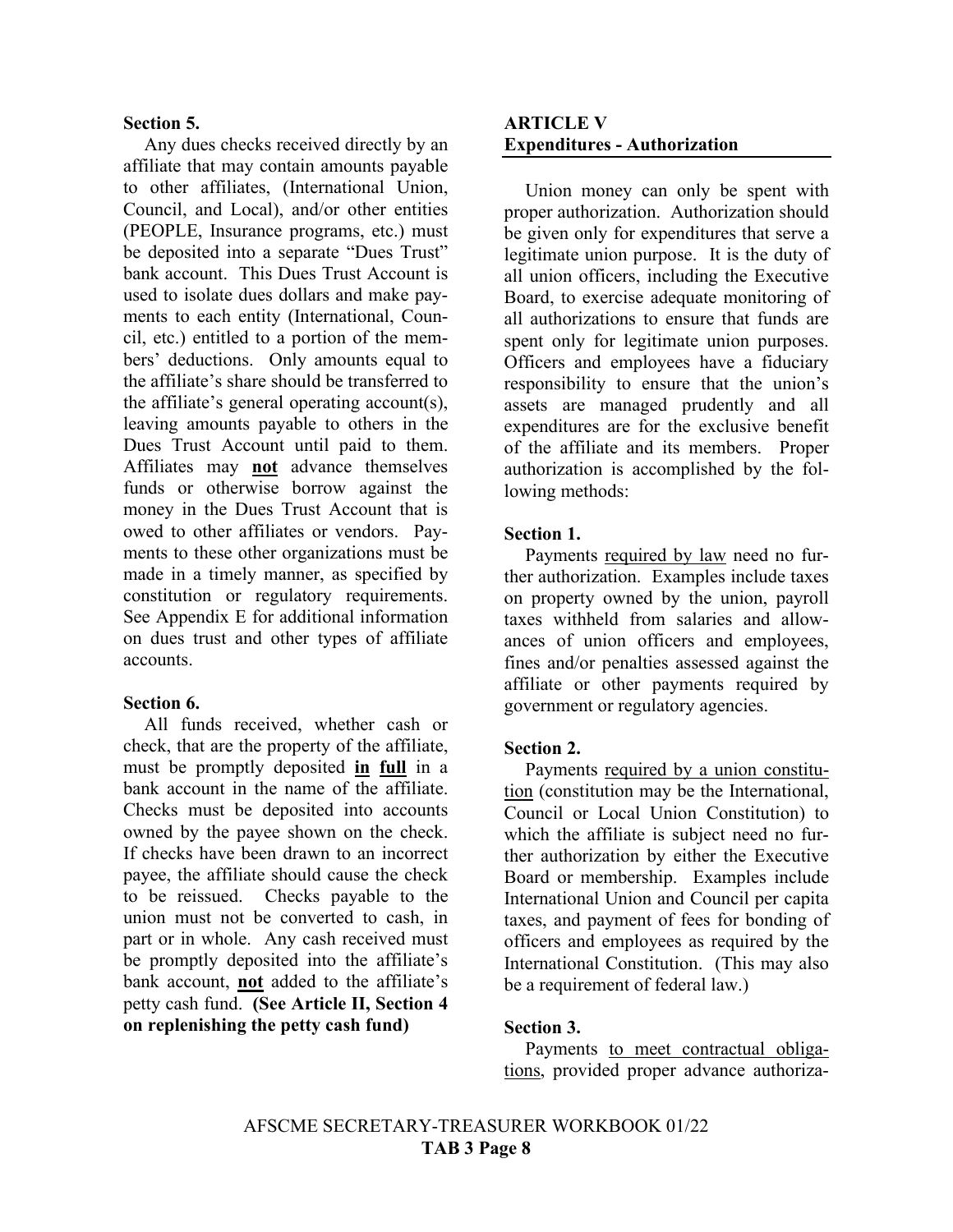tion of the original contract or policy was obtained from the membership (or delegate assembly) or the Executive Board, may be made without further authorization. Examples include payments made pursuant to leases on office or meeting space, automobiles, and equipment; salaries for employees covered by a collective bargaining agreement or other contract; payment of fringe benefits or employee salary deferrals into a retirement fund covered by terms of a contract; and payments being made on a time-payment contract for property of any nature.

#### **Section 4.**

Payments may be authorized by vote of the membership, Executive Board, a committee of the Executive Board, or other delegate assembly as outlined in the constitution of the affiliate. Examples include:

- A. By motion properly made and carried authorizing the expenditure of a specific amount (or "not to exceed a specific amount) for a specific purpose. The motion in its entirety should be entered in the minutes.
- B. By motion properly made, carried and entered in the minutes, authorizing regular payment of recurring obligations (example: rent for a meeting hall once each month). Having been made, such authorization will stand unless canceled by motion made, carried, and entered in the minutes at a subsequent meeting. Recurring obligations must be authorized at the beginning of each fiscal year.

Long-term obligations such as mortgages, rental agreements, equipment rental and other extended time period agreements should be reviewed annually and upon change of officers. Short-term contract obligations should be reviewed quarterly or monthly to ensure compliance, accuracy and agreement to terms.

- C. By motion properly made, carried, and entered in the minutes, authorizing the officers to enter into a purchase or service contract. Once signed, the contract becomes a recurring obligation, and required payments may be deemed authorized. A copy of the contract must be attached to the minutes of the meeting at which it was approved and must also be made a part of the financial officer's records.
- D. By motion properly made, carried, and entered in the minutes approving a budget for the coming year. This budget shall set forth the anticipated income and the sources thereof, and the anticipated expenditures and their purposes. While it is recommended that all AFSCME affiliates adopt annual budgets, all Councils and any local having 2,000 or more members are required to adopt an annual budget in advance of their fiscal year. Affiliates should avoid deficit based budgets.

By itself, a budget does not authorize any particular expenditure. No payment should be made or costs incurred until the proper approvals for the expenditure have been made. Some affiliate constitutions may authorize certain offic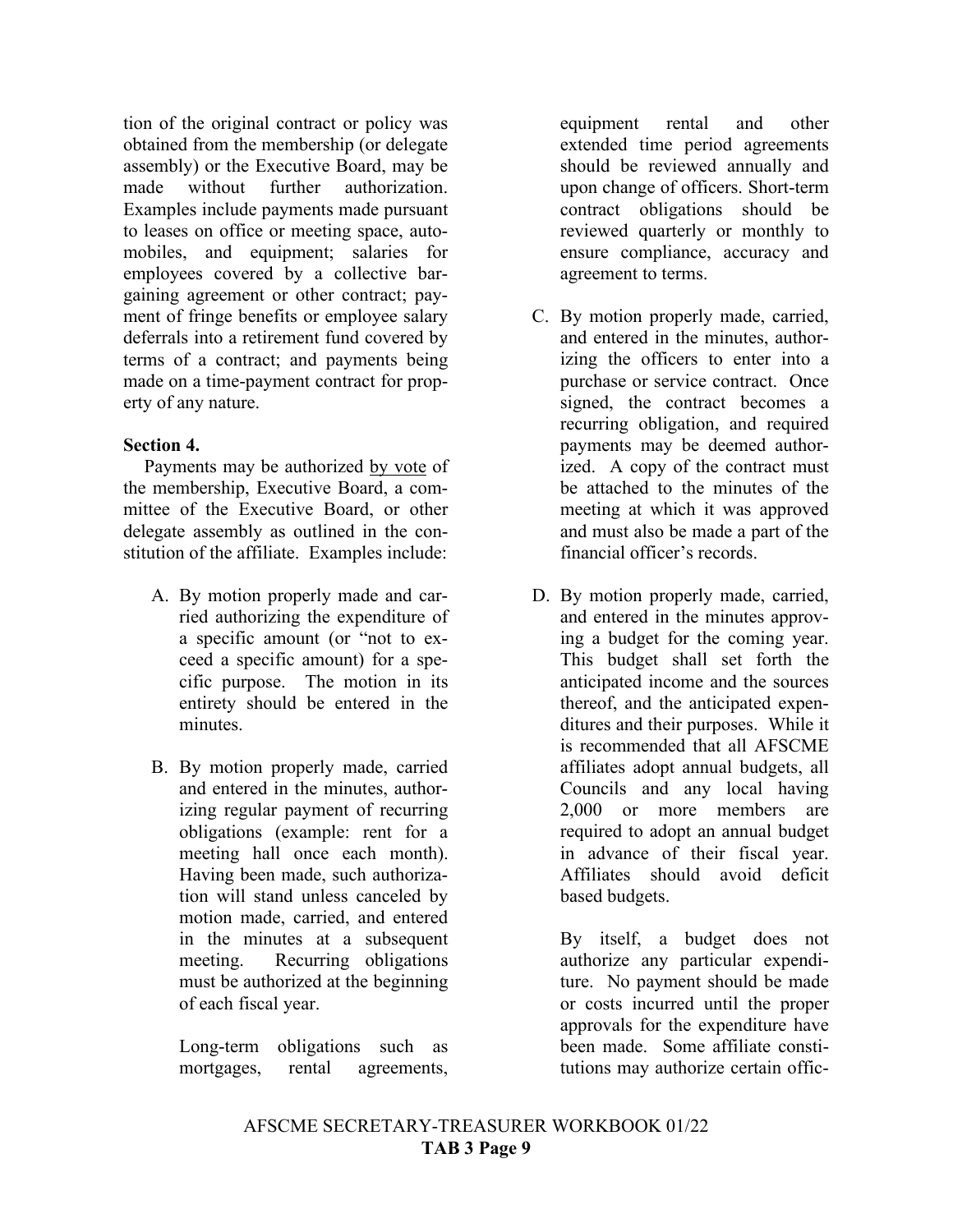ers to spend up to the budgeted amount for line items. Other constitutions may require specific Executive Board approval for each expenditure.

Budgeted versus actual income and expenses should be monitored monthly to ensure the affiliate stays within spending targets.

In general, financial officers have authority to reasonably reallocate amounts between budget line items as long as the bottom line remains unchanged. Any such changes should be presented to the Executive Board. Should the bottom line of the income or expense budget require modification, the revised budget must be submitted to the Executive Board for review and approval. All changes to the budget must be clearly recorded in the minutes.

The budget must be attached to the minutes of the meeting at which it is presented and approved, or revised and approved, and made a permanent part of the affiliate's records. All Councils and those locals having 2,000 or more members are required to file a copy of the affiliate's adopted budget, and any major modification or revision to such budget, with the International Secretary-Treasurer within ten days after its adoption.

Since all such budget authorizations are entered in the minutes, the minutes themselves are to be considered a part of the financial records and must be retained for a period of seven (7) years.

#### A**RTICLE VI Expenditures - Procedures**

#### **Section 1.**

All authorized expenditures must be made by check or electronic funds transfer. See Section 9 of this article for further information regarding electronic transfers. Except for the limited exceptions set forth in Article II, Section 4, no cash payments shall be expended for any purpose under any circumstances. Cash withdrawals from affiliate bank accounts are strictly prohibited.

#### **Section 2.**

All checks drawn on any of the union's accounts must be signed by two officers (usually the President and Secretary-Treasurer), as authorized by the constitution of the affiliate. The use of a substitute officer is permissible when one of the primary signatory officers is temporarily unavailable, providing the designation of the substitute officer has been approved in advance by the officer and by the Executive Board of the affiliate, documented in the minutes, and provided the constitution of the affiliate permits such substitute signatures.

#### **Section 3.**

Under no circumstances may any officer or authorized substitute sign any check before the date, the name of the payee, and the amount have been entered on the check. **No check may be pre-signed.**

#### **Section 4.**

Rubber stamps shall not be used for check-signing purposes.

#### **Section 5.**

Use of a check-signing machine and electronic signature is permitted (for large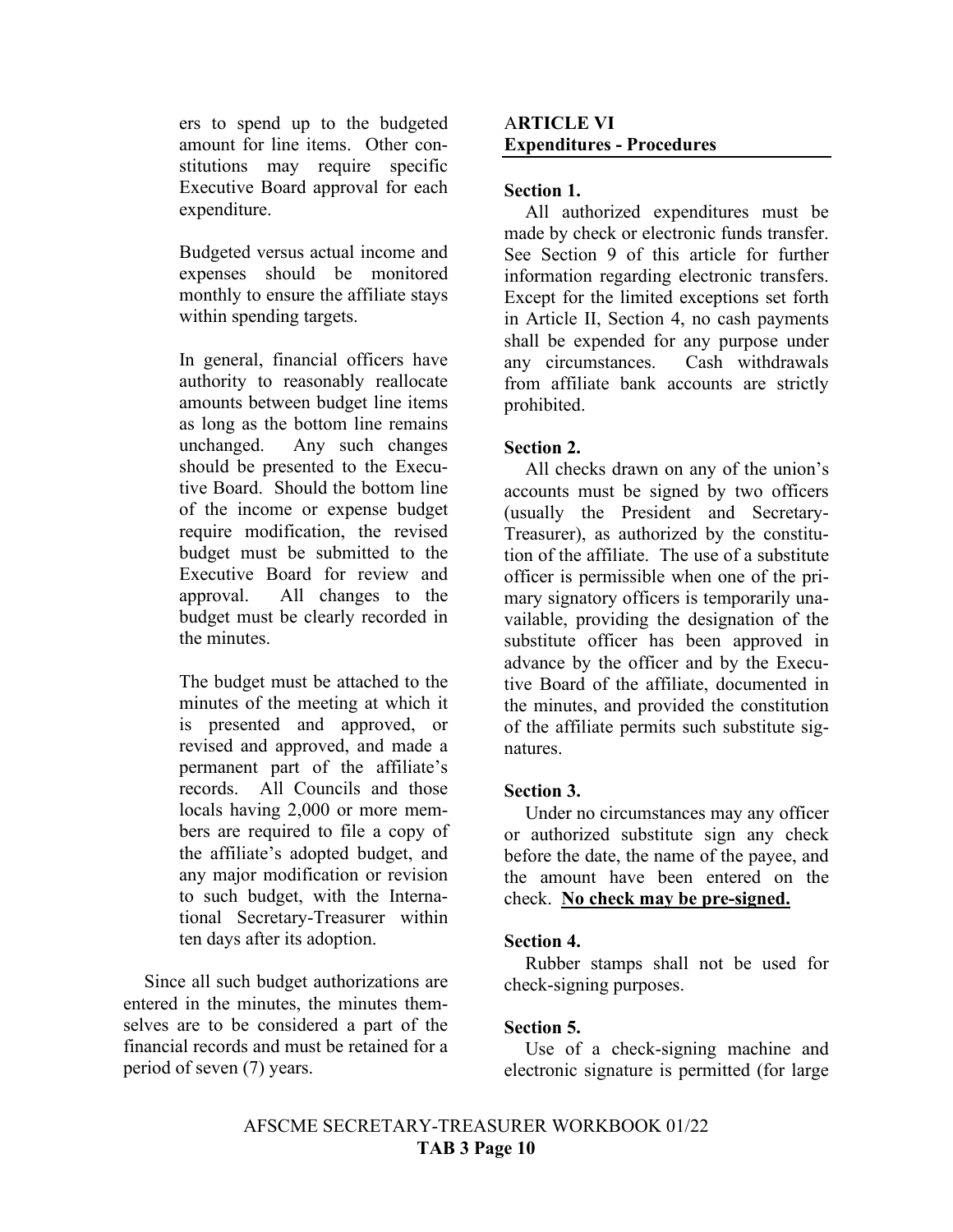affiliates only), provided the signature plates are adequately secured and the electronic signatures are protected by password or manual key access. Signatories should review all checks and supporting documentation for checks signed in such a manner.

#### **Section 6.**

At the time a check is issued, the date, amount, payee, and purpose of the check must be entered on the check stub and in the check register. The same information must be entered in the Cash Book or automated accounting system. Before signing checks, officers should verify that adequate documentation exists and that the expenditure has proper authorization and a proper union purpose.

#### **Section 7.**

Checks may not be made out to "cash." Checks must be made payable to either an individual, who is responsible for providing a complete and proper accounting as to how those funds were spent, or to a vendor, who must submit receipts, invoices or other appropriate documentation. Checks used to replenish any petty cash fund must be made payable to the individual who is the custodian of petty cash, not to "cash."

#### **Section 8.**

Payments shall be made from original documents rather than a copy or facsimile. In paying any bill, the check number, the date, and the amount of the check should be written on the face of the bill, which shall then be filed and retained in the affiliate's records. This will safeguard against double payments.

#### **Section 9.**

Electronic transactions (e.g., payroll transfers, Electronic Funds Transfers

(EFTs), IRS wire transfers), pensions and 401K wire transfers, even routine transfers within the same institution, must be authorized by a document signed by the authorized signatories of the accounts involved. Additionally, all electronic transactions must be properly recorded in the appropriate journals.

#### **Section 10**.

Bank Debit Cards, Check Cards and/or Automated Teller Machine (ATM) Cards may not be used for expenditures or withdrawals under any circumstance. Any such cards issued by a bank must be returned to the bank, with notice that no such cards are to be issued in the future. Use of these cards for expenditures or withdrawals is prohibited because they circumvent the requirement that two officers sign all disbursement checks, and because these cards do not provide a verifiable audit trail.

#### **Section 11.**

AFSCME strongly recommends against the use of union-owed credit cards as they circumvent the requirement that two officers sign all disbursement checks.

#### **ARTICLE VII Expenditures – Documentation**

#### **Section 1.**

Receipts, invoices and/or other documentation must be maintained to support **all** disbursements.

#### **Section 2.**

Expense reports must be used to document all reimbursements to officers, members and employees. Each item to be reimbursed must be documented to indi-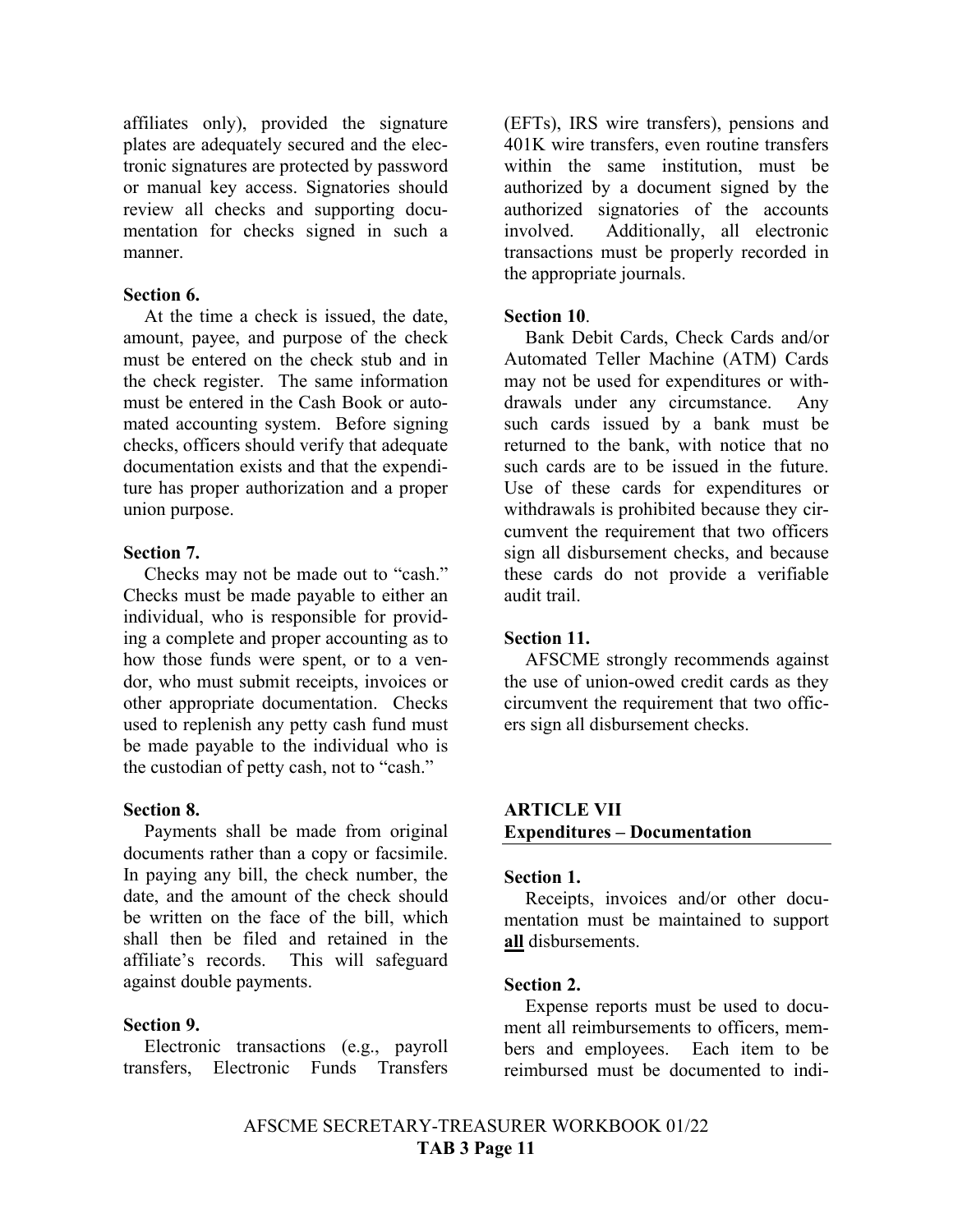cate its date, amount and specific union purpose. Original receipts must be attached. All expense reports should be filed timely.

**Officer** expense reports must be approved by the Executive Board or a designated officer selected for that purpose, **employee** expense reports must be approved by the employee's supervisor.

Expense reports must account for all expenses reimbursed as well as those incurred costs that are to be paid directly by the affiliate (e.g., direct hotel billings, charges incurred on the affiliates' credit card). Expense reports for any meal or entertainment item must list the name(s), title and union relationship of the person(s) entertained and provide an explanation of the specific union business discussed. The detailed receipt of food and beverage consumed should also be provided.

#### **Section 3.**

The affiliate must not pay the credit card company for any charges incurred on a union-owned credit card without all of the charges adequately documented. Any individual authorized to use the affiliate's credit card must provide an itemized expense report accounting for each and every charge, as well as provide an explanation of the union purpose of each charge. The actual credit card receipt and the itemized sales slip must be attached to the expense report.

Personal charges on the affiliate's credit card are strictly prohibited and under **no** circumstances should the affiliate make a payment directly to a credit card company for an individual's personal credit card.

#### **Section 4.**

Care should be taken to comply with all appropriate IRS requirements for documentation and reporting, including:

- A. Expense reports see Section 2 above and Appendix F.
- B. Credit Cards see Section 3 above and Appendix F.
- C. Payroll Taxes taxable per diem, lost time, auto allowances, officer allowances, stipends, non-accountable expense advances, etc. must be treated as wages subject to withholding and require payment of payroll taxes and preparation of IRS Form W-2s and other applicable tax returns - see Appendix F.
- D. Leased/Owned cars if provided to officers and/or employees, require that contemporaneous usage logs are maintained. The value of personal usage (including commuting) must be included as taxable income to the officer and/or employee and reported on their W-2 form. See Appendix F.

#### **ARTICLE VIII Minutes of Meetings**

#### **Section 1.**

The Recording Secretary is normally the officer responsible for maintaining the minutes of all affiliate meetings, including Executive Board meetings and membership meetings. Minutes should also be kept for all committee meetings, including meetings of any finance committees, budget committees, Insurance or Benefits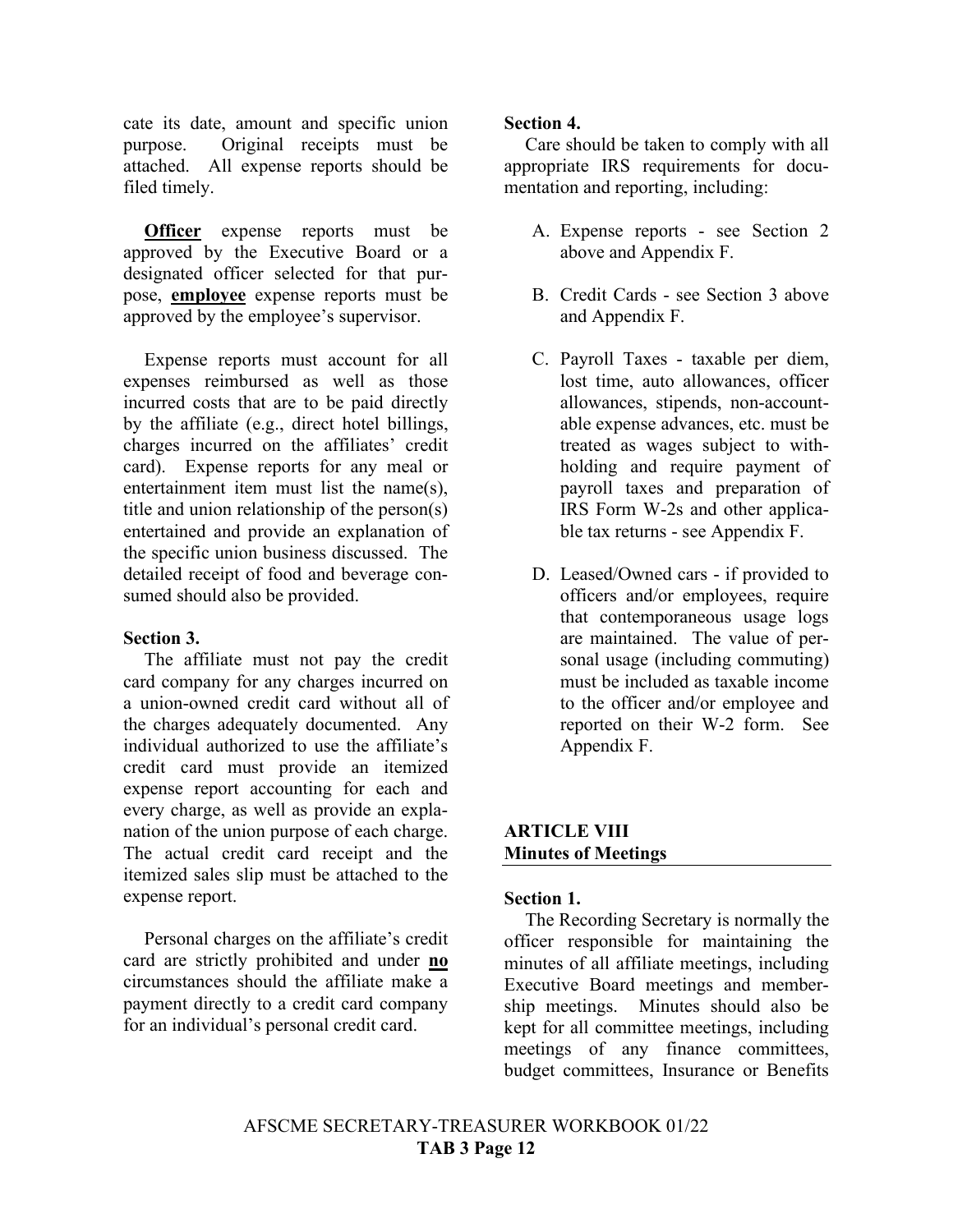Trusts, etc. Normally one of the committee members is designated to keep such minutes. In such instances a final copy of the approved minutes should be forwarded to the affiliate's Secretary-Treasurer.

#### **Section 2**.

Minutes are a record of the proceedings of the meeting. The minutes should note the date and time of the meeting, who attended the Executive Board meeting or which officers were present at the membership meeting, and identify who presided at the meeting.

The minutes must note what motions were made, including any and all financial authorizations, who made the motions, who seconded the motions and whether the motions passed. It is not necessary to write down everything that was said by the members. The minutes should document whether a quorum was present during the meeting. The minutes should also state whether the minutes of the previous meeting were read and approved and should note the time of adjournment. Sample format for minutes may be found in the back of the International Constitution.

#### **Section 3.**

Copies of the Secretary-Treasurer's financial report must be attached to the minutes of the meeting at which the report is given. Copies of the affiliate's budget, audit report, other financial reports, and any contracts or policies approved, must also be attached to the minutes at which they are adopted and therefore made a part of the financial records of the union.

#### **Section 4.**

Minutes must be signed by the Recording Secretary or the officer or member who wrote them. All minutes must be approved by the appropriate body -- e.g. Executive Board approves Executive Board minutes, membership approves membership meeting minutes, etc. Minutes are normally read and approved at the next meeting of the body.

#### **Section 5.**

As the minutes are considered to be a part of the financial records of the union, they must be retained for seven (7) years.

#### **ARTICLE IX Reporting**

The "Bill of Rights of Union Members" of the International Constitution ensures every member's right to have a "full and clear accounting of union funds at all levels" including "periodic reports to the membership by appropriate fiscal officers..." It is the responsibility of all elected officers to ensure that members receive timely and accurate reports regarding the finances of their affiliate and to ensure that required reports are properly prepared and filed timely. The following reports, required by law or by constitution, serve to keep the members informed.

#### **Section 1.**

A monthly financial statement must be prepared at the end of each month, by, or under the supervision of the financial officer. Regular financial reports must be made to the Executive Board and to the membership. Monthly financial reports must be completed and available to the Executive Board and/or membership no later than thirty calendar days following the end of each month. A copy of this report should be attached to the minutes and a copy provided to all of the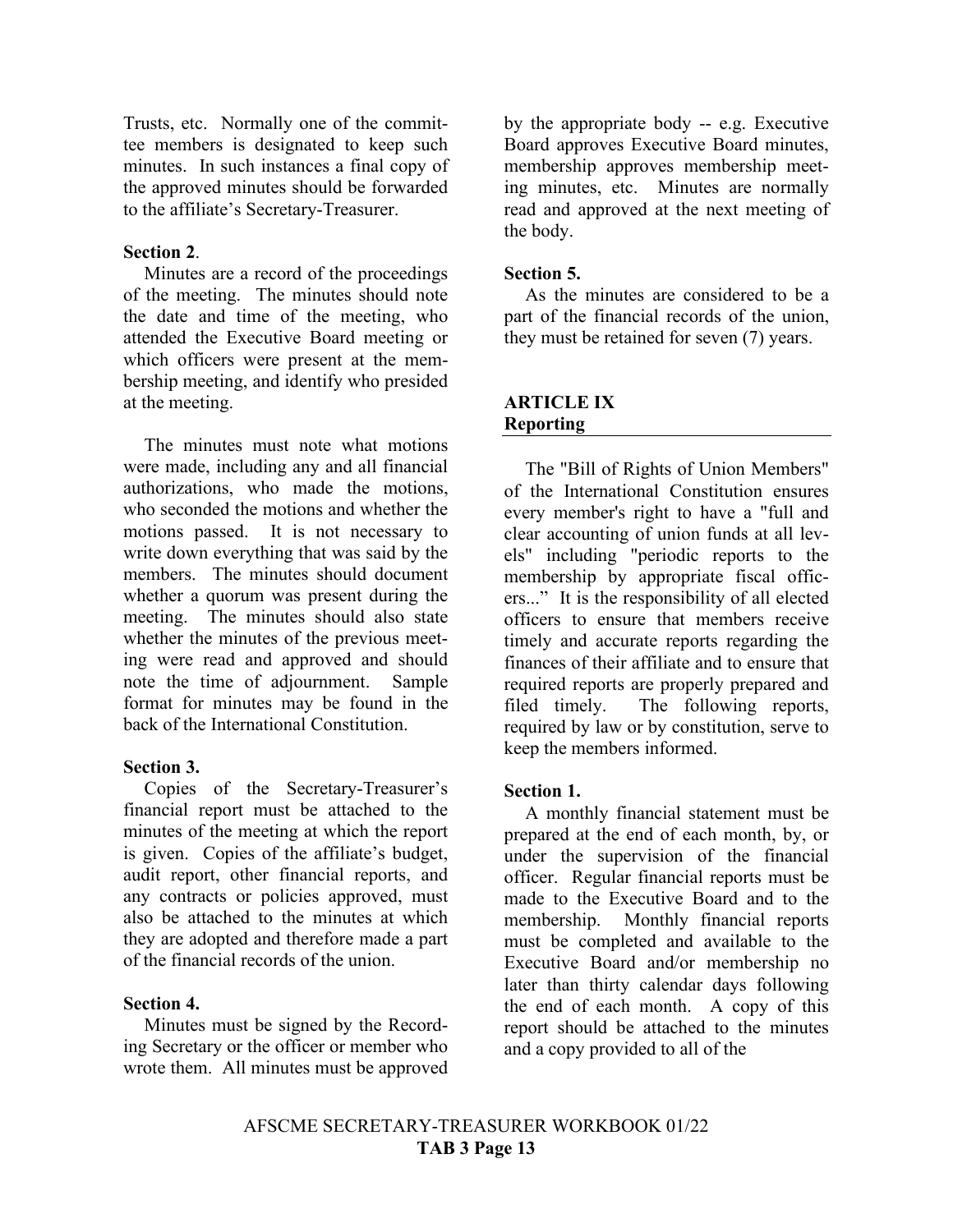signatories.

#### **Section 2.**

The monthly financial statement must include a listing of income showing separately, and at a minimum, the following items:

- A. Income from dues and/or per capita tax.
- B. Income from initiation and/or reinstatement fees, if any.
- C. Income from any other sources, identifying the source and the purpose of the funds received.

[Note: The International Constitution prohibits the issuance or sponsorship of any publication which is financed (in whole or part) through the sale of advertising without advance approval of the International Executive Board.]

D. Total income for the month.

#### **Section 3.**

The monthly financial statement must include a listing of expenditures, showing separately, and at minimum, the following items:

- A. Amounts paid for per capita taxes and other affiliation fees.
- B. Totals by category of amounts paid to individuals in the form of salary, lost time, allowances, reimbursed expenses, and/or convention expenses.
- C. Totals by significant category of amounts paid for other operating

and administrative costs of the affiliate.

D. Total expenditures.

#### **Section 4.**

The monthly financial statement must show the excess (or the deficit) of income over (or under) expenditures. It must also include, as a part of the report, a balance sheet or a statement of cash assets as of the end of the month and a listing of all unpaid bills and any contractual obligations which have not been paid. The monthly financial report must be presented at the next regular membership meeting and attached as a permanent part of the affiliate's minutes.

All Councils and any Local Union having 2,000 or more members must prepare a monthly report showing actual income and expenses versus budgeted income and expenses for the month and the year-todate.

#### **Section 5.**

The affiliate may be required to file various governmental reports such as an IRS Form 990 Series, IRS Form 1120- POL, DOL Form LM-2/3/4, etc. Failure to file any required government report could cause a penalty to be imposed on the affiliate. For that reason, all affiliates are directed to the following topics in the Appendices:

- Tax Exempt Status
- Payroll and Payroll Taxes
- Reports to Governmental Agencies.

#### **Section 6.**

Every Local Union is required to file with the International Union the Local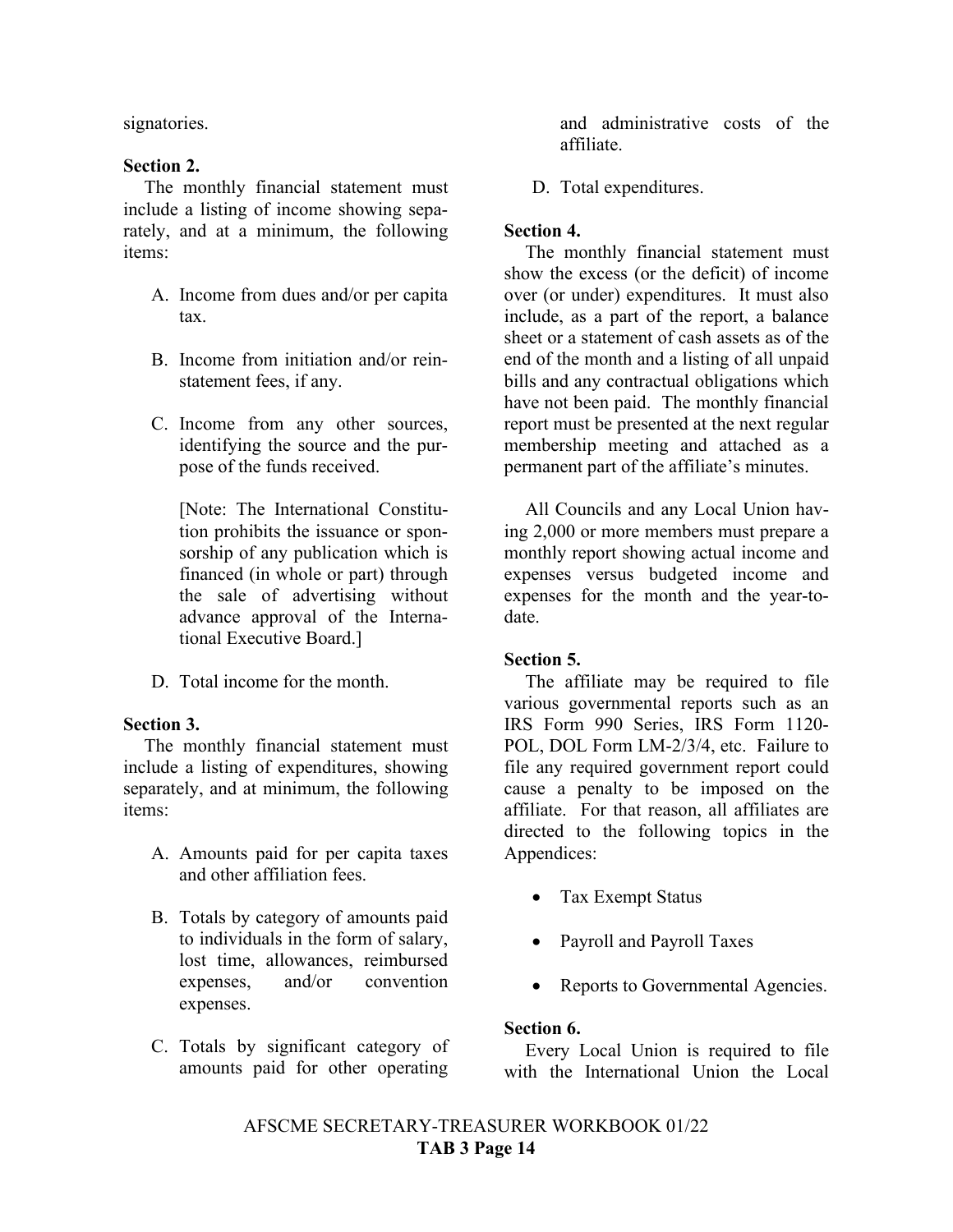Union Annual Financial Report, (LUAFR), on a form supplied by the International Union. This report must be reviewed and signed by both the President and chief financial officer.

This annual financial report has been designed to comply with AFSCME's reporting requirements and to permit the officers of the Local Union to evaluate their financial practices and records as the report is being completed. The previous year's financial statements should be used when completing the LUAFR. This report must be filed by May 15 of each year, or four and one-half months after the fiscal year end.

#### **Section 7.**

All officers and employees of affiliates are covered by a Surety Bond which is obtained for each affiliate through the International Union. The minimum coverage required is "not less than ten percent of the assets handled by an affiliate, except that no bond shall be required in an amount greater than \$500,000."

The International Union's Surety Bond covers affiliate officer positions (e.g., President, Vice President, Recording Secretary, Secretary-Treasurer, Executive Board Member) and all employees of the affiliate. Newly elected officers are automatically covered under the affiliate's existing Surety Bond.

Every affiliate is required to submit to the International Secretary-Treasurer a Surety Bond Report, a "statement of assets handled during the previous calendar year." The information contained on the Surety Bond Report allows the International Union to determine the minimum bond coverage needed by each affiliate and provides essential data needed for negotiating the terms and cost of the bond. This report must be filed by March 1st of each year, regardless of the affiliate's fiscal year end.

#### **Section 8.**

All Councils and those Local Unions having 2,000 or more members are required to prepare quarterly financial statements, which must include a balance sheet and an income statement. Copies of all such quarterly financial statements are to be submitted to the International Secretary-Treasurer in a timely manner.

#### **ARTICLE X Confidentiality of Financial Records**

Union Executive Board, officers, Trustees, members and employees must be prudent in the use of information acquired in the course of their duties and therefore must:

- A. Limit requests for and use of information to that required for legitimate union business purposes.
- B. Restrict access to records to those with proper authorization and legitimate union business needs.
- C. Not disclose confidential information unless specifically authorized to do so.
- D. Not use any confidential information for any personal gain or in any manner which would be contrary to law or detrimental to the welfare of the union.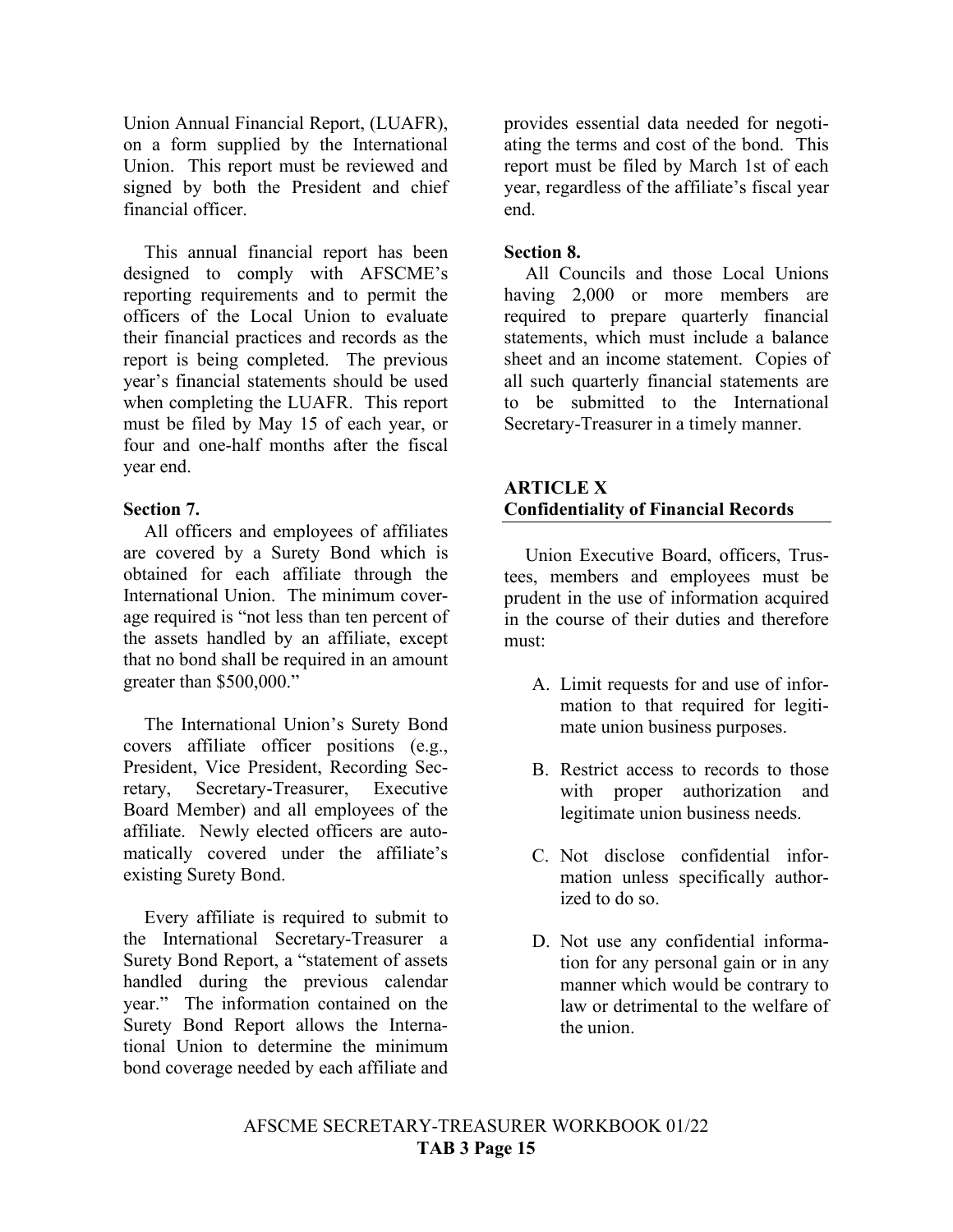E. Keep all documents containing personal information of members and employees under lock and key.

#### **ARTICLE XI Audits**

#### **Section 1.**

At least once each year or semi-annually or more if required by the affiliate's constitution, an audit of the affiliate must be conducted by officers elected for that purpose (Trustees) or by an independent Certified Public Accountant, (CPA), not otherwise connected with the union, its officers or its staff. Affiliates may also perform an audit of the financial records whenever there is a change in the financial officers. Audits may also be performed at other times should a need be determined by the officers, members or Trustees.

Many affiliates utilize Trustees to perform the required audits. Although elected officers, Trustees are **not** voting members of the Executive Board; Trustees may have neither voice nor vote in the deliberations of the Board. The sole purpose for Trustees is to audit or to see that an audit is performed. An arms-length relationship between the Trustees and the Executive Board must be preserved to ensure the most objective possible audit.

All Councils and any Local Union having 2,000 or more members must have an annual audit prepared by a Certified Public Accountant, (CPA), performed in accordance with Generally Accepted Auditing Standards. All other affiliates are encouraged to use a CPA to perform an audit, review or compilation of the financial records.

Whether performed by Trustees or a CPA, the audit must include an examination of the records required to be maintained by this Code and a written report must be made to the Executive Board and to the membership. Trustees may follow the procedures outlined in the *Trustees Audit Guide* when performing an audit.

Upon completion of an engagement performed by a CPA, officers and/or Trustees must obtain copies of the CPA's Engagement Letter, Statement on Auditing Standards 115 letter (correspondence in which any internal control problems are discussed) and the Management Letter (letter where operational or other issues that may require remedial action to be taken are noted by auditors.)

If the audit is performed by a CPA, the findings must be reported to the general membership, either by the financial officer or by a committee designated by the union for that purpose. If the audit is performed by the Trustees, the findings must be reported to the Executive Board and to the general membership by the Trustees.

#### **Section 2.**

The CPA or the Trustees must make a written report of any material deviation from the Financial Standards Code found in the course of their audit. The officers must report to the Executive Board and to the membership the action taken to correct any discrepancies noted in the audit.

#### **Section 3.**

The audit report must be attached to the minutes of the meeting at which it was presented and maintained as a permanent record in the affiliate's files.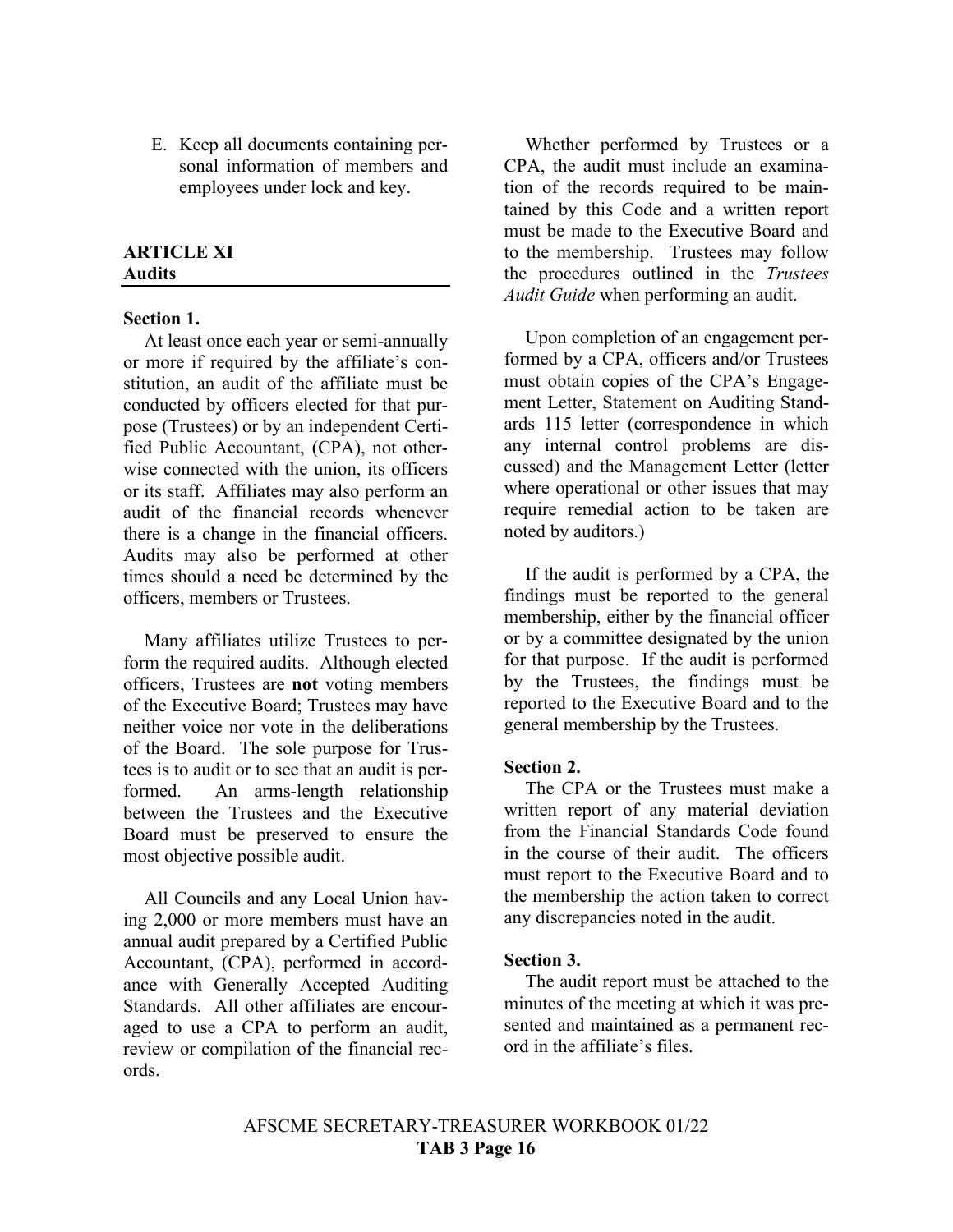## **TAX-EXEMPT STATUS**

All AFSCME affiliates are exempt from federal income tax under the provisions of Section 501(c) (5) of the Internal Revenue Code. This exemption applies only to income taxes. AFSCME affiliates are not exempt from sales tax, payroll taxes or personal property taxes.

When an affiliate is chartered, it must apply for an Employer Identification Number (EIN) as soon as possible by applying online at [www.irs.gov](http://www.irs.gov/) or completing a paper IRS Form SS-4. The IRS assigns each affiliate a unique nine-digit number which will be used to identify the

affiliate on reports required by the federal government.

Banks also ask for the affiliate's EIN for their records. Never use the Social Security number of an officer in place of the affiliate's EIN, as this could lead to tax consequences for the officer involved.

Upon receipt of the EIN from the IRS, notify the International Union of the number. Your affiliate will be added to the roster identifying AFSCME affiliates and submitted to the IRS. AFSCME's Group Exemption Number is **1381**.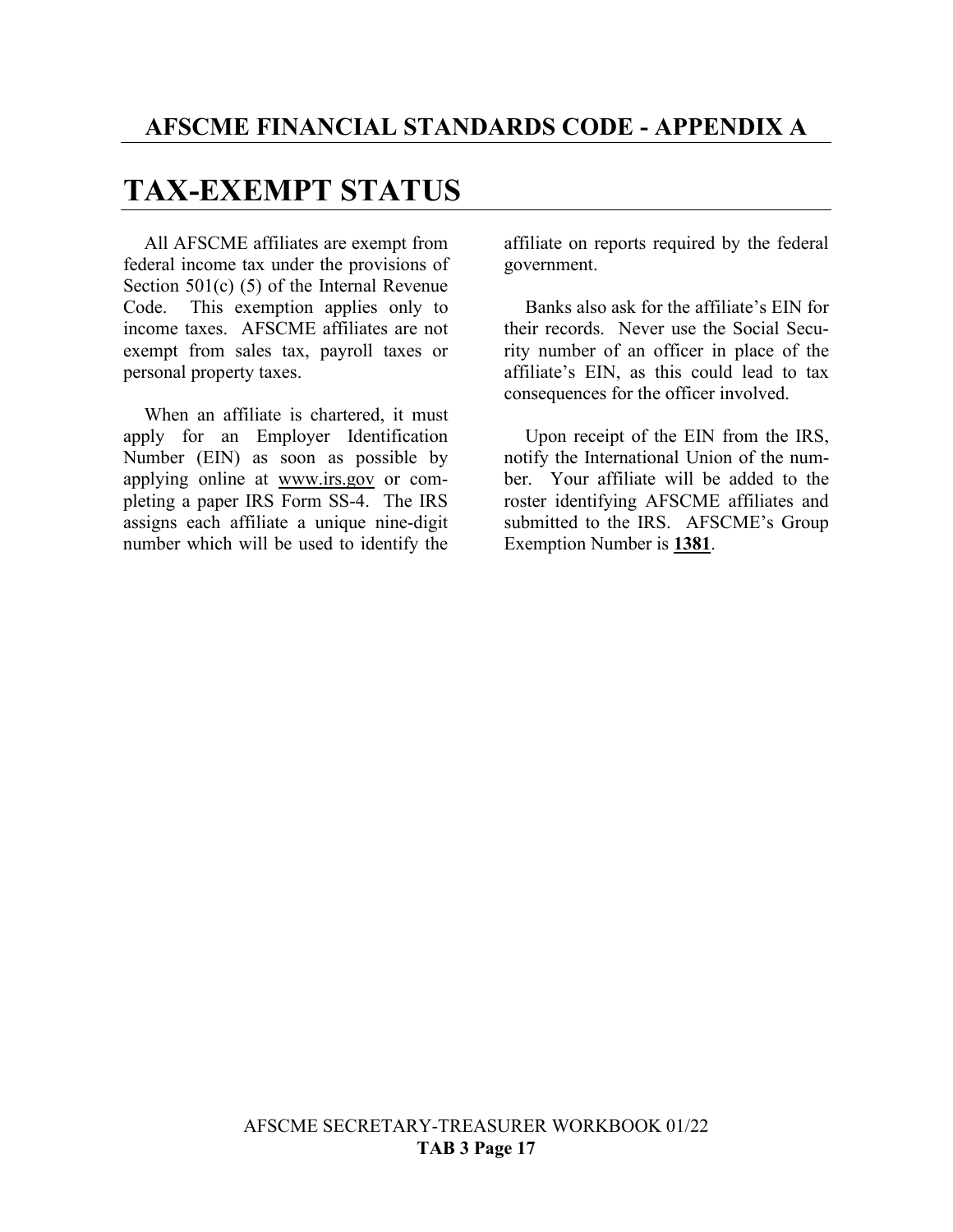## **PAYROLL AND PAYROLL TAXES**

#### **THE UNION AS AN EMPLOYER**

The wage and payroll tax area is very complex and is ever changing. To the extent that any affiliate pays wages and withholds taxes, it has the responsibility to stay abreast of laws affecting the payment of wages.

For payroll tax purposes, a labor organization is treated as any other business entity and is subject to all payroll tax filing requirements. If an affiliate employs one or more individuals (regardless of the number of hours worked), the affiliate is subject to a number of state and federal employment tax and labor laws. This section provides an overview of those requirements. Further information can be found in the Internal Revenue Service Circular E, Employer's Tax Guide.

The employer or person controlling the wage payments must generally withhold federal income, Social Security and Medicare tax, state income and local income taxes imposed upon employees. Income tax withholding is a "pay-as-you-go" method of collecting the estimated tax due from employees on wages paid to them.

#### **THE OFFICER AS AN EMPLOYEE**

Allowances (e.g., auto allowance, officer allowance, and stipends), reimbursed dues and lost time paid to officers are considered wages. Federal income, Social Security and Medicare taxes, state income tax and local income taxes must be withheld from the above payments. The withholding, deposit and filing requirements are discussed below.

#### **WITHHOLDING FORMS AND FILING REQUIREMENTS**

#### **Form I-9**

The Department of Homeland Security requires that employers have a valid Form I-9 on file for all employees. Please see the instructions to Form I-9 for retention requirements.

#### **Form W-4**

A Form W-4 must be on file for each officer or employee (including any member receiving lost time payments) who receives compensation or taxable payments from the affiliate. The amount to withhold from each employee is determined by the number of withholding exemptions claimed on the employee's W-4. (If an employee claims more than 10 withholding exemptions, a copy of the W-4 must be sent to the IRS.)

#### **FEDERAL INCOME TAX WITHHOLDING**

Federal income taxes must be deducted from the paychecks of employees to the extent that those payments constitute wages. Withholdings are based on the number of exemptions and the applicable withholding tables or rates.

#### **SOCIAL SECURITY AND MEDICARE TAXES**

Social Security and Medicare taxes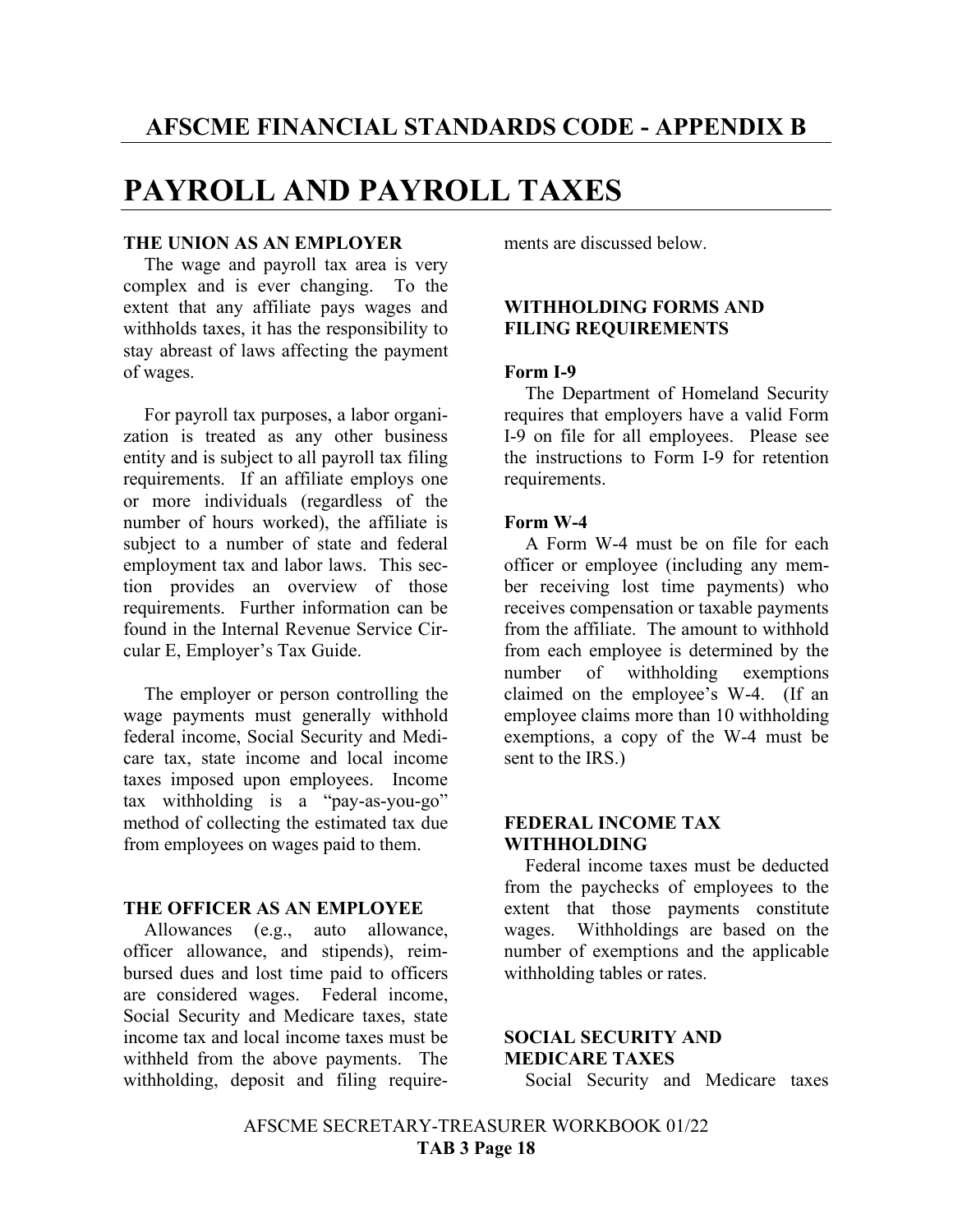must be deducted from all employees' paychecks until the maximum Social Security limit is reached. The percentage of wages withheld and/or the base wages may change from year to year. This information is contained in IRS Circular E**.**

#### **DEPOSIT REQUIREMENTS**

The Internal Revenue Service requires the employer to deposit federal withholding and Social Security and Medicare taxes when undeposited taxes reach certain prescribed balances set by the IRS. In certain cases, these deposits must be made by electronic funds transfer. Deposits, other than the electronic funds transfers, are made at authorized commercial banks or to the Federal Reserve Bank in the employer's geographic area. Send one check covering both Social Security and Medicare and federal withholding taxes, payable to the bank where the affiliate's deposits are made. The deposit due dates and deposit requirements are outlined in Circular E.

Use of a payroll service is recommended as an efficient way to handle such requirements, reduce errors and ensure compliance with applicable federal and state regulations.

#### **FORM 941, EMPLOYER'S QUARTERLY RETURN**

By the last day of April, July, October and January following the close of the calendar year, Form 941 must be filed with the IRS. The 941 is used to reconcile tax deposits made throughout the quarter and to pay any undeposited taxes due. The IRS Form 944 is used for the Annual Employment Tax Filing for the liability of social security, Medicare and Federal income

taxes of \$1,000 or less.

#### **FEDERAL UNEMPLOYMENT TAXES**

This tax applies to every covered employer who, during the past or current year, pays wages of \$1,500 or more in any calendar quarter or has one or more employees at any time in each of 20 calendar weeks. Unemployment is a tax paid entirely by the employer rather than withheld from the employees' wages. Payments are made in the same manner as federal and Social Security and Medicare taxes and are due on the last day of the calendar month following each quarter (April 30, July 31, October 31, and January 31). A deposit is not necessary if the tax due for the quarter plus the tax due but not deposited from previous quarters is \$100 or less. See IRS Circular E for rates.

#### **FORM 940, EMPLOYER'S ANNUAL FEDERAL UNEMPLOYMENT (FUTA) TAX RETURN**

An annual return that's due on or before January 31, following the calendar year to which it relates. This return reconciles federal unemployment tax deposits with total wages subject to tax.

#### **STATE INCOME TAX WITHHELD**

Most states impose income taxes and withholding requirements similar to those of the federal government. Affiliates unfamiliar with the requirements of their state should contact the state Department of Revenue or the Department of Taxation.

#### **STATE UNEMPLOYMENT TAX**

All states require that their unemployment taxes be paid by the employer. For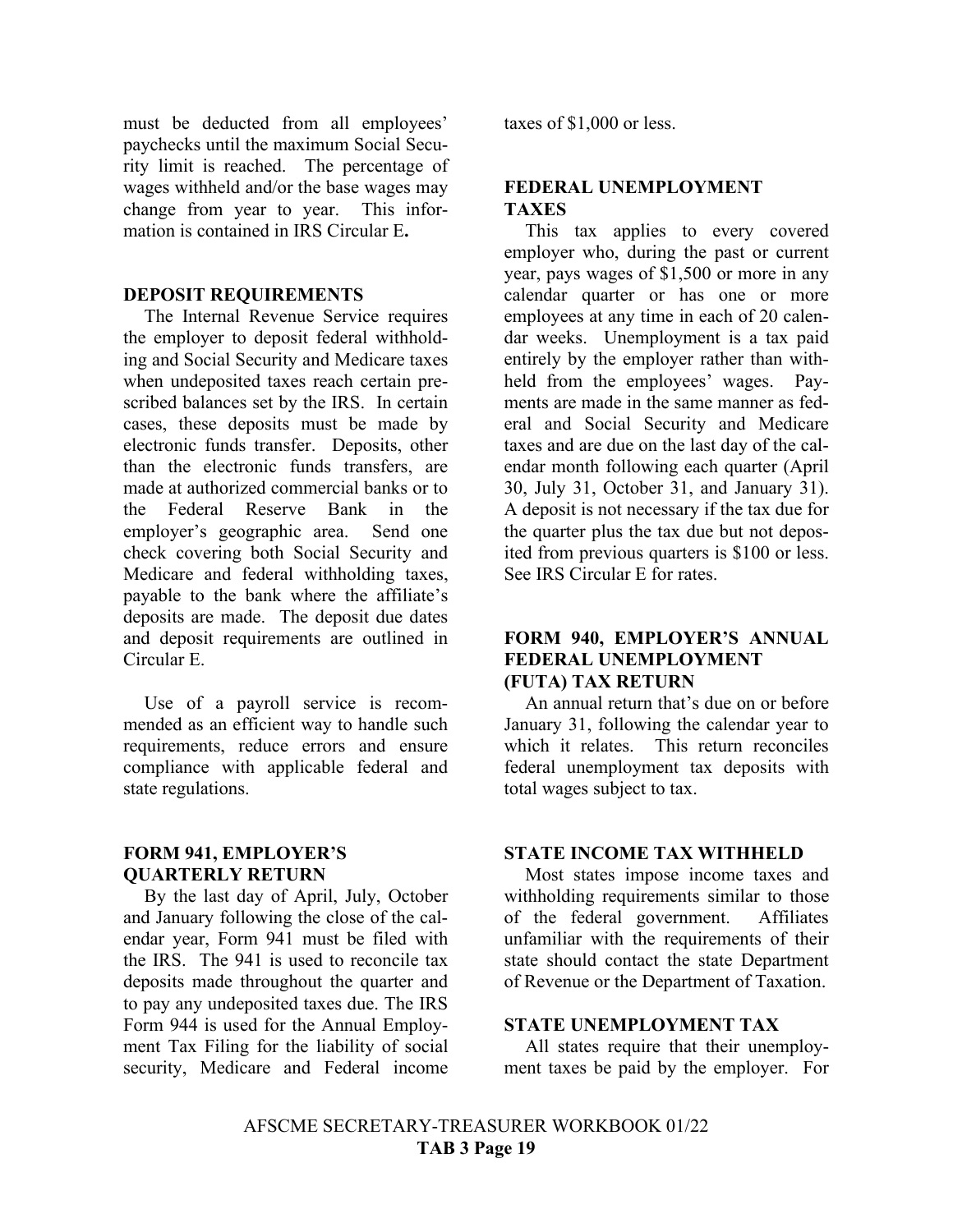information as to whether and how payments are subject to tax, contact the Department of Employment Security (or its equivalent) in your state.

#### **WORKERS' COMPENSATION INSURANCE**

Most states require Workers' Compensation Insurance. Workers' Compensation Insurance can be obtained through a private insurance carrier or from a state-operated fund. Any coverage purchased must meet the state's minimum requirements.

#### **WAGE AND TAX STATEMENT, FORM W-2**

Each employer must provide each employee with a Form W-2 showing total wages, federal income tax withheld, Social Security and Medicare taxes withheld, state taxes withheld and other pertinent information as required on the form. This form must be provided to the employee on or before January 31. On or before February 28, these forms must be mailed (or electronically transferred) to the Social Security Administration, along with a Form W-3, Transmittal of Income and Tax Statements.

#### **MISCELLANEOUS INCOME, FORM 1099-MISC**

Amounts paid to individuals, other than salaries and wages, must be reported on Form 1099-MISC if those payments equal or exceed \$600 for the year. These amounts would include payments to individuals for services. For example, if the union paid \$600 or more to an accountant for professional services and the accountant is an individual practitioner or a partnership, Form 1099-MISC must be provided to the accountant and to the IRS. If the accountant's firm is a corporation, however, Form 1099-MISC is not required. Also Form 1099-MISC does not need to be provided for the purchases of goods or expense reimbursements -- only services are subject to Form 1099-MISC reporting. If the total amount paid to the individual is less than \$600, Form 1099- MISC is not required but it is advisable to notify the payee in writing of the amount and that it is taxable.

This form must be provided to individuals on or before January 31. On or before February 28, these forms must be mailed (or electronically transferred) to the IRS, along with Form 1096, Annual Summary and Transmittal of U.S. Information Returns.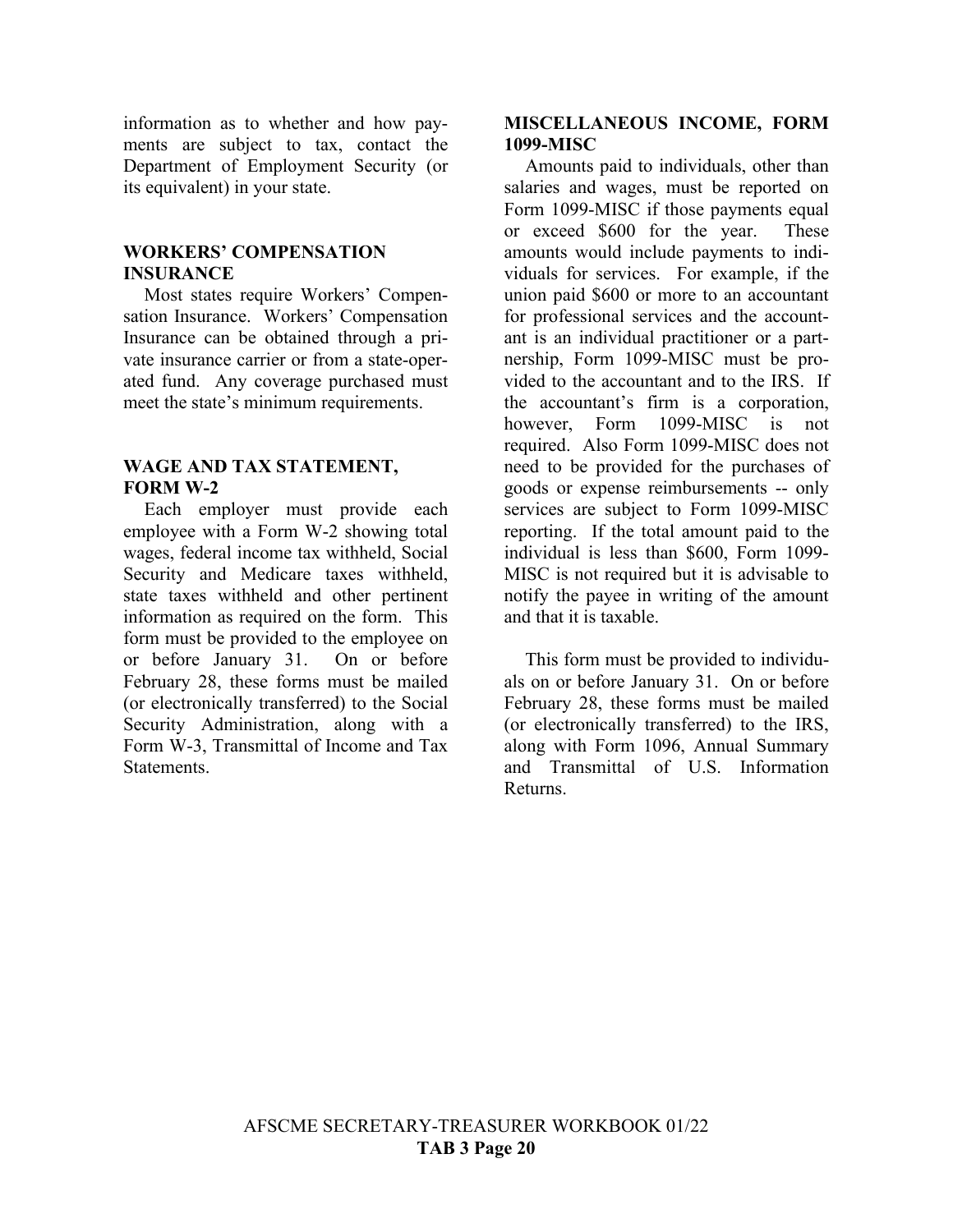### **AFSCME FINANCIAL STANDARDS CODE - APPENDIX C**

### **FINANCIAL DUTIES OF OFFICERS**

#### **FINANCIAL DUTIES OF THE SECRETARY-TREASURER**

The duties of the Secretary-Treasurer include:

- 1. Receive money for the union.
- 2. Deposit money in bank(s) selected by the Executive Board.
- 3. Write checks as required by constitution or authorized by the membership or Executive Board. Always have authorization, documentation, and explanation before issuing a check.
- 4. Prepare bank reconciliations for each account each month.
- 5. Sign checks with President or other authorized cosigner **only after** determining that proper documentation for expenditure is on hand and that expenditure is for appropriate and necessary union business.
- 6. Send monthly membership report to the International Union Secretary-Treasurer, except for Local Unions whose Council performs this function for its Locals.
- 7. Send per capita tax payment to International Union Secretary-Treasurer, except for Local Unions whose Council performs this function for its Locals.
- 8. Keep financial records.
- 9. Report monthly financial affairs to the Executive Board and membership on a regular basis.
- 10. Act as custodian of union property.
- 11. Obtain surety bond coverage at the expense of the union through the International Union. Submit by March 1 of each year "a statement of assets handled during the previous calendar year for the purpose of computing the amount of the bond" (International Constitution, Article IX, Section 30).
- 12. File the Local Union Annual Financial Report with the International Union as required by the International Constitution (Article VI, Section 12).
- 13. See that the required governmental reports are filed on a timely basis.
- 14. Make records available to and assist Trustees/CPAs in completing the required audits.
- 15. Conduct the fiscal affairs of the affiliate in a responsible manner.

Note: For larger affiliates, some of the Secretary-Treasurer duties may be delegated to affiliate employees.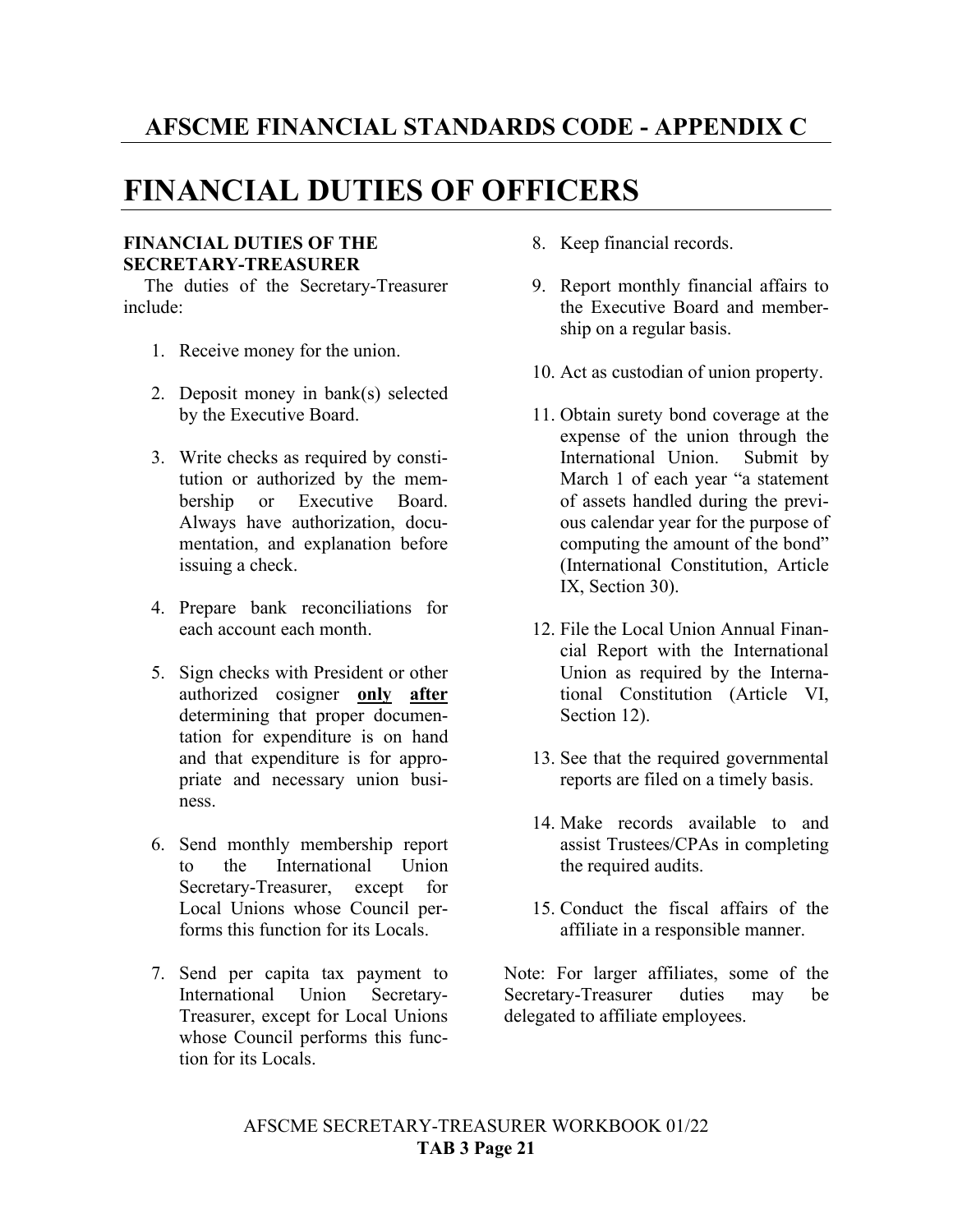#### **FINANCIAL DUTIES OF THE PRESIDENT**

The financial duties of the President include:

- 1. Sign checks **only after** determining that proper documentation for expenditure is on hand and that expenditure is for appropriate and necessary union business.
- 2. Initiate appropriate actions to maintain financial stability of the affiliate.
- 3. Review financial reports to be submitted to the Executive Board and the membership.
- 4. Review financial reports required to be submitted to the International Union.
- 5. Determine that all required governmental reports are filed on a timely basis.
- 6. Review bank statements and canceled checks each month to determine that all checks clearing the bank are for legitimate union purpose.
- 7. Perform other duties as required by the affiliate constitution.

#### **FINANCIAL DUTIES OF THE EXECUTIVE BOARD**

The financial duties of the Executive Board include:

- 1. Oversee and provide advice regarding financial transactions of the affiliate.
- 2. Approve only expenditures that are for appropriate and necessary union business for the exclusive benefit of union's members.
- 3. See that prudent guidelines exist and are followed for any major purchase or commitment of union funds, including multiple vendor bids.
- 4. Ensure that financial stability of the affiliate is maintained. Expenditures should not exceed income. A short-term deficit may be acceptable if there is a plan to eliminate the deficit in a timely manner.
- 5. Review and approve financial reports submitted by the officers of the affiliate.
- 6. Determine that all required governmental and International Union reports are filed on a timely basis.
- 7. Perform other duties as required by the affiliate constitution.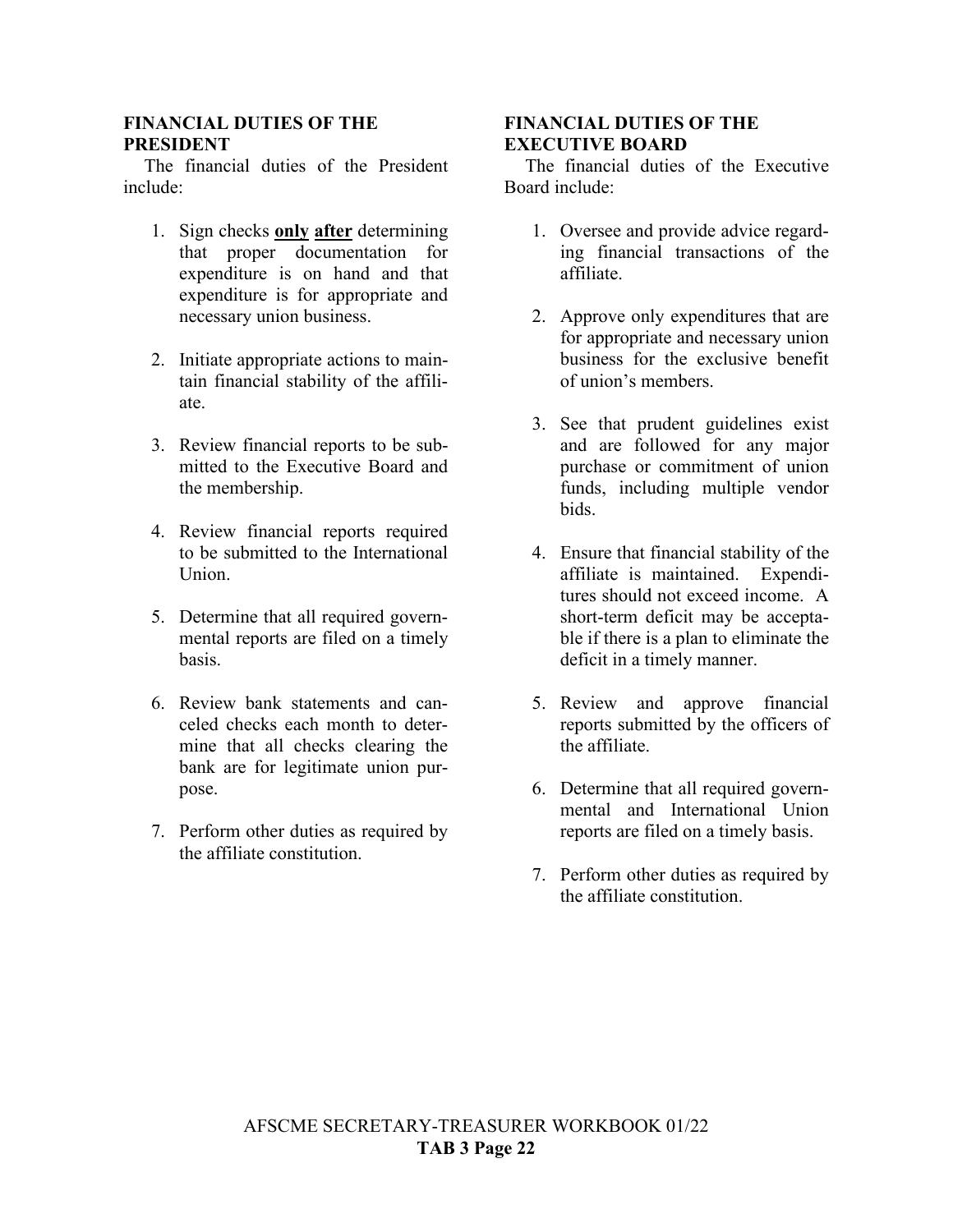#### **FINANCIAL DUTIES OF THE TRUSTEES**

The financial duties of the Trustees include:

- 1. Determine that an audit of all funds of the affiliate is performed either by a CPA or by the Trustees themselves at least once each year, or more often if required by the affiliate's constitution.
- 2. Report audit findings to the membership and the Executive Board. If there are significant findings, follow-up with the Executive Board to ensure corrections are made.
- 3. Determine that all governmental and International Union reports are filed on a timely basis.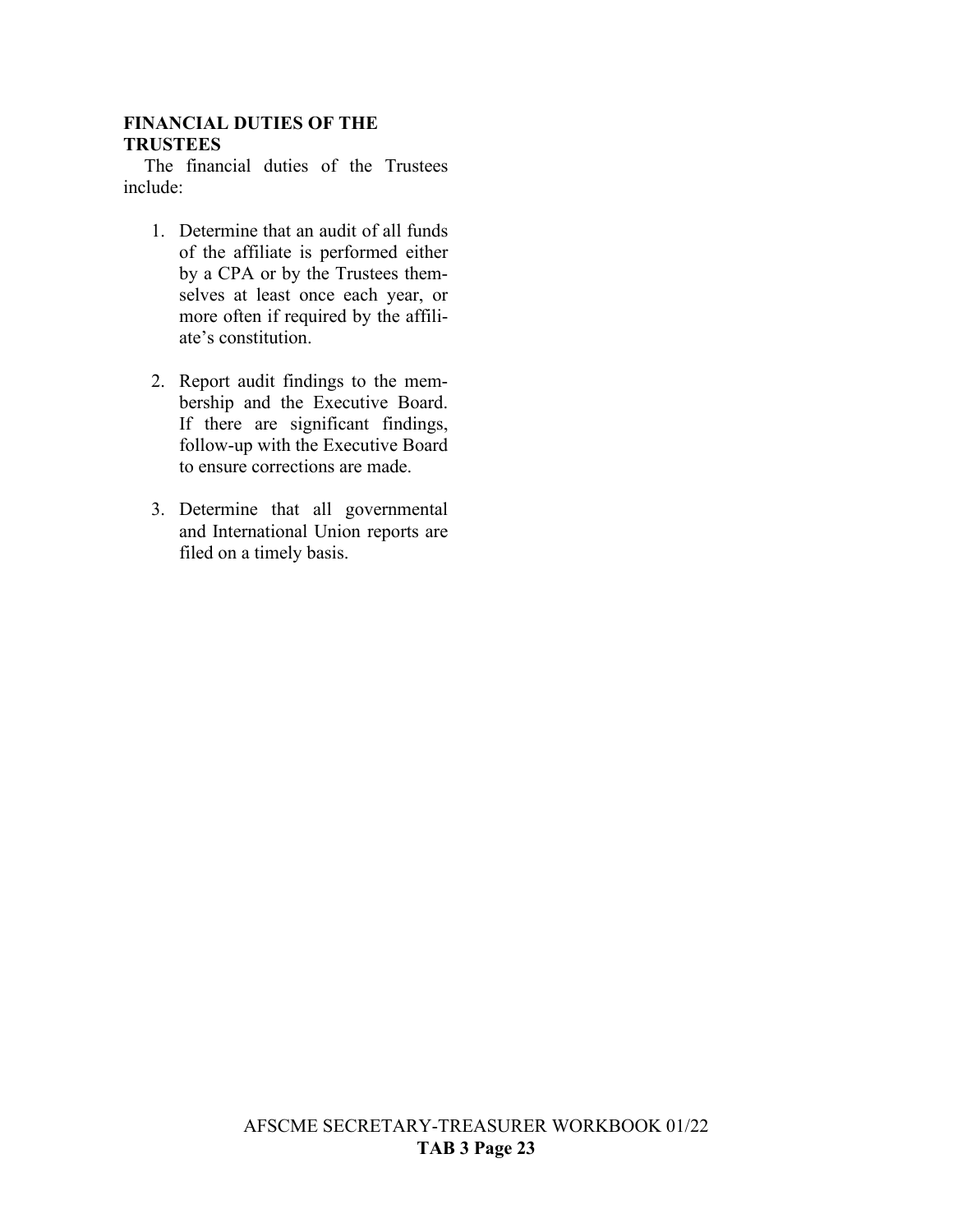## **AUTOMATED ACCOUNTING SYSTEMS**

Computerized accounting systems, properly developed and administered, are required for AFSCME's larger affiliates and recommended for all affiliates. Electronic record-keeping, when utilized, will more efficiently accomplish the purposes of the manual operations described in this Code.

A printout, (hard copy), of the current primary financial records maintained on an automated accounting system must be made each month. The following reports must be printed and maintained:

- 1. Balance sheet
- 2. Income statement
- 3. Reconciliation reports of ALL accounts

Those affiliates with automated accounting and/or membership systems should back up files, using a systematic procedure for updating the back-ups to include prior data as well as new transactions since the last back-up. Failure to regularly back up files can lead to loss of data, which may require having to recreate and reenter the affiliate's financial transactions.

Affiliates may also use the following reports to aid in their financial decision making:

- 1. Detailed cash transactions by bank account
- 2. Detailed general ledger
- 3. Detailed accounts payable vendor transaction history
- 4. Detailed accounts receivable customer transaction history
- 5. Payroll transaction reports
- 6. Any other basic system report necessary to provide a comprehensive audit trail

These printouts must be retained in the affiliate's records in lieu of the Cash Book and other manually maintained records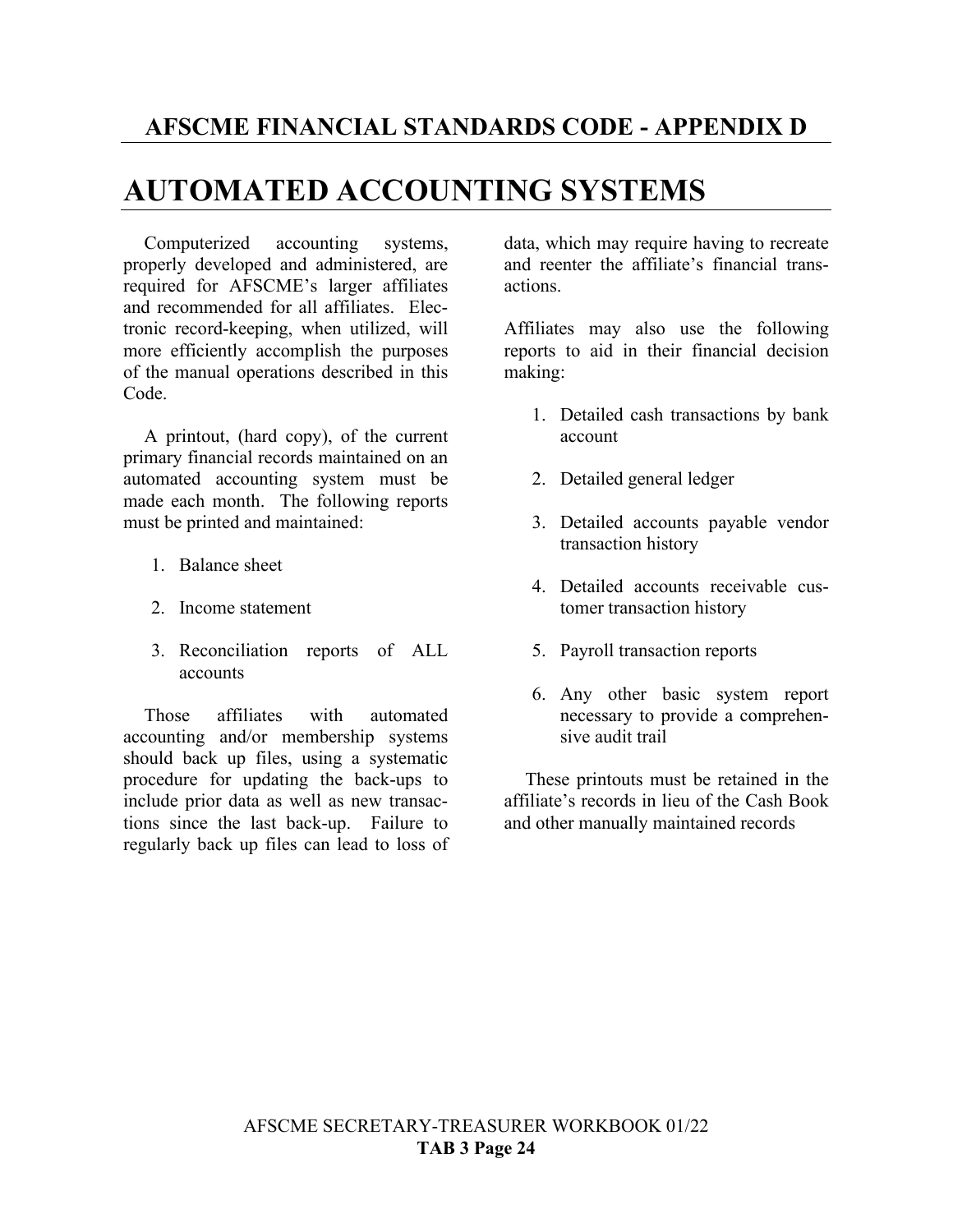### **CUSTODY OF FUNDS**

All banking and investment accounts of the affiliate are subject to the provisions of Article II, Custody of Funds, of the Code. These accounts include, but are not limited to the following:

Dues Trust Account

General Operating Account, including Payroll, Savings and Escrow Accounts Health and Welfare (Insurance) Funds PEOPLE Account Special Political Action Account Special Grant Account Strike Assistance Account Other Accounts

All money received by affiliates must be placed into accounts insured by the Federal Deposit Insurance Corporation or the National Credit Union Administration.

Maximum FDIC or NCUA insurance coverage is limited to \$250,000, (effective as of 2013), per banking institution, **not per account**. Check with your bank institution to confirm the maximum coverage amounts.

Affiliates depositing in excess of this limit should consider opening accounts at more than one institution or opening an account with a bank that places funds with more than one institution based on maximum coverage amounts.

#### **DUES TRUST ACCOUNT**

All checks received directly from the employer must first be deposited into the Dues Trust Account. Payments of per capita tax to the International Union and the Council and rebates to the Local Union are to be made from this account. At no time is a payment to be made to the International Union, Council or Local Union for an amount in excess of that entity's share of funds in the Dues Trust Account

If any other funds are included in the check from the employer, payment to that entity must also be made from the Dues Trust Account in an amount not in excess of that entity's share of the funds. Examples of these other funds include PEOPLE check-off and premiums for insurance, legal and other benefit programs.

#### **GENERAL OPERATING ACCOUNT, INCLUDING PAYROLL, SAVINGS AND ESCROW ACCOUNTS**

The General Operating Account is the account from which the affiliate makes its normal operating expenditures. The account is funded by either: 1) a check from the affiliate's Dues Trust Account for its share of dues, or 2) the local's rebate of its share of dues from a council receiving employer dues check-off on behalf of its affiliated locals. All disbursements to fund payroll accounts, savings accounts and/or escrow accounts are to come directly from the General Operating Account.

#### **HEALTH AND WELFARE (INSURANCE) FUNDS**

Affiliates use Health and Welfare Funds to collect premiums for insurance or legal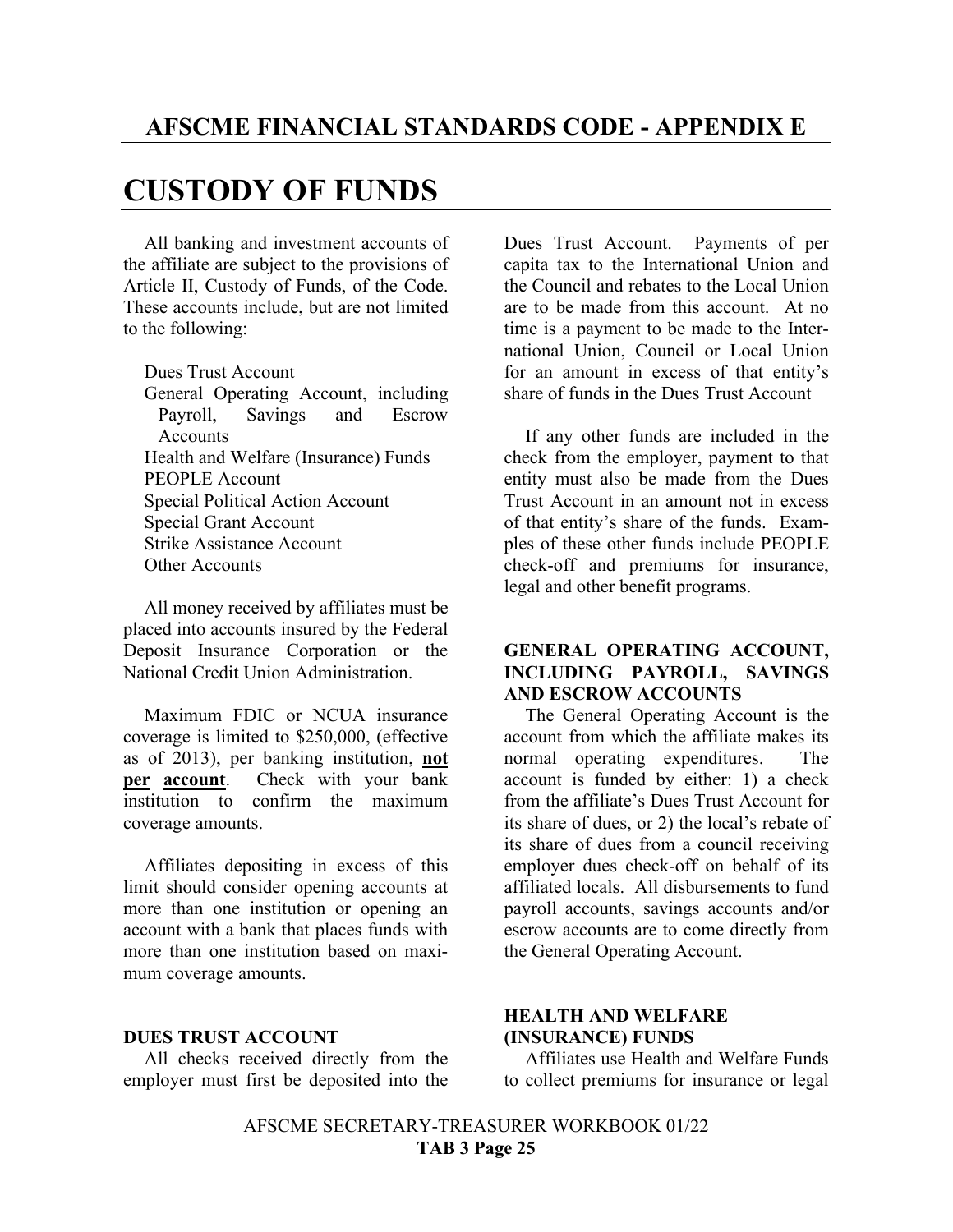assistance benefits on behalf of members. Premiums normally come in one of two ways:

- 1. Premiums are deducted from members' pay and are transmitted to the affiliate, either by separate check or "piggy-backed" onto the dues deduction, or
- 2. Premiums are paid by the employer on behalf of members and a separate check is transmitted to the affiliate from the employer.

In either instance, the Funds received **are not** the property of the affiliate and are only held by the affiliate in Trust until the funds are transmitted to the provider of the benefit. The funds are to be deposited into the Dues Trust Account (or an Insurance Trust Account). A check is then written directly from the Trust Account to the provider of the benefit. At no time are the insurance premiums to be commingled with the affiliate's general account or are the funds to be used for the affiliate's operations.

The affiliate must obtain professional advice before establishing any sort of member insurance program. Because the funds are held in Trust by the affiliate for the member, there are reporting requirements of both the U. S. Department of Labor and the Internal Revenue Service which must be met. Included with these is the requirement that the Health and Welfare Fund be audited and have an opinion issued by a Certified Public Accountant each year.

#### **PEOPLE ACCOUNT**

A PEOPLE Account is created for the

voluntary contributions from members, with the understanding that the funds are to be used for political contributions. These voluntary member contributions are generally referred to as "hard" money. The PEOPLE Account should be maintained as a Separate Segregated Fund (see "Form 1120-POL" in the Glossary of Terms). The account is funded in two ways:

> From the affiliate's Dues Trust Account. This represents funds received from the employer for members' PEOPLE check-off.

> From the affiliate's fund raising activities. These activities include raffles, pass-the-hat, sales of items and members' direct, non-check-off contributions.

The affiliate must be aware of the Federal and state regulations concerning the use of PEOPLE money. These regulations govern the candidates for whom contributions can be made and also limit the amount of the contribution. There are also Federal and state reporting requirements for these accounts.

The PEOPLE Account must be disclosed on the financial statements of the affiliate, either as a separate entity with its own set of books or as part of the affiliate's books. The affiliate's Certified Public Accountant can advise as to the best way to accommodate this obligation.

#### **SPECIAL POLITICAL ACTION ACCOUNTS**

A Special Political Account, as distinguished from the "hard" money PEOPLE Account, is made up of members' dues dollars. These funds are commonly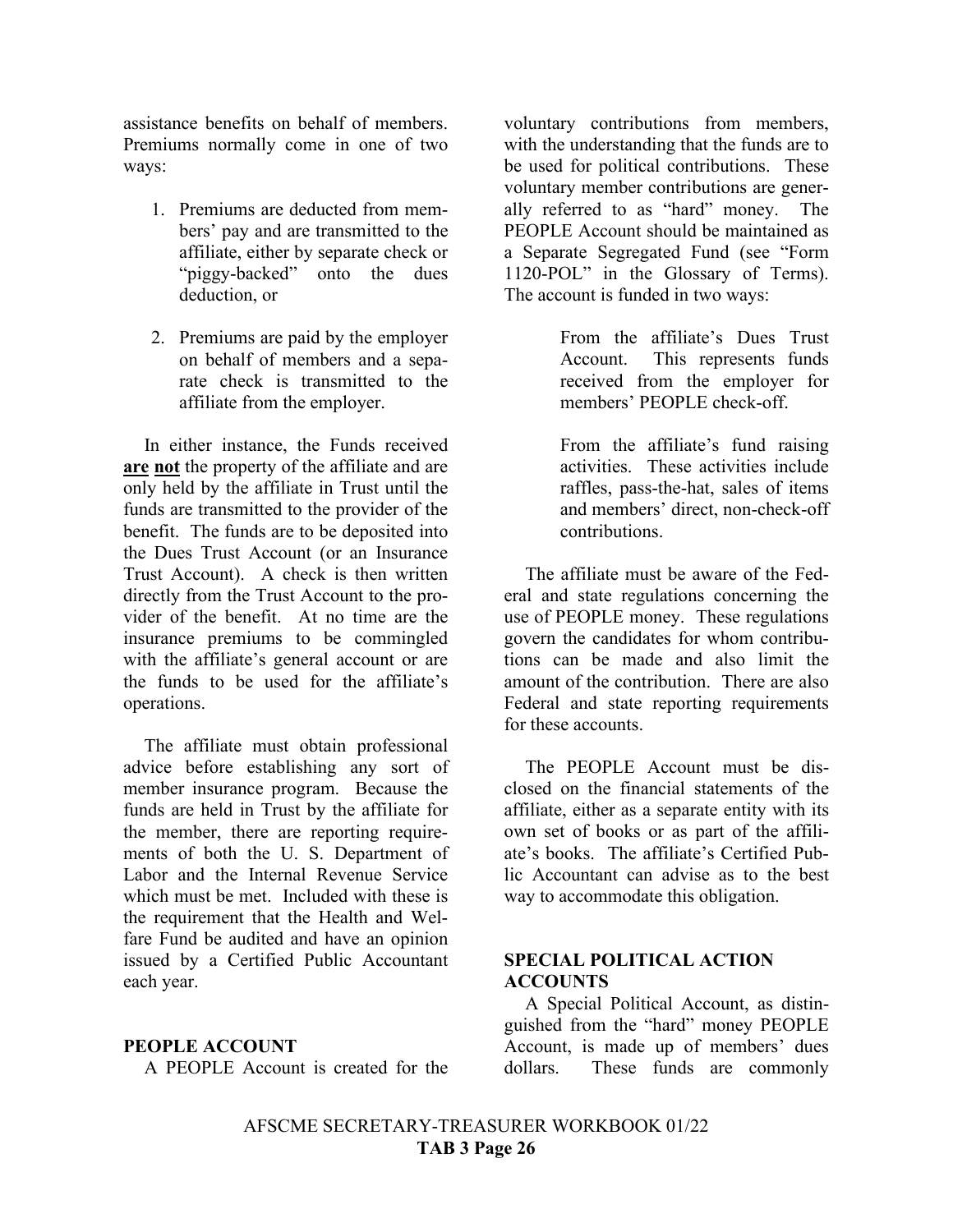referred to as "soft" money.

Funds should be transferred directly into this account from the Dues Trust Account, but counted against the affiliate's share of funds from the Trust. The total of the "soft" money transfer, plus the general account transfer, will equal the total of the affiliate's share from the Dues Trust Account.

Grant checks from the International Union or other affiliates which are specifically designated for Political Action and which are paid to the order of the Political Action Account may be deposited directly into the Political Action Account.

Restrictions and limitations on the use of "soft" money vary from state to state. It is recommended that the establishment and use of this account be coordinated with the International Union's Political Action Department. There may be state or other reporting requirements for the activity in these accounts.

The funds in a Special Political Action Account are treated as funds of the affiliate and must be reflected in the financial statements of the affiliate as well as reports submitted to the IRS and DOL, as applicable.

#### **SPECIAL GRANT ACCOUNT (NON-POLITICAL ACTION**)

A Special Grant Account may be established as a separate bank account to track organizing grant income vs. organizing grant expenses. The funding for this account must come from the General

Operating Account in the same manner as the payroll, savings and escrow accounts. Checks from the International Union or other affiliates which are specifically designated for Organizing or other non-Political Action Grants which are paid to the order of the Grant Account, may be deposited directly into the Grant Account. If checks are received for the Grant but are not so designated, the check should be deposited into the General Account with a subsequent transfer to the Grant Account.

The funds in a Special Grant Account are treated as funds of the affiliate and must be reflected in the financial statements of the affiliate. The account must also be included in the affiliate's IRS Form 990 and DOL Form LM where applicable.

#### **STRIKE ASSISTANCE ACCOUNT**

A Strike Assistance Account may be established as a separate bank account. The manner in which this account is funded and the affiliate's reporting requirements are the same as those for the Special Grant Account.

#### **OTHER ACCOUNTS**

Other special accounts may be needed from time to time. As a general policy, any account which spends the affiliate's share of its per capita tax or rebate must be funded from the General Account.

Fund limits, disbursement criteria and a detailed summary of the application process, review and consideration criteria and process should be drafted, and adopted by the Executive Board prior to execution.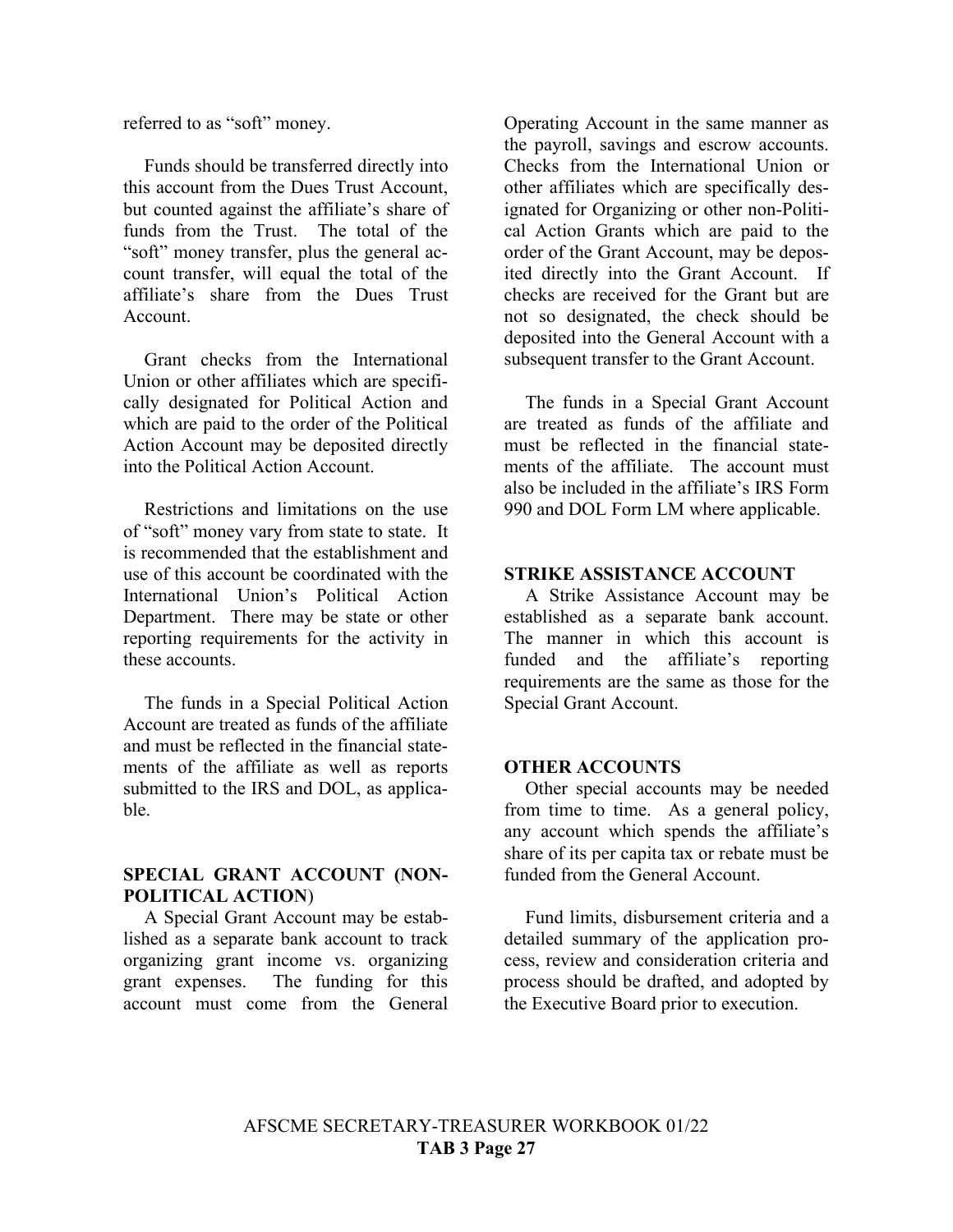### **POLICIES AND PROCEDURES**

Affiliates, particularly larger affiliates with more complex operations, should establish clearly defined written policies and procedures. These should be consistent with legal and Financial Standards Code requirements, be approved by the Executive Board and should at a minimum address the following:

> Taxable Compensation Hiring of Employees Wage Rates **Benefits** Paid Employee Absences Employee Severance Payments Credit Cards Leased/Owned Automobiles **Expenditures** Expense Reimbursements Audits

#### **TAXABLE COMPENSATION**

If the affiliate makes any of the following payments, a formal policy, adopted by the Executive Board and/or the membership should exist to authorize the payment:

#### **Officer Allowances/Stipends**

Allowances/stipends cover out-ofpocket expenses incurred while conducting affiliate business. Receipts are not required to document these payments. Allowances/stipends must be reported as taxable income to the recipient, subject to withholding, payroll taxes and preparation of IRS Form W-2*.*

The policy should indicate the purpose

of each allowance/stipend paid, and the types of costs it is intended to cover should be specifically defined. Officers are not to be reimbursed for any expenses that are covered by an allowance/stipend.

Policy must require the identification of individuals and amounts authorized for officer and Executive Board allowances/stipends. Allowances/stipends must be approved by the membership or the Executive Board and such approval must be reflected in the minutes of the membership or Executive Board meetings.

#### **Lost Time Payments**

These are payments made to officers or members as compensation for taking uncompensated leave from their job or who use vacation leave to perform union duties. Payments for lost time constitute taxable income to the recipient and must be reported as wages subject to withholding, payroll taxes and preparation of IRS Form W-2.

Payments for lost time can be based on the actual salaries lost by an individual, or at a rate that is approved by the Executive Board. It should be noted that some government agencies consider payment of lost time, where the individual was also actually paid by his or her employer, to be illegal and could subject the individual to criminal charges.

Policy must clearly identify the union positions which qualify for lost time payments. Policy must require payments to be supported by adequate records showing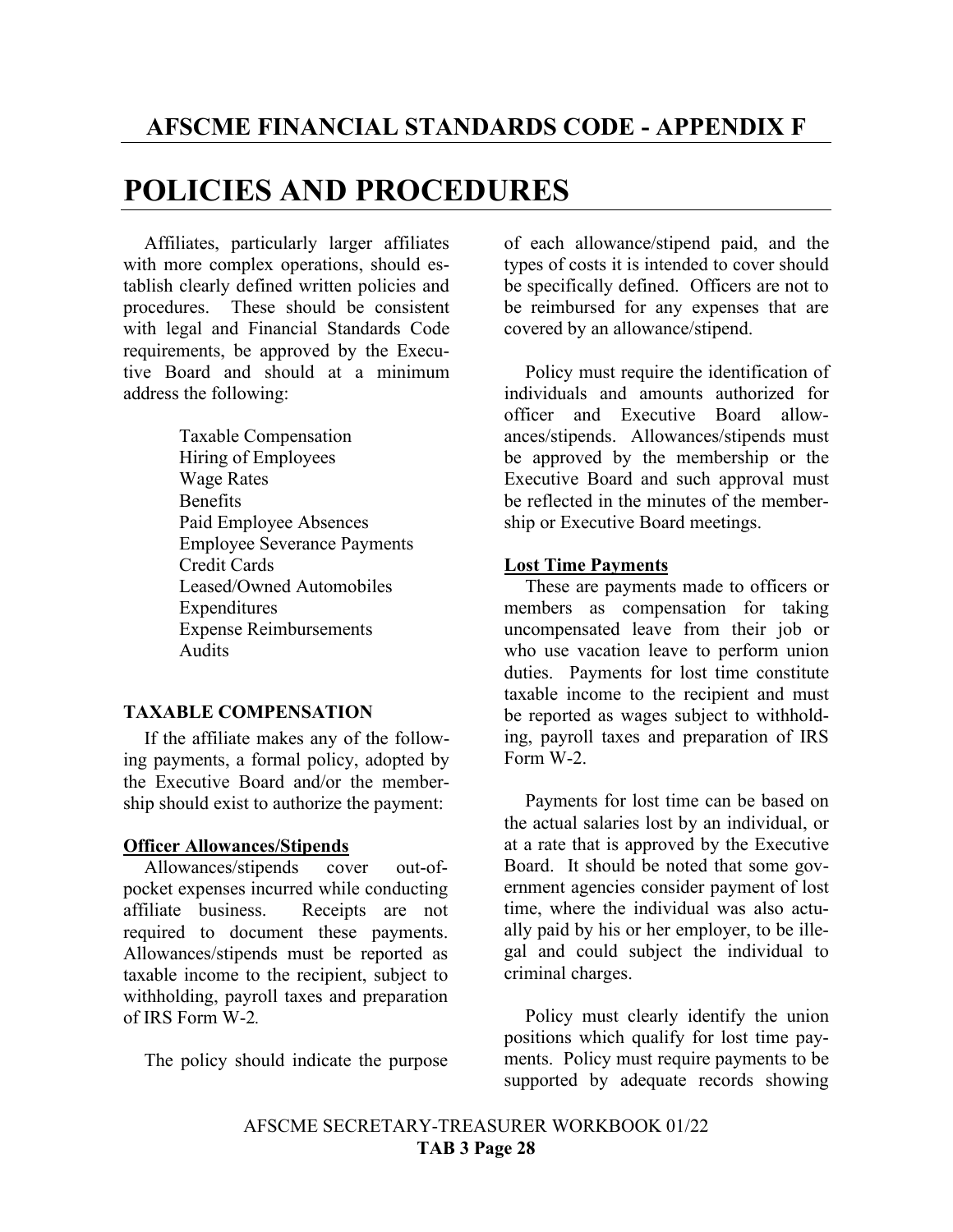purpose, approval, calculation method, and documentation to verify that the individual suffered a loss of income (or vacation benefits) that is being made up by the affiliate as lost time. Authorized lost time payments must be documented in the minutes of the membership or Executive Board meetings.

#### **Reimbursed Dues**

Reimbursed dues compensate officers, Executive Board members and/or stewards for union related services. Reimbursed dues must be reported as taxable income to the recipient, subject to withholding, payroll taxes and preparation of IRS Form W-2.

Policy must clearly identify the union positions which qualify for reimbursement of dues and establish requirements (e.g. attendance at meetings, etc.), if any, which limit eligibility for reimbursement.

Policy must require payments to be supported by adequate records showing approval and tracking of pay periods reimbursed. Authorized dues reimbursements must be documented in the minutes of the membership or Executive Board meetings or in the affiliate's approved constitution.

#### **Per Diem Payments**

In-Town per diem payments are general daily allowances to cover incidental costs, for which no accounting is required, constitute taxable income to the recipients and must be reported as wages subject to withholding, payroll taxes and preparation of IRS Form W-2. Out-of-town per diem paid in excess of the allowable federal rate is also taxable income to the recipient.

Per diem payments should be supported by authorization, purpose, and basis for

amount paid.

Meal allowances paid for overnight outof-town union-related business are nontaxable per diem payments as long as they do not exceed the maximum daily non-taxable rates authorized to be paid by the federal government. An expense report must be filed to allow these payments to be treated as "accountable" and therefore nontaxable. Documentation to support overnight travel and lodging, such as a hotel folio should be attached to the expense report.

Policy must clearly identify the types of union activities which qualify for per diem payments and must state the authorized amount to be paid. Policy must require payments to be supported by expense reports showing union activity performed and containing appropriate approvals. Authorized per diem payments must be documented in the minutes of the membership or Executive Board meetings.

#### **Mileage**

If your affiliate decides to reimburse mileage to officers and/or members, your Executive Board and/or membership should approve a mileage reimbursement policy that covers the situations where mileage can be reimbursed.

All reimbursements for mileage should be submitted on an expense report to include the following:

- Starting and ending locations for each trip
- Number of miles for each trip
- Specific union business purpose for each trip

Remember, you cannot reimburse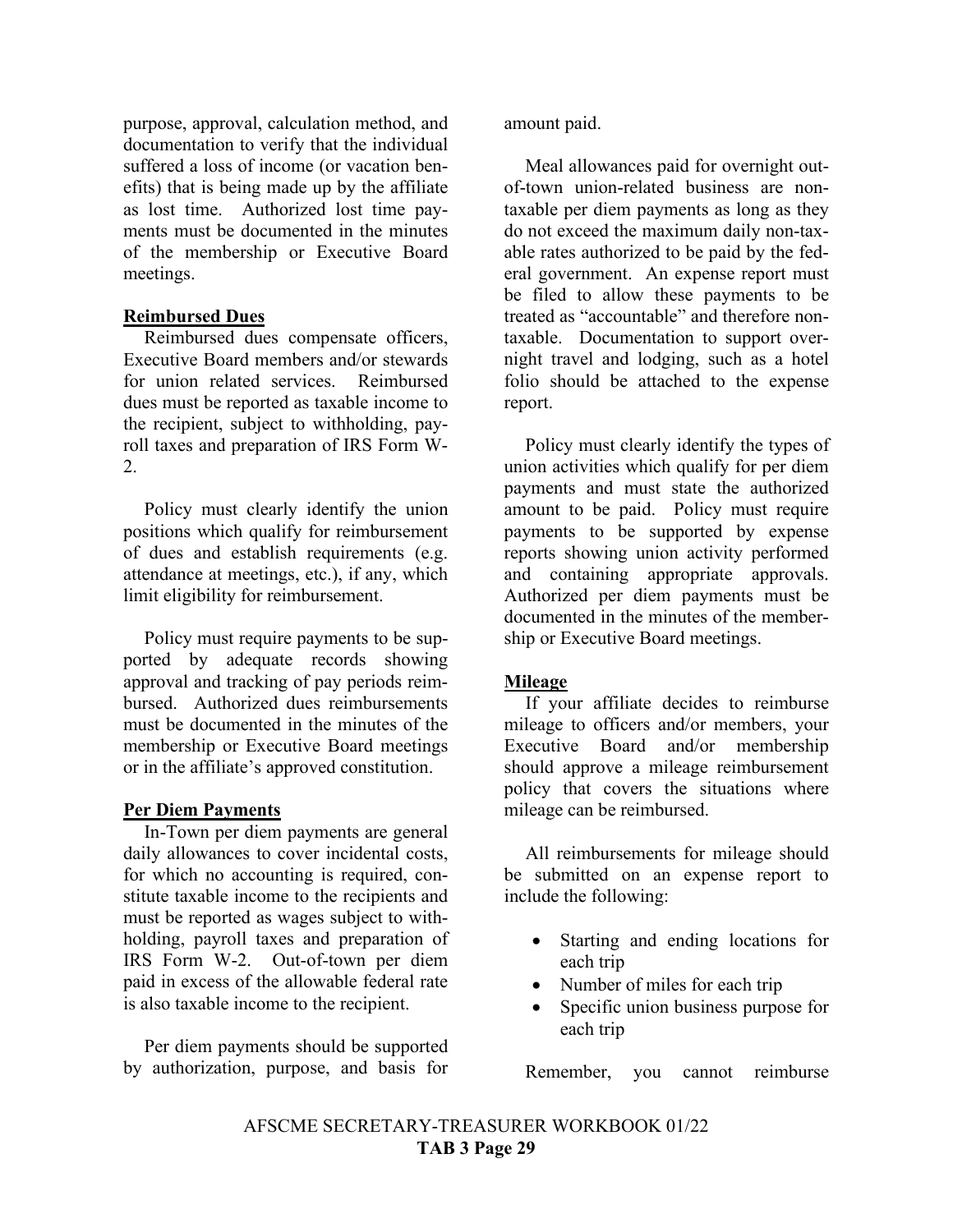commuting mileage. If you are traveling to your primary work site and do union business at your primary work site, you cannot be reimbursed for that mileage as it is considered to be commuting mileage. On the other hand, if you are called in on your regularly scheduled day off to handle a grievance or other union business, you could be reimbursed for that mileage.

With the proper documentation, mileage at the federal rate is considered nontaxable and you should reimburse mileage at the current federal rate or below. If mileage is paid in excess of the federal mileage rate, the excess mileage payment becomes taxable W-2 income.

Approvers of mileage expense reports should check the amount of mileage submitted for each trip and make sure the union business purpose stated is adequate. They should also verify that the correct mileage rate is used, the mileage payment was approved by the Executive Board and/or membership, and the mileage calculation is correct. IRS mileage rates typically change once or twice a year. The current Federal mileage rate can be verified at:

www.irs.gov/tax-professionals/standardmileage-rates.

#### **Auto Allowances**

Auto allowance payments provide compensation for the business use of officers' and/or employees' personal vehicles. Auto allowance payments are taxable wages subject to withholding, payroll taxes and preparation of IRS Form W-2.

Policy must clearly identify the individuals and amounts authorized for auto allowance payments. Authorized auto

allowance payments must be documented in the minutes of the membership or Executive Board meetings stating amounts as well as individuals who are authorized to receive auto allowance payments. Officers or employees who use a personal vehicle for conducting union business should provide evidence of adequate insurance to protect the affiliate.

#### **Expense Advances**

Expense advances are payments made to an individual for affiliate expenses that have not yet been incurred. Advances should subsequently be accounted for by submission of expense reports, original invoices and other documentation required for expense reimbursement. Any advance amount in excess of actual costs incurred and reported on expense reports must be returned to the affiliate and deposited to the appropriate bank account.

Policy must clearly identify when the affiliate can issue advances (e.g., conventions, conferences, etc.) and how recipients must account for advances. Authorized advances must be documented in the minutes of the membership and/or Executive Board meetings.

#### **HIRING OF EMPLOYEES**

Authority for hiring and firing must be established. Policy must clearly identify the staffing positions that qualify for permanent employment. Appropriate procedures must be developed to determine necessary qualifications for positions. Policy must also require a process for obtaining applications, conducting interviews, obtaining and maintaining all documentation required by law, etc.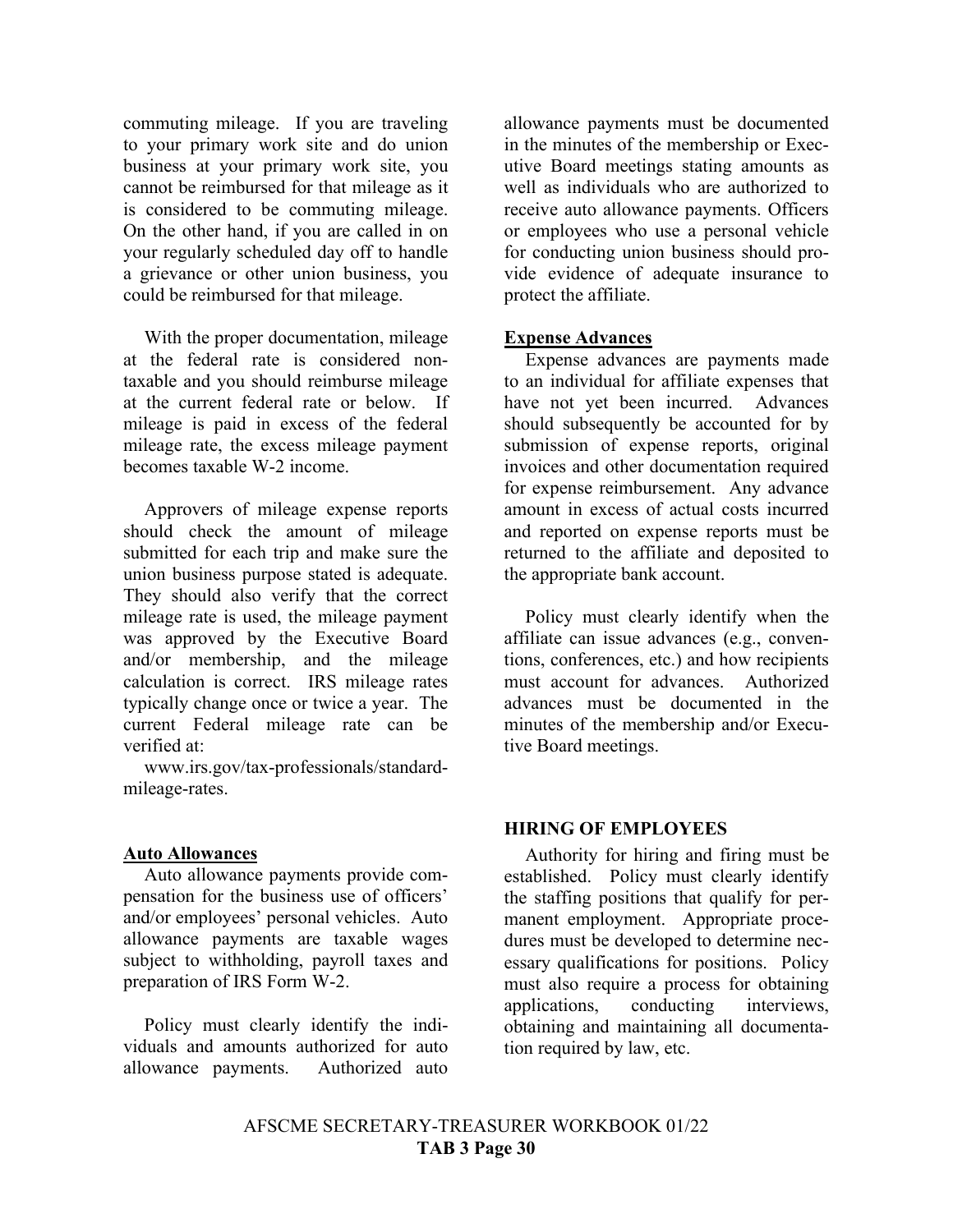#### **WAGE RATES**

Policy must establish authority for the initial setting of wages and rates and for approvals and changes. It should include how wage rates are to be determined and should establish who has authority for approvals and changes.

Payment of salaries causes the affiliate to be liable for payroll taxes, withholdings and payroll tax returns. Failure to file such reports may result in tax penalties and subject the financial officers to personal liabilities. Therefore the policy must require compliance with all applicable filing requirements.

#### **BENEFITS**

Policy should include procedures to determine types of benefits to be provided, eligibility requirements, and documentation to be maintained.

#### **PAID EMPLOYEE ABSENCES**

If the affiliate has employees, polices should be established for the following:

#### **Vacation and Sick Leave**

The policy must state the number of vacation and sick leave days earned each year and if those days are carried forward from one year to the next, with or without limitation. The policy must also state any advance and/or buy-out arrangements and the conditions under which one form of leave can be converted to cash or another form of leave. The affiliate must keep accurate records of leave earned, taken and accumulated balances. The value of vested leave balances, at current pay rates, should also be reflected as liabilities in the affiliates' financial statements at the end of the year.

#### **Holidays**

The policy must specify all paid holidays and the conditions required to qualify (e.g. Do part-time or only full-time employees qualify? How long must individuals be employed to qualify?).

#### **Other Paid Absences**

The policy must clearly identify the type of absences that will be paid, conditions required to qualify, how balances are accumulated, when payments will be made, and under what circumstances accumulated balances expire.

#### **EMPLOYEE SEVERANCE PAYMENTS**

The affiliate must have a policy which addresses any payments required to be made in the event of employee severance from service. The policy must state the conditions necessary to qualify for any payments due to severance (e.g., required years of service, part-time vs. full-time, no payment if terminated for cause). It must clearly identify how the amount of severance is to be calculated, identify the maximum allowable, if there is a maximum, and state when it is to be paid. The value of the vested severance balance should be reflected as a liability in the affiliates' financial statements at the end of the year

#### **CREDIT CARDS**

AFSCME strongly recommends against the use of union-owned credit cards. Adequate procedures for prompt reimbursement of authorized expenditures eliminate the need for the use of a credit card that creates exposure of the union to potentially excessive liabilities.

If an affiliate chooses to provide officers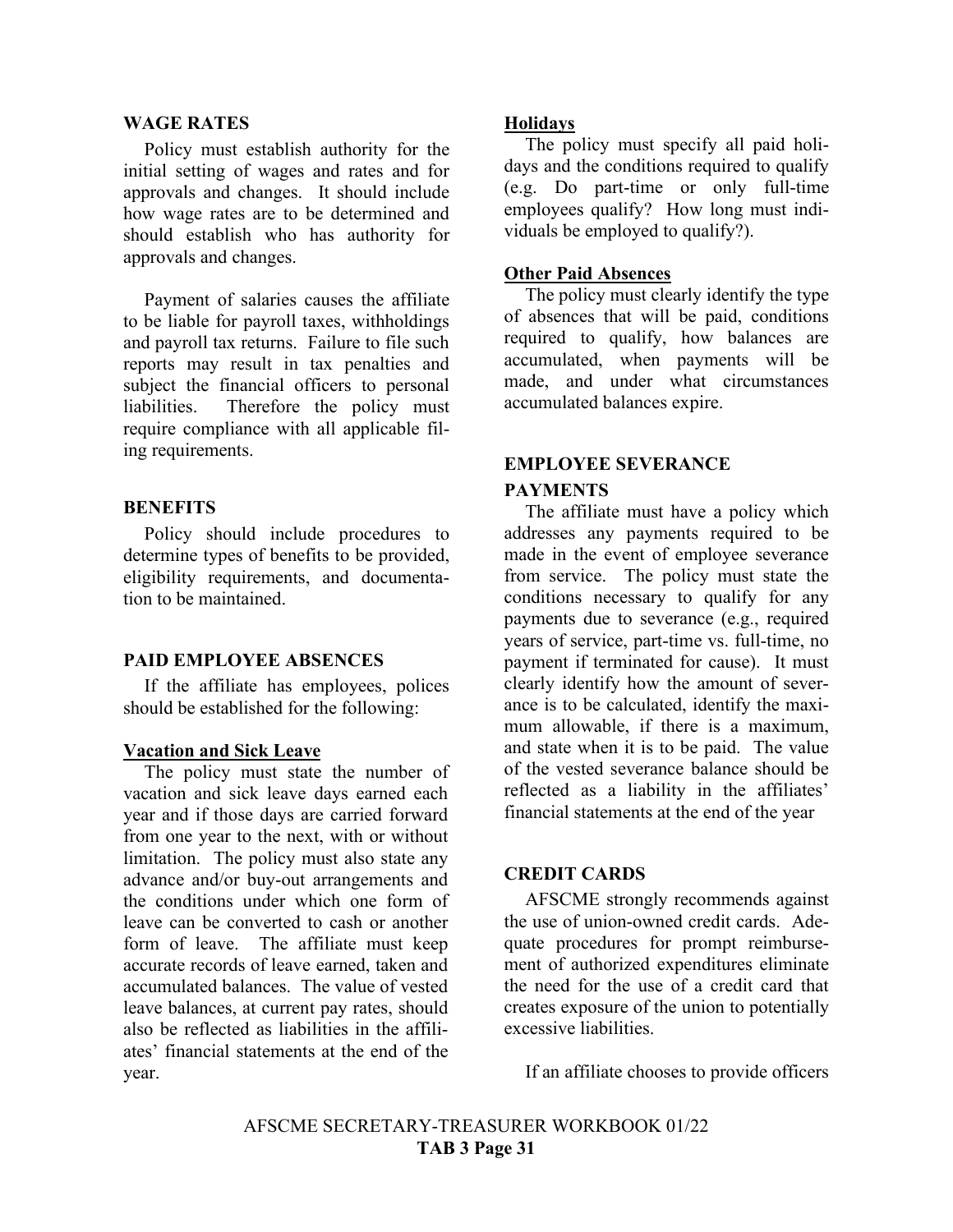and/or employees with credit cards that are billed directly to the union, the written policy or procedures manuals must clearly identify the union positions which qualify for use of a card and define the types of authorized expenditures. The policy must also clearly state that personal charges on the affiliate's credit card are strictly prohibited.

To ensure that the affiliate does not pay the credit card company for any charges incurred on the union-owed credit card without proper documentation the policy must require all authorized users to provide an itemized expense report detailing each and every charge made as well as its specific union purpose. The actual credit card receipt and the itemized sales slip must be attached to the expense report.

Credit cards of individuals (employees or officers) are the responsibility of that person. Costs incurred by individuals must be submitted on an expense report for reimbursement to the individual. Under no circumstances should the union make a payment to a credit card company for a card that is owned by an individual.

#### **LEASED/OWNED AUTOMOBILES**

Should an affiliate opt to provide its officers and/or employees with automobiles, written policy or procedures manuals must explain the authorized use of the automobile. The establishment of auto allowances or prompt reimbursement of mileage for union business use of a personal automobile generally eliminates the need for affiliates to lease or own cars.

The policy should provide details of the types of both authorized and prohibited usage. Approval of individuals authorized

to use a union-leased or owned automobile should be clearly documented in the minutes of the membership or Executive Board meetings.

Policy must require the employee to maintain contemporaneous usage logs. The value of any personal usage (including commuting) must be reimbursed to the affiliate or if such usage is authorized by the membership or the Executive Board to be union-paid, the value must be included as taxable income to the employee and reported on the employee's W-2 form.

Union leased or owned automobiles may not be provided to any officer or employee who receives an auto allowance.

#### **EXPENDITURES**

In general, policies for expenditures should encourage adherence to the requirements of the Financial Standards Code, applicable laws, and other sound business practices.

Policy must require that expenditures be properly authorized by one of the methods identified in the Financial Standards Code and must be for legitimate union business purposes. Extravagant and/or unnecessary expenditures should be prohibited. Larger expenditures require the use of appropriate purchasing procedures such as competitive bidding to ensure that the best price and terms are obtained.

#### **EXPENSE REIMBURSEMENTS**

Policy must clearly identify the types of union activities for which expenditures will be reimbursed. It must require the use of expense reports to document all reimburse-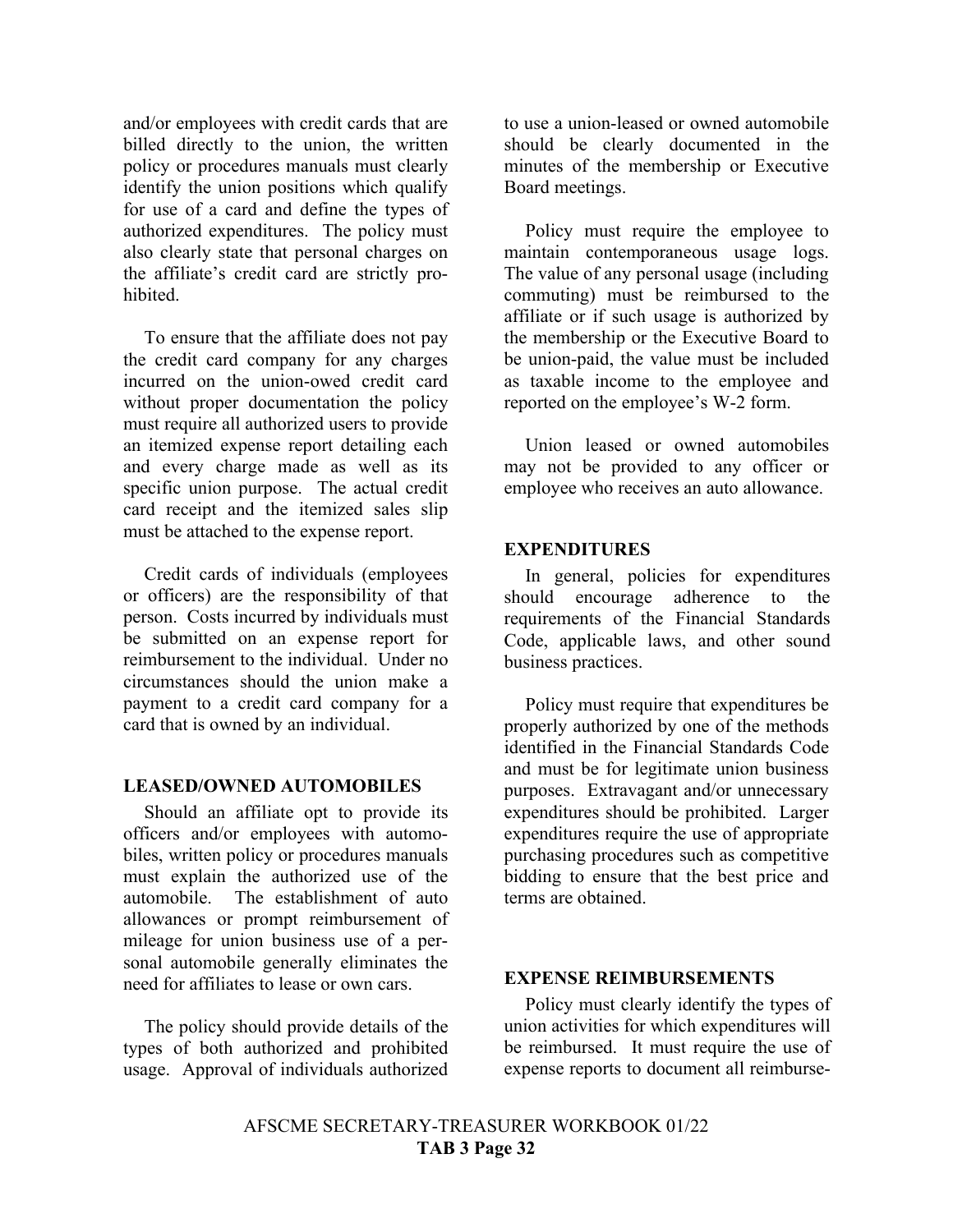ments to officers, employees and members. Each item to be reimbursed must be documented to indicate its date, amount and union purpose. Original receipts must be attached and each expense report must be approved.

The policy must also identify the union positions authorized to approve the reports. In the case of employee expense reimbursements, approval must be from the employee's supervisor; for officer expense reimbursements, expense reports should be approved by the Executive Board or a designated officer selected for that purpose.

#### **AUDITS**

Policy should indicate the frequency of which audits are to be performed and whether audits are to be performed by a Certified Public Accountant or by Trustees elected for that purpose in accordance with the provisions of the affiliate's constitution.

All Councils and any Local Union having 2,000 or more members must have an annual audit prepared by a Certified Public Accountant, performed in accordance with Generally Accepted Auditing Standards. All other affiliates are encouraged to use a CPA to perform an audit, review or compilation of the financial records.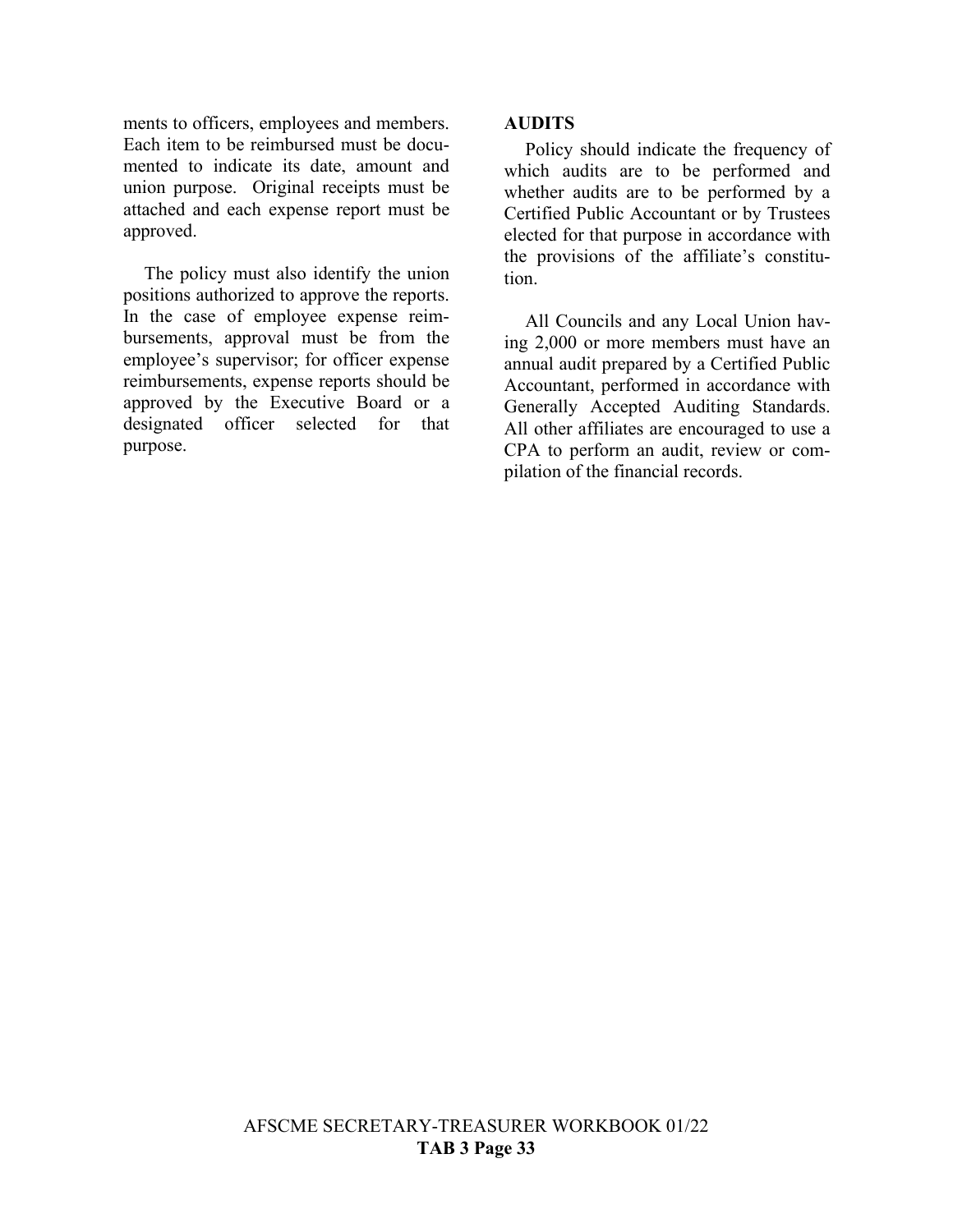### **AFSCME FINANCIAL STANDARDS CODE - APPENDIX G**

## **REPORTS TO INTERNATIONAL UNION**

| <b>Report Name</b>                           | <b>Who Must File</b>                                                    | <b>Information Required</b>                                                                                                                                                                                                                     | <b>Due Date</b>                                                            |
|----------------------------------------------|-------------------------------------------------------------------------|-------------------------------------------------------------------------------------------------------------------------------------------------------------------------------------------------------------------------------------------------|----------------------------------------------------------------------------|
| <b>CPA</b> Audit<br>Report                   | All Councils and any<br>Local Union having<br>2,000 or more members     | Copy of CPA Annual Audit<br>Report, SAS 115 letter and<br>Management<br>Letter                                                                                                                                                                  | Following acceptance<br>by membership or<br><b>Executive Board</b>         |
| <b>Annual Budget</b>                         | All Councils and any<br>Local Union having<br>2,000 or more members     | Budget should be approved<br>By Executive Board in<br>advance of its fiscal year                                                                                                                                                                | 10 days after adoption<br>plus prompt notification<br>of any modifications |
| Quarterly<br>Financial<br>Statement          | All Councils and any<br>Local Union having<br>2,000 or more members     | Balance Sheet and<br><b>Income Statement</b>                                                                                                                                                                                                    | Following acceptance<br>by membership or<br><b>Executive Board</b>         |
| Local Union<br>Annual<br>Financial<br>Report | All Local Unions                                                        | Complete the form sent to<br>the financial reporting<br>officer which includes a<br>balance sheet and income<br>statement.                                                                                                                      | Due by May 15 or four<br>and one-half months after<br>fiscal year end      |
| <b>Surety Bond</b><br>Report                 | Councils, Local Unions,<br>Retiree Chapters and<br>Retiree Sub-Chapters | Complete the form sent to<br>the financial reporting<br>officer reporting assets<br>which include cash and<br>investments balances at the<br>end of the previous calendar<br>year and receipts handled<br>during the previous calendar<br>year. | March 1                                                                    |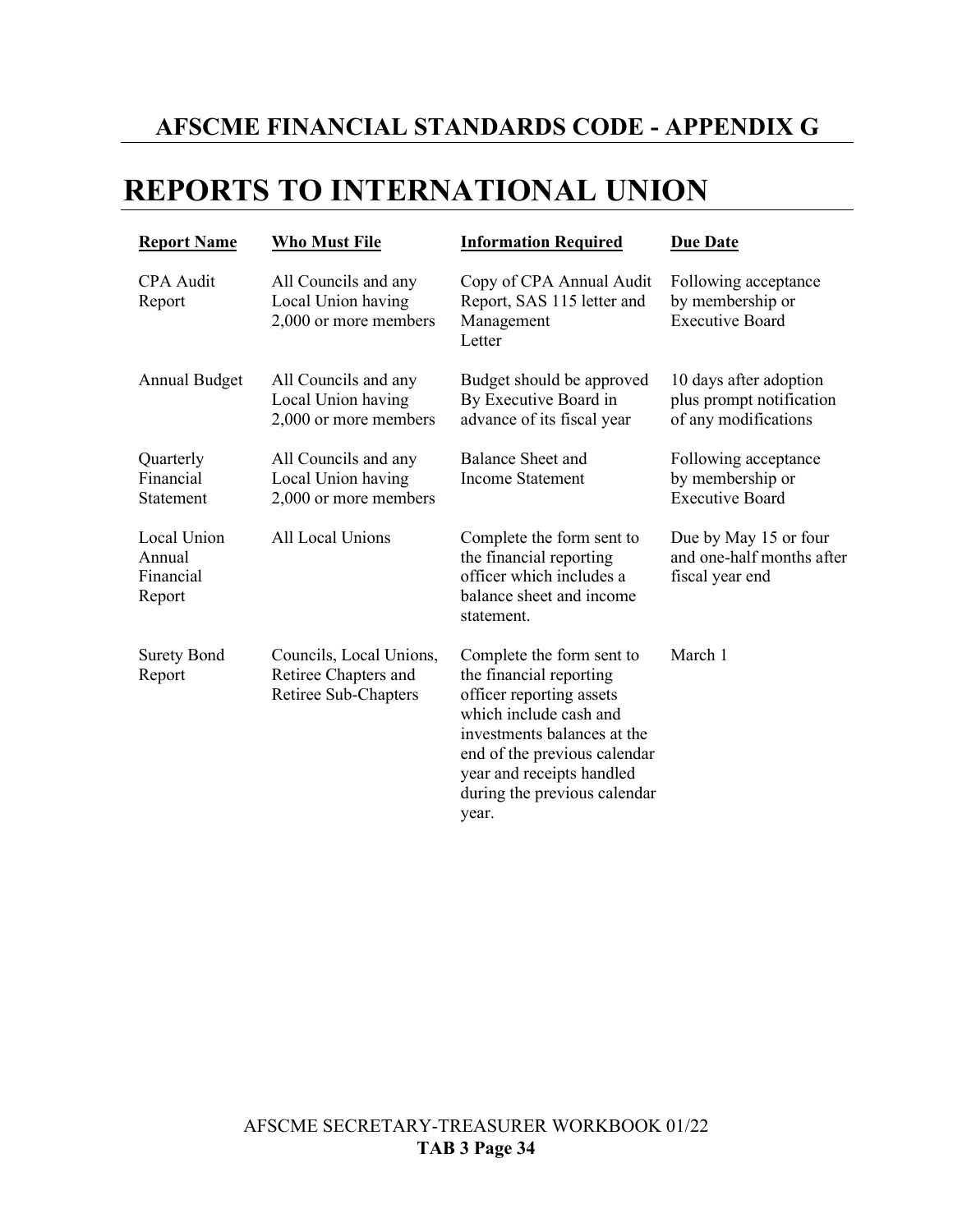### **AFSCME FINANCIAL STANDARDS CODE - APPENDIX H**

## **REPORTS TO GOVERNMENTAL AGENCIES**

| <b>Report Name</b>                                                                      | <b>Who Must File</b>                                                                                                                                                                                                                                                                                                                                                                      | <b>Due Date</b>                                                                                      |
|-----------------------------------------------------------------------------------------|-------------------------------------------------------------------------------------------------------------------------------------------------------------------------------------------------------------------------------------------------------------------------------------------------------------------------------------------------------------------------------------------|------------------------------------------------------------------------------------------------------|
| IRS Form 990-N                                                                          | Affiliates must file a 990-N "e-postcard" with<br>the IRS online at www.irs.gov/990n, if their<br>gross receipts are normally \$50,000 or less.                                                                                                                                                                                                                                           | May 15 or four and<br>one-half months after<br>fiscal year end.                                      |
| IRS Form 990-EZ or 990                                                                  | Affiliates must file IRS Form 990-EZ if their<br>gross receipts are over \$50,000 and less than<br>\$200,000, and total assets are less than<br>\$500,000. Affiliates with gross receipts<br>\$200,000 and over or total assets of \$500,000<br>or more are required to file IRS Form 990.                                                                                                | May 15 or four and<br>one-half months after<br>fiscal year end.                                      |
|                                                                                         | Failure to file IRS Forms 990-EZ or 990 carries<br>a penalty to the affiliate of \$20.00 per day until<br>filed with a maximum penalty of the lesser of<br>\$10,000 or 5% of the gross receipts for the<br>year. Failure to file a 990 series form with the<br>IRS for three (3) consecutive years will result<br>in the IRS automatically revoking the affiliate's<br>tax exempt status. |                                                                                                      |
| IRS Form 990-T<br><b>Exempt Organization Busi-</b><br>ness Income Tax Return            | Tax form required of not-for-profit organiza-<br>tions who are involved in taxable activities.                                                                                                                                                                                                                                                                                            | May 15 or four and<br>one-half months after<br>fiscal year end                                       |
| IRS Form 1120-POL<br>U.S. Income Tax Return for<br>Certain Political Organiza-<br>tions | Affiliates with investment income in excess of<br>\$100 for the tax year which also made political<br>contributions in excess of \$100 for the tax year.<br>May not apply to affiliates having a qualified<br>"Separate Segregated Fund" for use in making<br>political contributions                                                                                                     | March 15 or two and<br>one-half months<br>after fiscal year end                                      |
| Department of Labor Form<br>$LM-1$                                                      | Any newly chartered affiliates that have private<br>sector employees or any established affiliates<br>that gain private sector employees must file a<br>LM-1 to apply for a File Number from the<br><b>DOL</b>                                                                                                                                                                            | Within 90 days after the<br>charter date or when the<br>affiliate gains private<br>sector employees. |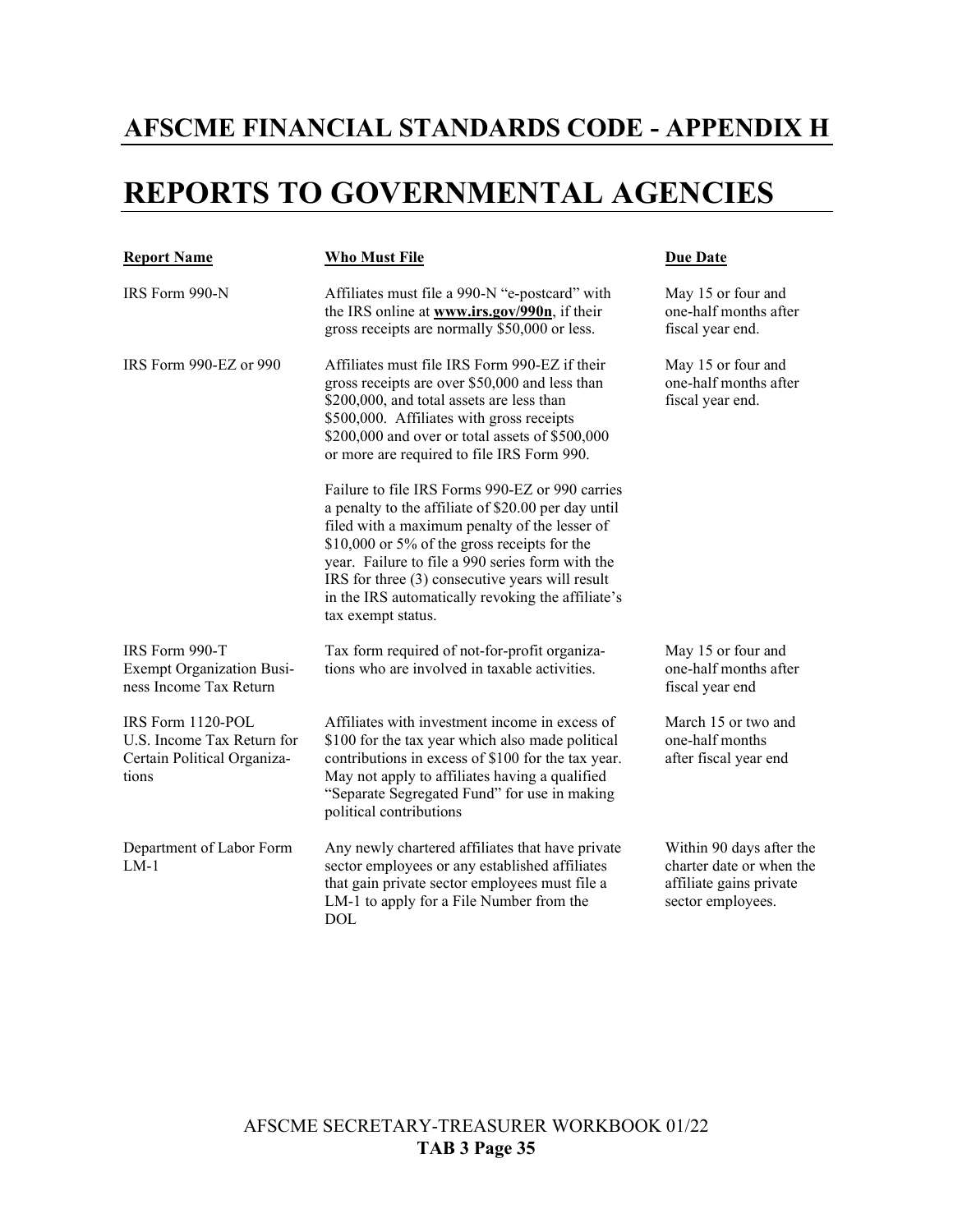| <b>Report Name</b>                                                                  | <b>Who Must File</b>                                                                                                                                                                                                                                                                                                                                                                          | <b>Due Date</b>                                                          |
|-------------------------------------------------------------------------------------|-----------------------------------------------------------------------------------------------------------------------------------------------------------------------------------------------------------------------------------------------------------------------------------------------------------------------------------------------------------------------------------------------|--------------------------------------------------------------------------|
| Department of Labor Form<br>LM-2, LM-3, or LM-4                                     | The Department of Labor requires annual<br>reports to be filed electronically by unions who<br>represent private sector members. Affiliates<br>with cash receipts of \$250,000 or more must<br>file the LM-2; affiliates with cash receipts of<br>\$10,000 or more but less than \$250,000 must<br>file the LM-3; and affiliates with cash receipts<br>less than \$10,000 must file the LM-4. | 90 days after fiscal year<br>end                                         |
| DHS Form I-9<br>Employment Eligibility Veri-<br>fication                            | Affiliates must have a Form I-9 on file to doc-<br>ument that each employee is authorized to<br>work in the United States.                                                                                                                                                                                                                                                                    |                                                                          |
| IRS Form SS-4<br>Application for Employer<br><b>Identification Number</b>           | All newly chartered affiliates must file for an<br>Employer Identification Number (EIN) with<br>the IRS immediately.                                                                                                                                                                                                                                                                          | As soon as possible after<br>being chartered                             |
| IRS Form W-2<br>Wage and Tax Statement                                              | Affiliates paying wages, allowances, stipends,<br>reimbursed dues, lost time payments and any<br>other taxable payments to officers or employ-<br>ees must file IRS Form W-2 summarizing<br>payments and withholding made to each officer<br>and/or employee.                                                                                                                                 | To officer and/or<br>employee by January 31.                             |
| IRS Form W-3<br>Transmittal of Wage and Tax<br>Statements                           | Affiliates filing IRS Form W-2s must transmit<br>the W-2s to the Social Security Administration<br>with IRS Form W-3.                                                                                                                                                                                                                                                                         | February 28.                                                             |
| IRS Form W-4<br>Employee's Withholding<br>Allowance Certificate                     | Affiliates must have a W-4 on file for all indi-<br>viduals receiving wages, allowances, stipends,<br>reimbursed dues, lost time payments, and other<br>taxable payments to allow for the correct<br>amount of federal income tax withholding.                                                                                                                                                |                                                                          |
| IRS Form 940<br><b>Employers Annual Federal</b><br>Unemployment Tax Return          | Affiliates must file IRS Form 940 annually to<br>report all wage payments, including lost time,<br>allowances and reimbursed dues payments.                                                                                                                                                                                                                                                   | Due by January 31.                                                       |
| IRS Form 941<br><b>Employers Quarterly Federal</b><br>Tax Return                    | Affiliates must file quarterly IRS Form 941<br>payroll tax returns for all wage payments,<br>including lost time, allowances and reimbursed<br>dues payments.                                                                                                                                                                                                                                 | Quarterly as follows:<br>April 30<br>July 31<br>October 31<br>January 31 |
| IRS Form 1096<br>Annual Summary and<br>Transmittal of U.S. Infor-<br>mation Returns | Affiliates filing 1099-MISC Forms must<br>transmit those forms to the IRS using IRS Form<br>1096.                                                                                                                                                                                                                                                                                             | February 28.                                                             |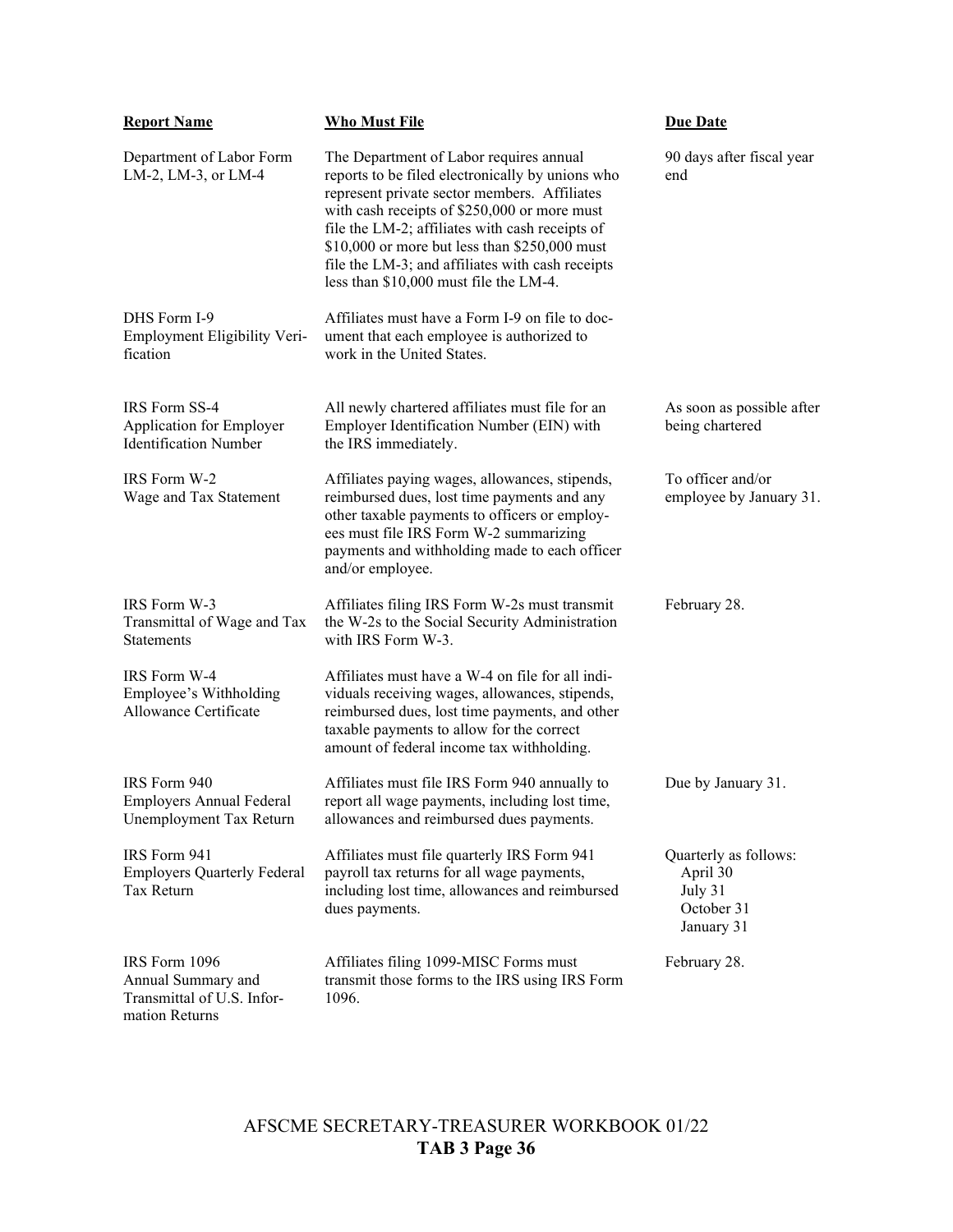| <b>Report Name</b>                         | <b>Who Must File</b>                                                                                                                                                                                                                                           | <b>Due Date</b>                                      |
|--------------------------------------------|----------------------------------------------------------------------------------------------------------------------------------------------------------------------------------------------------------------------------------------------------------------|------------------------------------------------------|
| IRS Form 1099-MISC<br>Miscellaneous Income | Affiliates making taxable non-salary payments<br>of \$600 or more to individuals during the cal-<br>endar year must report those payments on IRS<br>Form 1099-MISC. A 1099 cannot be issued<br>for wages (e.g., lost time, allowances and<br>reimbursed dues). | To individuals by<br>January 31.                     |
| IRS/Labor Department Form<br>5500          | Affiliates who sponsor employee benefit plans<br>subject to ERISA.<br>NOTE: Affiliates with any involvement with<br>provision of benefits to members (e.g. insur-<br>ance trusts) should seek professional advice to<br>determine filing requirements.         | End of the 7th<br>month after the plan year<br>ends. |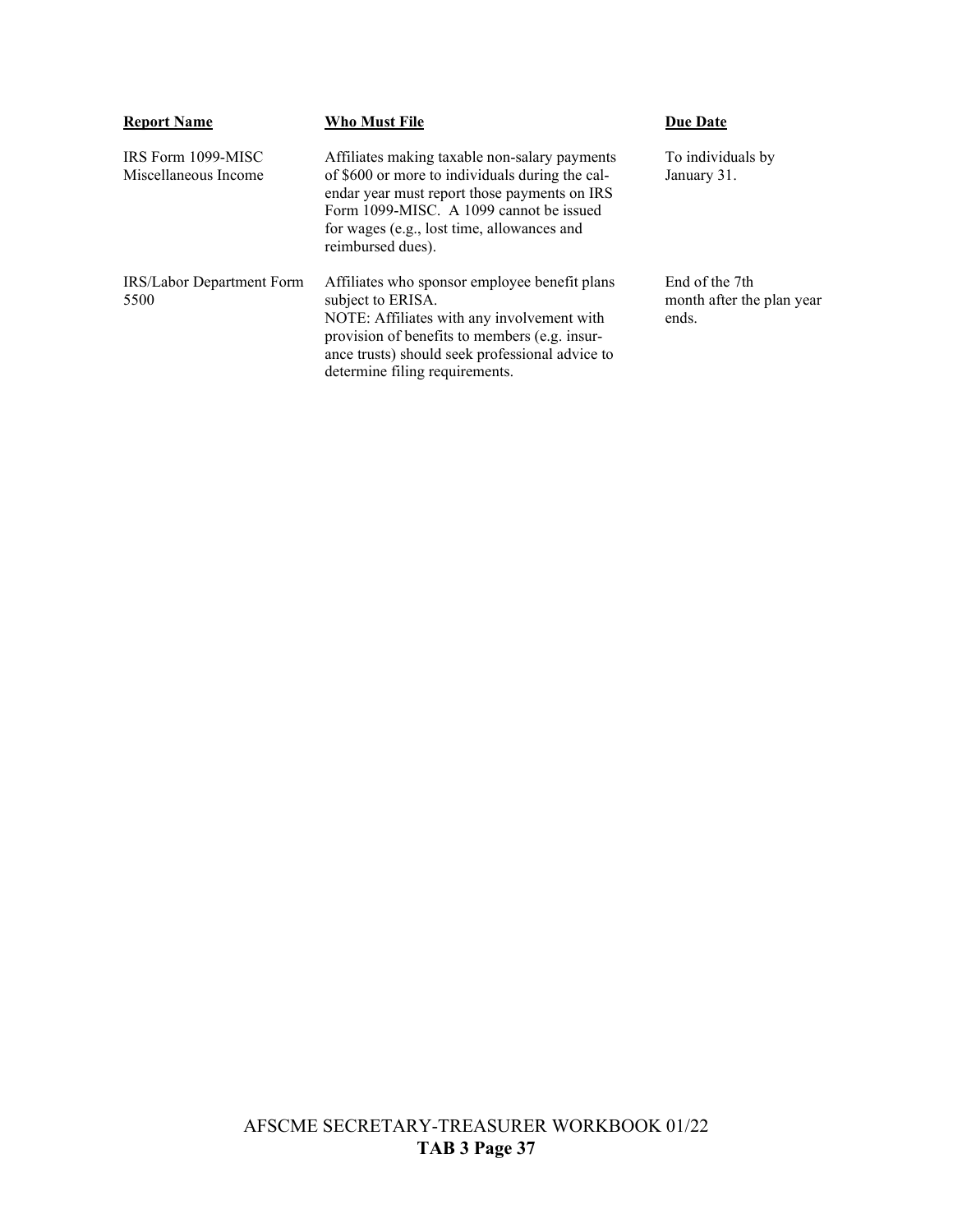# **GLOSSARY OF TERMS**

| <b>Affiliate</b>                             | Subordinate body (for example, Council, Local, Chapter, Retiree<br>Chapter, Retiree Sub-Chapter, Organizing Committee and any<br>entity managed by one or more affiliates.)                                                                                                                                                                                                                                                                              |
|----------------------------------------------|----------------------------------------------------------------------------------------------------------------------------------------------------------------------------------------------------------------------------------------------------------------------------------------------------------------------------------------------------------------------------------------------------------------------------------------------------------|
| <b>Allowances</b>                            | Payments made to officers for out-of-pocket expenses incurred<br>while conducting affiliate business. These payments are also<br>known as stipends. Receipts are not required to document these<br>payments. W-2s must be issued to all officers who are paid allow-<br>ances/stipends during the calendar year and filed with the IRS.<br>Payroll taxes must be withheld and payroll tax forms must be filed<br>for all allowance payments to officers. |
| <b>Audit</b>                                 | Examination of the affiliate's financial records conducted by Trus-<br>tees or Certified Public Accountant(s) (CPA).                                                                                                                                                                                                                                                                                                                                     |
| <b>Bank Debit Card or</b><br><b>ATM Card</b> | Cards issued by a bank allowing an individual to draw cash out of<br>an Automatic Teller Machine (ATM) or make purchases that are<br>charged directly to bank account. Bank Debit and ATM Cards are<br>prohibited and may not be used by AFSCME affiliates.                                                                                                                                                                                              |
| <b>Bank</b><br>Reconciliation                | Reconciliation upon receipt of each statement of the balance on the<br>bank statement to the balance in the check register.                                                                                                                                                                                                                                                                                                                              |
| <b>Budget</b>                                | Projection of income and expenses for the coming year.                                                                                                                                                                                                                                                                                                                                                                                                   |
| <b>Cash Book</b>                             | Financial record book used to record all receipts and disbursements.<br>Recorded amounts should be totaled monthly.                                                                                                                                                                                                                                                                                                                                      |
| <b>Commuting Mileage</b>                     | The distance between your home and your place of work is your<br>commuting mileage, no matter how far.                                                                                                                                                                                                                                                                                                                                                   |
| <b>Constitution</b>                          | Document that governs an affiliate's structure and system of gov-<br>ernance.                                                                                                                                                                                                                                                                                                                                                                            |
| <b>Dues Rebate</b>                           | Portion of local union dues remaining from the union dues that<br>were collected by the Council on behalf of the local union after<br>International and Council per capita taxes (PCT) have been<br>deducted.                                                                                                                                                                                                                                            |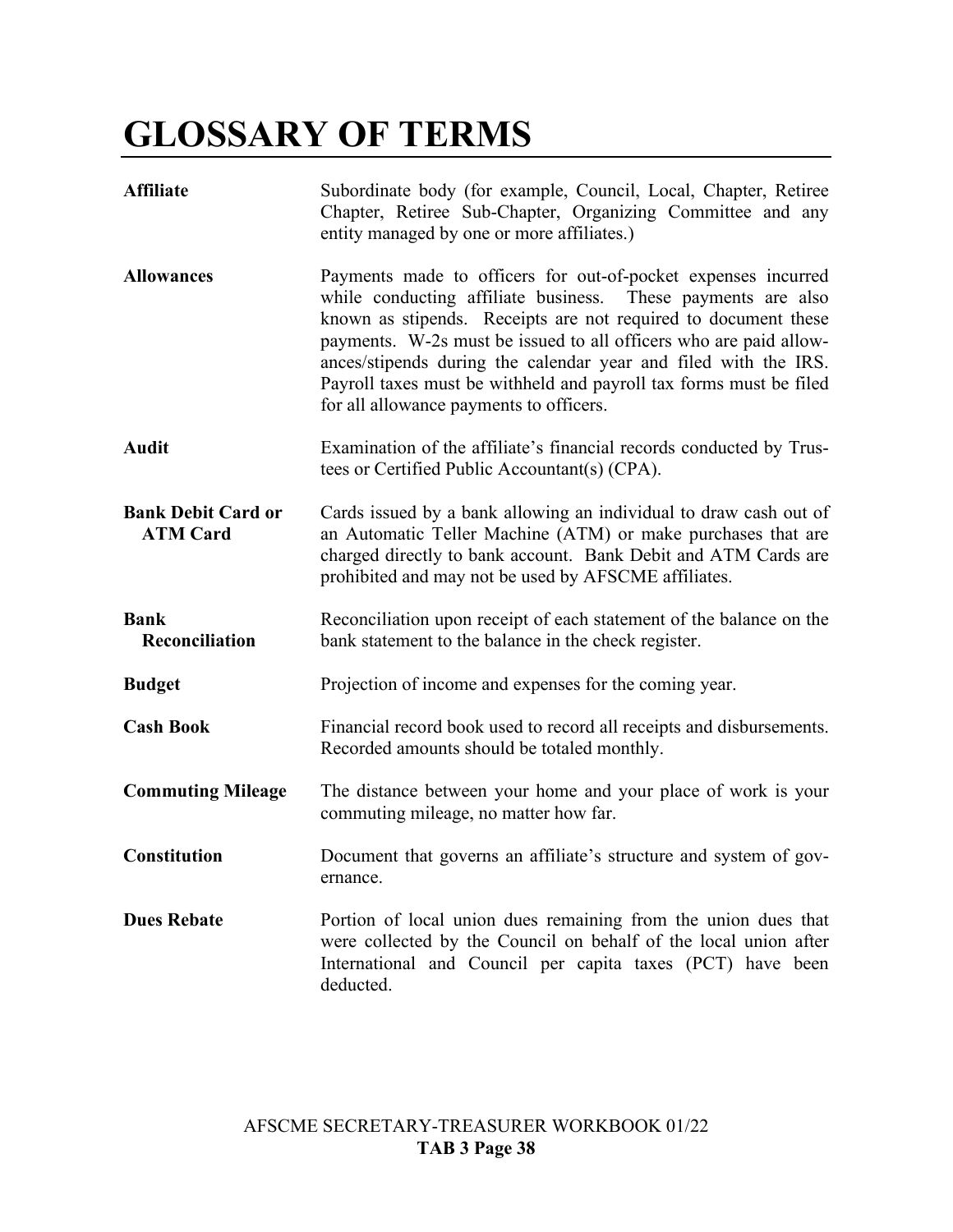| <b>EIN</b>                                 | Employer Identification Number. This is also known as TIN (Tax-<br>payer ID Number). Every union affiliated with AFSCME must<br>have an EIN issued by the IRS and that number must be on file<br>with the Auditing Department of the International Union. Failure<br>to have an EIN or to place it on file with the Auditing Department<br>jeopardizes the affiliate's status as a non-profit organization.                                                                                                                                                                                               |
|--------------------------------------------|-----------------------------------------------------------------------------------------------------------------------------------------------------------------------------------------------------------------------------------------------------------------------------------------------------------------------------------------------------------------------------------------------------------------------------------------------------------------------------------------------------------------------------------------------------------------------------------------------------------|
| <b>Expenditure</b><br><b>Authorization</b> | Approval of all disbursements by the affiliate. All expenditures<br>must be authorized by constitution, law, contract or vote.                                                                                                                                                                                                                                                                                                                                                                                                                                                                            |
| <b>Expense Advance</b>                     | Payment made to an individual for affiliate expenses that have not<br>yet been incurred. If the individual receives an advance against<br>expenses (e.g., for the convention), the individual must submit an<br>expense report and receipts for all expenses other than per diem<br>incurred. If the expenses exceed the amount of the original<br>advance, a check may be issued to the individual for the additional<br>cost. If the expense is less than the amount of the advance, the dif-<br>ference must be collected from the individual immediately and<br>deposited in the affiliate's account. |
| <b>Expense Report</b>                      | Document explaining each expenditure made by an individual for<br>which reimbursement is to be made by the union. Each item to be<br>reimbursed will require supporting documentation, such as receipts,<br>and adequate explanation of the union purpose for the costs<br>incurred.                                                                                                                                                                                                                                                                                                                      |
| <b>File Number (DOL)</b>                   | 6-digit identifying number assigned by the Department of Labor<br>that must be entered on the annual financial reports (Form LM-2,<br>LM-3 or LM-4).                                                                                                                                                                                                                                                                                                                                                                                                                                                      |
| <b>Financial</b><br><b>Standards Code</b>  | Minimum bookkeeping standards, rules and procedures established<br>to ensure that all affiliates fairly and fully account for the finances<br>of the affiliate. All affiliates are required to comply with the provi-<br>sions of the Code.                                                                                                                                                                                                                                                                                                                                                               |
| <b>Financial</b><br><b>Statement</b>       | A listing of income and expenses as well as a statement of assets<br>owned and bills owed. Should be prepared by all affiliates each<br>month.                                                                                                                                                                                                                                                                                                                                                                                                                                                            |
| Form I-9 (DIS)                             | Form used by employers to demonstrate that each employee is a<br>U.S. citizen or legal resident.                                                                                                                                                                                                                                                                                                                                                                                                                                                                                                          |
| Form LM-1 (DOL)                            | An information report that must be filed by newly chartered<br>affiliates with private sector employees or established affiliates that<br>gain private sector employees to receive a DOL file number.                                                                                                                                                                                                                                                                                                                                                                                                     |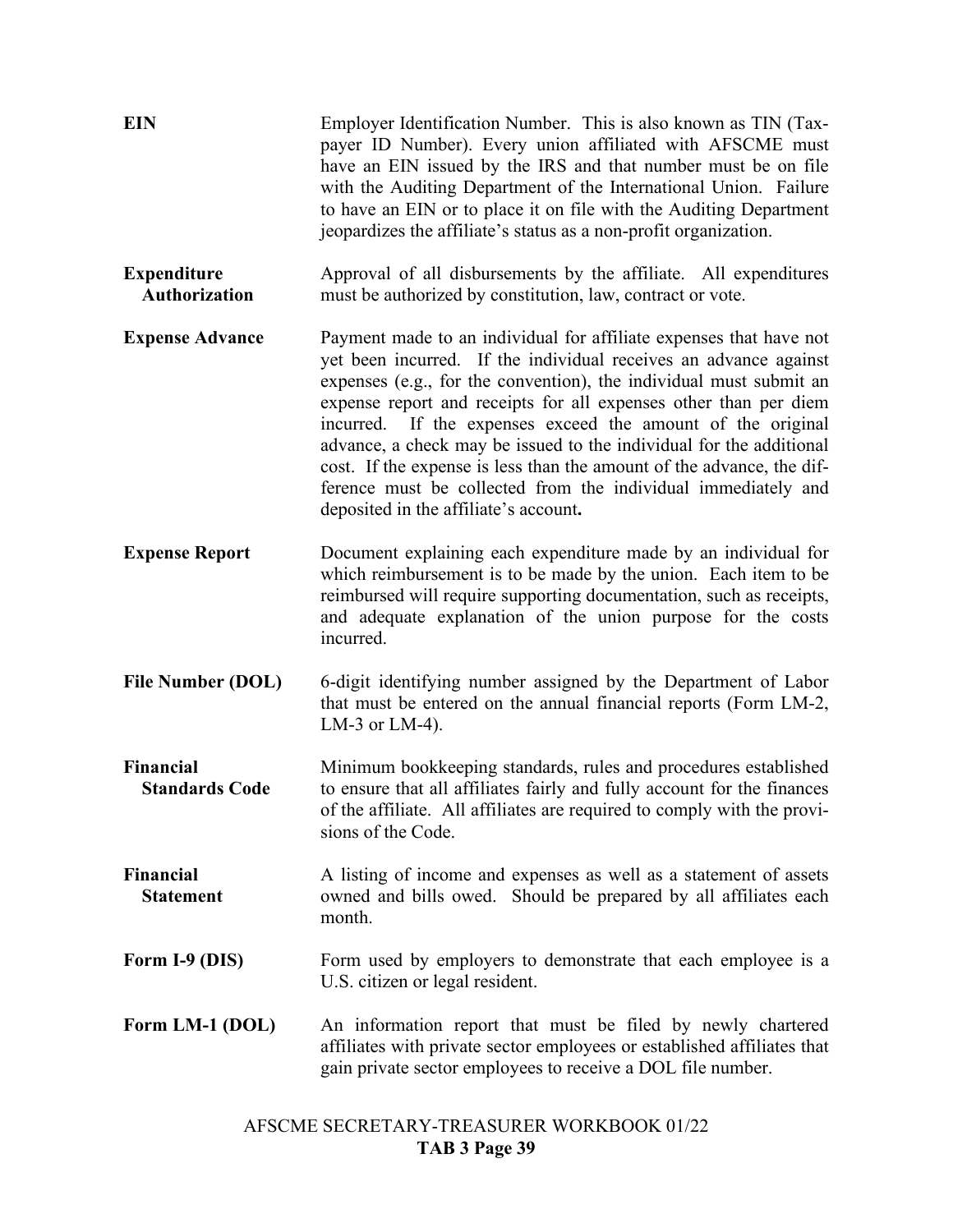- **Form LM-2, LM-3 or**  Department of Labor annual financial report that must be filed **LM-4 (DOL)** electronically by affiliates with private sector employees. Due within 90 days after the end of the affiliate's fiscal year. LM-2 annual cash receipts \$250,000 or more; LM-3 - annual cash receipts \$10,000 or more but less than \$250,000; LM-4 - annual cash receipts less than \$10,000.
- **Form SS-4 (IRS)** Application for Employer Identification Number. The preferred method of applying however is online at [www.irs.gov.](http://www.irs.gov/) The application should be filed by affiliate with the IRS immediately upon being chartered.
- **Form W-2 (IRS)** Wage and Tax Statement. Summary of all wages, allowances, reimbursed dues and lost time payments. W-2 must show total wages or payments, federal income taxes withheld, Social Security and Medicare taxes withheld and state taxes withheld.
- **Form W-3 (IRS)** Transmittal of Income and Tax Statements (W-2s) to the Social Security Administration due by February 28th each year.
- **Form W-4 (IRS)** Employee's Withholding Allowance Certificate. Completed by all individuals receiving wages, allowances, reimbursed dues and lost time payments to allow for the correct amount of federal income tax withholding.
- **Form 940 (IRS)** Annual Federal Unemployment Tax Return due on or before January 31st each year. All lost time, allowance/stipend and reimbursed dues payments must be included as wages.
- **Form 941 (IRS)** Quarterly Payroll Tax Return which must be filed for all wage payments, including lost time, allowance/stipend and reimbursed dues payments.
- **Form 990-N "e-postcard" (IRS)** Annual electronic filing requirement for small exempt organizations. Affiliates are required to file a Form 990-N if their normal gross receipts averaged \$50,000 or less over the last three (3) years.
- **Form 990 & 990-EZ (IRS)** Informational Return of Organizations Exempt from Income Tax. Affiliates not eligible to file Form 990-N "e-postcard" are required to file IRS Form 990-EZ if they have prior year gross receipts totaling over \$50,000 and less than \$200,000 and prior year total assets totaling less than \$500,000. Affiliates with annual receipts of \$200,000 or more or total assets of \$500,000 or more are required to file IRS Form 990.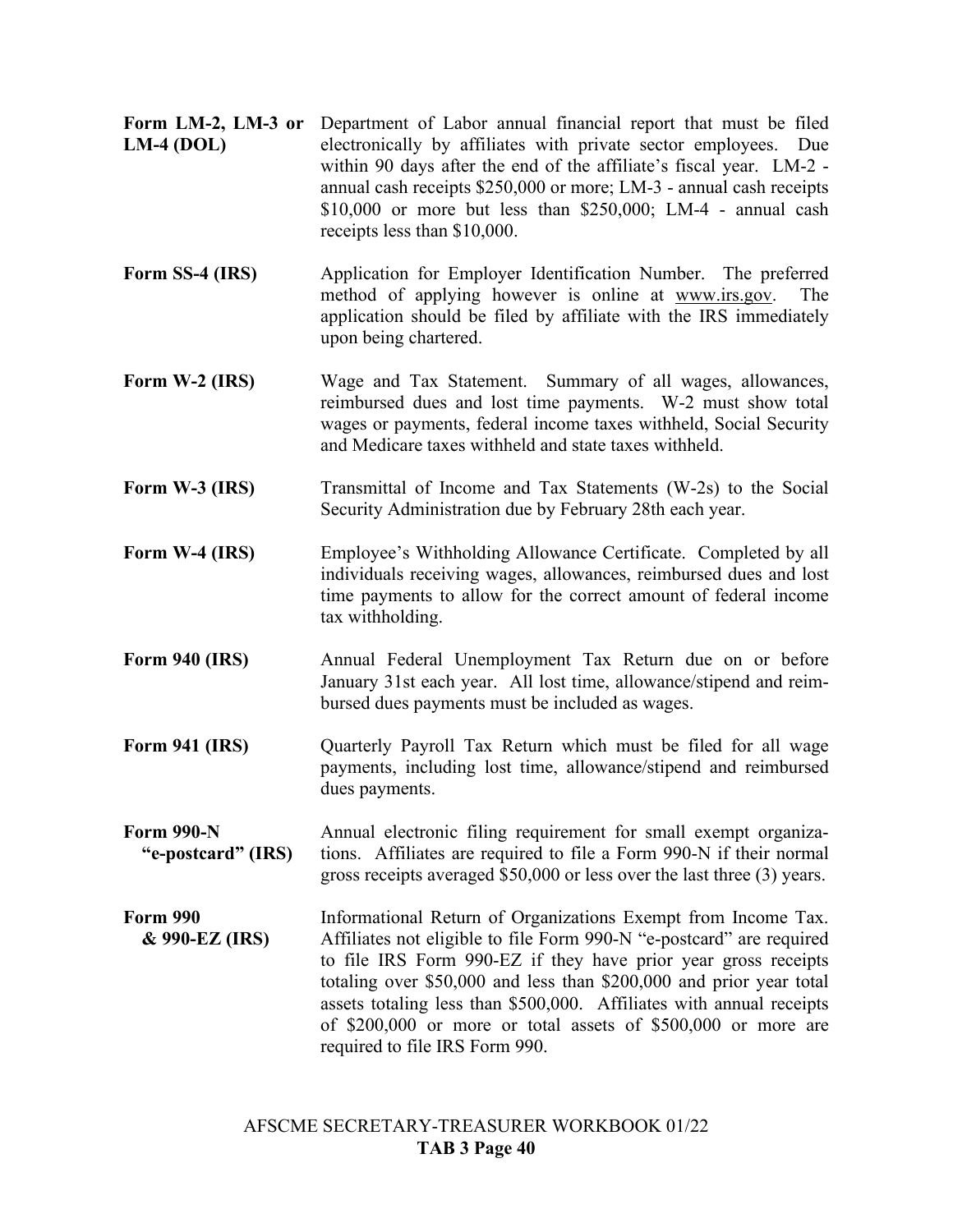- **Form 990-T (IRS)** Tax form required of not-for-profit organizations who are involved in taxable activities.
- **Form 1096 (IRS)** Annual Summary and Transmittal of Forms 1099-MISC to the IRS due by February 28th each year.
- **Form 1099-MISC (IRS)** Form used to report all taxable non-salary payments of \$600 or more made to all individuals during the calendar year. A 1099 cannot be issued for wages (e.g., allowances, stipends, reimbursed dues and lost time payments).
- **Form 1120-POL (IRS)** U.S. Income Tax Return for Certain Political Organizations. Affiliates are required to file IRS Form 1120-POL if they have investment income in excess of \$100 for the tax year and also make political contributions in excess of \$100 for the tax year. Does not apply to affiliates having a qualified "Separate Segregated Fund" for use in making political contributions.
- **Lost Time** Payment made to an officer or member as compensation for taking uncompensated leave from their job to perform union duties. Lost time is considered to be payment of wages. Federal income, Social Security, Medicare and state income taxes must be withheld and payroll tax forms must be filed for all lost time payments.
- **LUAFR** Local Union Annual Financial Report submitted to report the financial activity for the previous fiscal year and to assist the International in evaluating the financial practices of the Local Union.
- **Minimum Dues** Minimum monthly fee charged to all members of AFSCME International to participate in and benefit from services provided by the International, Council and Local Union. The Minimum Dues rate, established by the International Constitution, increases each January based on the average wage increase received by AFSCME members over the 12 month period ending the preceding July 31st.
- **Officer** Elected official of the affiliate who is a member of the Executive Board that governs and has decision-making authority on behalf of the affiliate.
- **PCT** Per Capita Tax. The portion of union dues paid to the International Union and Councils to service the membership on a national and state or council level.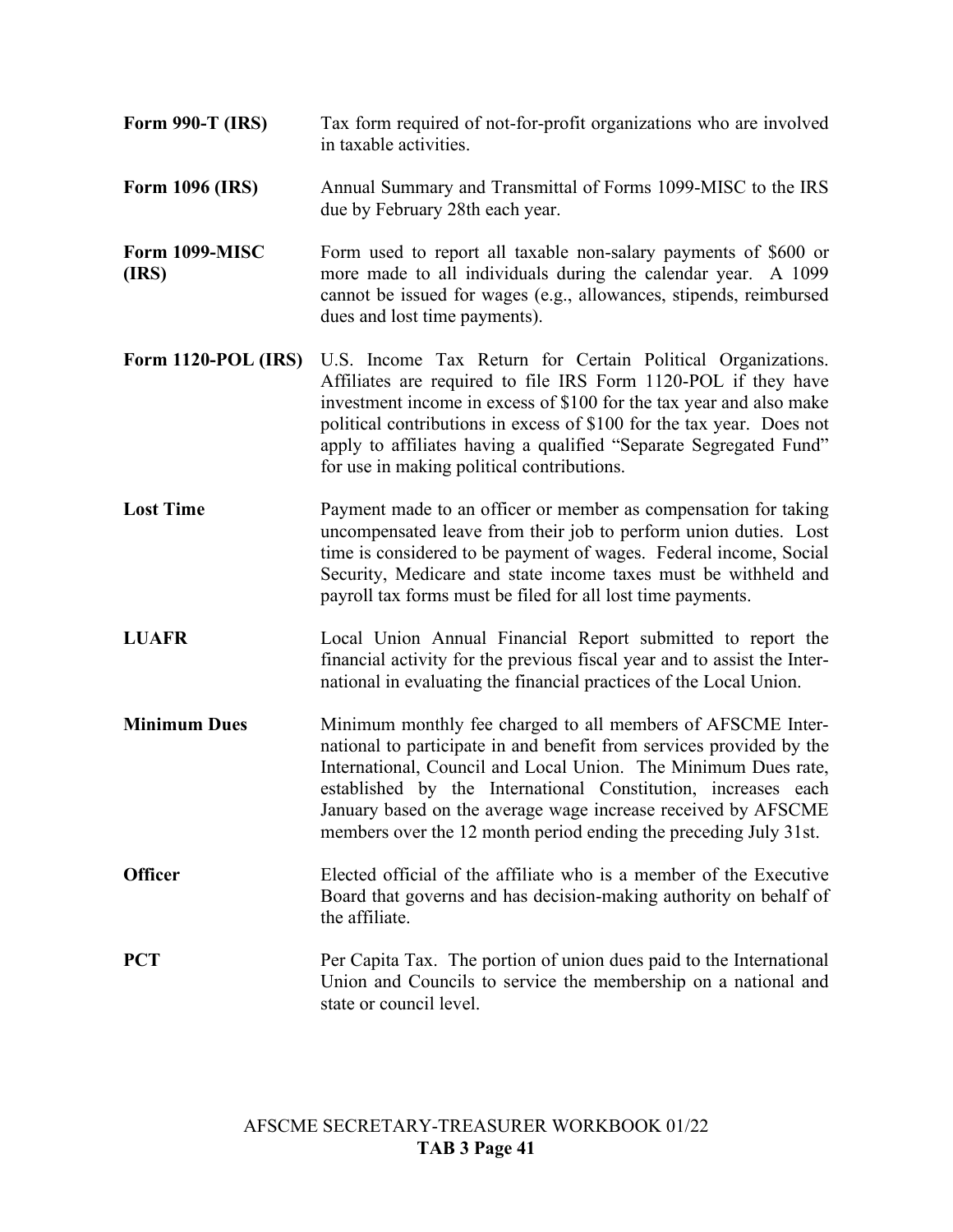| <b>Per Diem</b><br><b>Non-Taxable</b>                                  | Meal allowance for overnight out-of-town union-related business,<br>up to the maximum federal rate allowed. The maximum daily non-<br>taxable rates authorized to be paid by the federal government<br>depend on the city of the overnight stay. An expense report with<br>documentation of overnight stay must be filed to allow these pay-<br>ments to be treated as "accountable" and therefore non-taxable.                                                                                                                                                                                  |
|------------------------------------------------------------------------|--------------------------------------------------------------------------------------------------------------------------------------------------------------------------------------------------------------------------------------------------------------------------------------------------------------------------------------------------------------------------------------------------------------------------------------------------------------------------------------------------------------------------------------------------------------------------------------------------|
| <b>Per Diem</b><br><b>Taxable</b>                                      | General daily allowance to cover incidental costs, for which no<br>accounting is required. Also, out of town per diem in excess of the<br>allowable federal rate is taxable to the extent that the payment<br>exceeds the federal guidelines. All taxable per diem payments<br>must be included in the recipients annual W-2.                                                                                                                                                                                                                                                                    |
| <b>Reimbursed</b><br><b>Expenses</b><br><b>Accountable</b><br>Plan     | Payment(s) made to an individual for charges incurred on behalf of<br>the affiliate. If the payment represents reimbursement to the indi-<br>vidual for actual expenses paid, documented and submitted to the<br>affiliate, the payment to the individual is treated as a non-taxable<br>reimbursed expense. The individual must submit paid receipts for<br>all expenses incurred. By submitting paid receipts to the affiliate,<br>the individual has accounted for expenses and neither the individual<br>nor the affiliate is required to report the payments or the expenses<br>to the IRS. |
| <b>Reimbursed</b><br><b>Expenses</b><br><b>Non-Accountable</b><br>Plan | Payment(s) made to an individual as compensation for costs<br>incurred or expected to be incurred in performing union services for<br>which no expense report or other accounting for these funds is<br>required. All payments made under the "Non-Accountable Plan"<br>are considered compensation and are treated as taxable income to<br>the recipient. Examples of these payments include auto allow-<br>ances, officer allowances, stipends and convention advances for<br>which no accounting is required or expected.                                                                     |
| <b>Surety Bond</b><br><b>Certificate of</b><br>Coverage                | Certificate issued by the bond underwriter that states the coverage<br>level of the affiliate based on the total assets and receipts reported<br>on the Surety Bond Report. The Certificate of Coverage can be<br>obtained from the Auditing Department upon request.                                                                                                                                                                                                                                                                                                                            |
| <b>Surety Bond</b><br>Premium                                          | Amount each affiliate is charged for their surety bond coverage.                                                                                                                                                                                                                                                                                                                                                                                                                                                                                                                                 |
| <b>Surety Bond</b><br><b>Report</b>                                    | Report to be completed by each affiliate listing the total of all bank<br>accounts and investments as of the prior calendar year end plus all<br>cash receipts of the affiliate during the prior calendar year. All<br>affiliates must file a Surety Bond Report with the International<br>Union as required by the International Constitution.                                                                                                                                                                                                                                                  |
|                                                                        | AFSCME SECRETARY-TREASURER WORKBOOK 01/22<br>TAB 3 Page 42                                                                                                                                                                                                                                                                                                                                                                                                                                                                                                                                       |